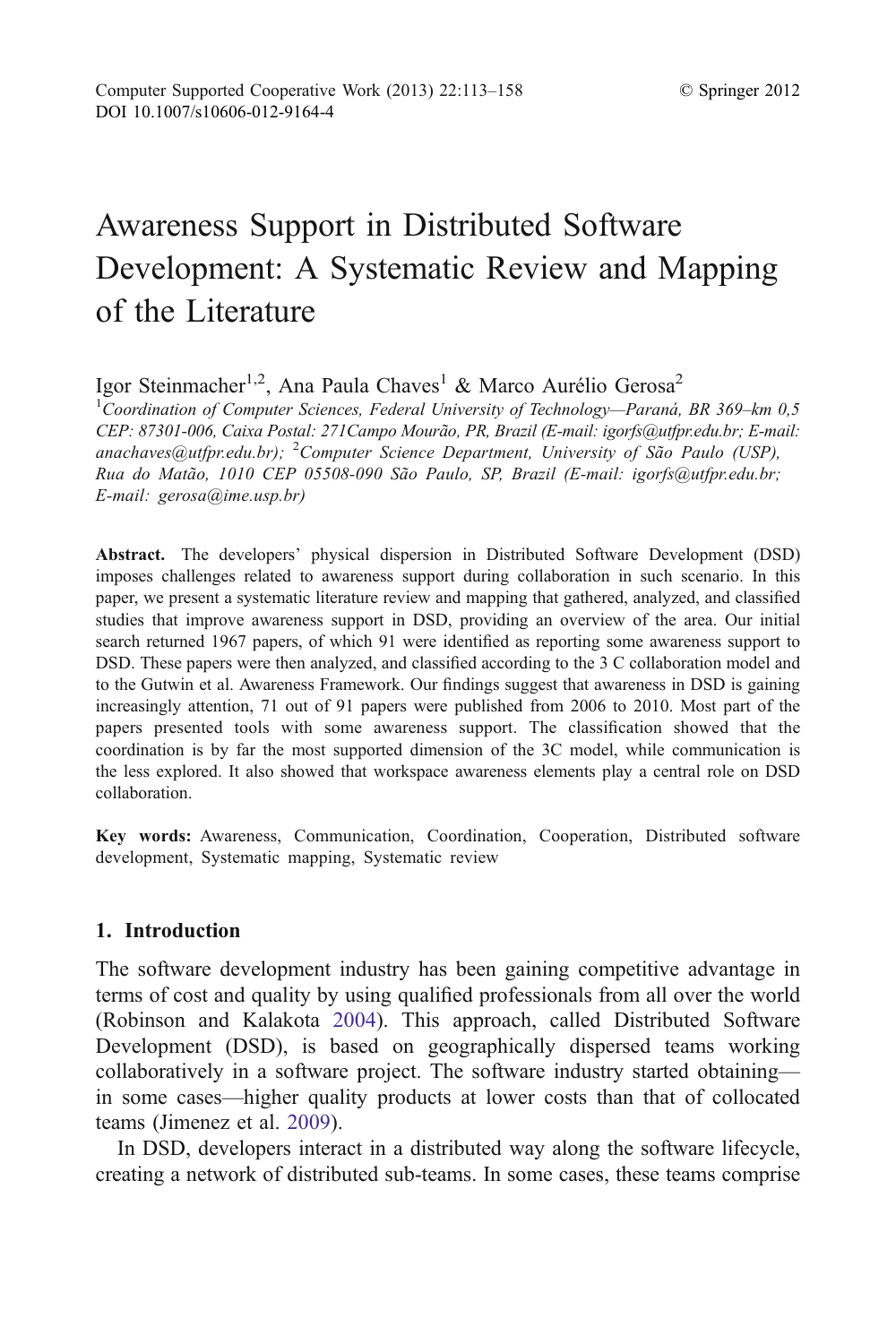members of the same organization; in others, they involve members from different organizations. Therefore, DSD brings new challenges such as contextual, cultural, organizational, geographical, temporal, language, and political differences among developers (Ivcek and Galinac [2008\)](#page-40-0). Traditional face-to-face meetings become less common, and interaction among members requires the use of technology to support communication, coordination, and cooperation (Jimenez et al. [2009](#page-40-0)). Temporal distance hinders and limits opportunities for direct contact, cooperation, and development of trust (Carmel [1999](#page-35-0)). Linguistic distance limits the ability for coherent communication (Jensen et al. [2007\)](#page-40-0). Communication and cooperation in DSD projects are normally electronic with limited opportunities for synchronous contact, due to geographical location and time zone differences (Casey [2010\)](#page-35-0). Initiating casual interaction in this scenario is difficult, since people do not see who is around, do not know if others are available for conversation, and lack the awareness cues that naturally lead to serendipitous interaction (Tee et al. [2009](#page-44-0)). The increasing adoption of DSD and its characteristics raise several challenges and new opportunities for research of new awareness support techniques, as well as the investigation of the applicability of the existing ones. Due to the collaborative nature of DSD, team members need to be aware of activities of others, progress of tasks, status of artifacts, owners of artifacts, etc. The lack of awareness about what is happening in other parts of the project leads to misunderstandings and errors, affecting the work of the whole team (Gutwin et al. [2005\)](#page-39-0).

A great number of studies and recent advances deal with awareness support in distributed development environments (Steinmacher et al. [2010](#page-44-0); Treude and Storey [2010;](#page-44-0) Omoronyia et al. [2010](#page-42-0)). However, knowledge is scattered among CSCW and Software Engineering literature. This article surveys the current state of the art and highlights research directions, by means of a systematic review and mapping. As a result, we offer an overview of the research area, which can be used as a guide for researchers and practitioners looking for solutions or challenges in DSD domain.

Systematic reviews gather and evaluate the available evidence concerning specific topics (Mian et al. [2005\)](#page-41-0). In contrast to the usual process of literature review, a systematic review aims to reduce bias and follows a precise and strict sequence of methodological steps that relies on a well-defined protocol. The protocol presents the topic being investigated in a very specific, predefined, focused, and structured question, as well as instructions for the selection, analysis, and summarization of relevant papers. The systematic review aims to present a fair evaluation of a research topic by using a trustworthy, rigorous, and auditable methodology, increasing the likelihood of detecting effects that individual smaller studies are unable to detect (Kitchenham [2004](#page-40-0)).

In this paper, our goal was to identify awareness studies and elements that aim to improve the DSD scenario and classify them according to commonly used groupware perspectives. For the purpose of analysis and classification, we used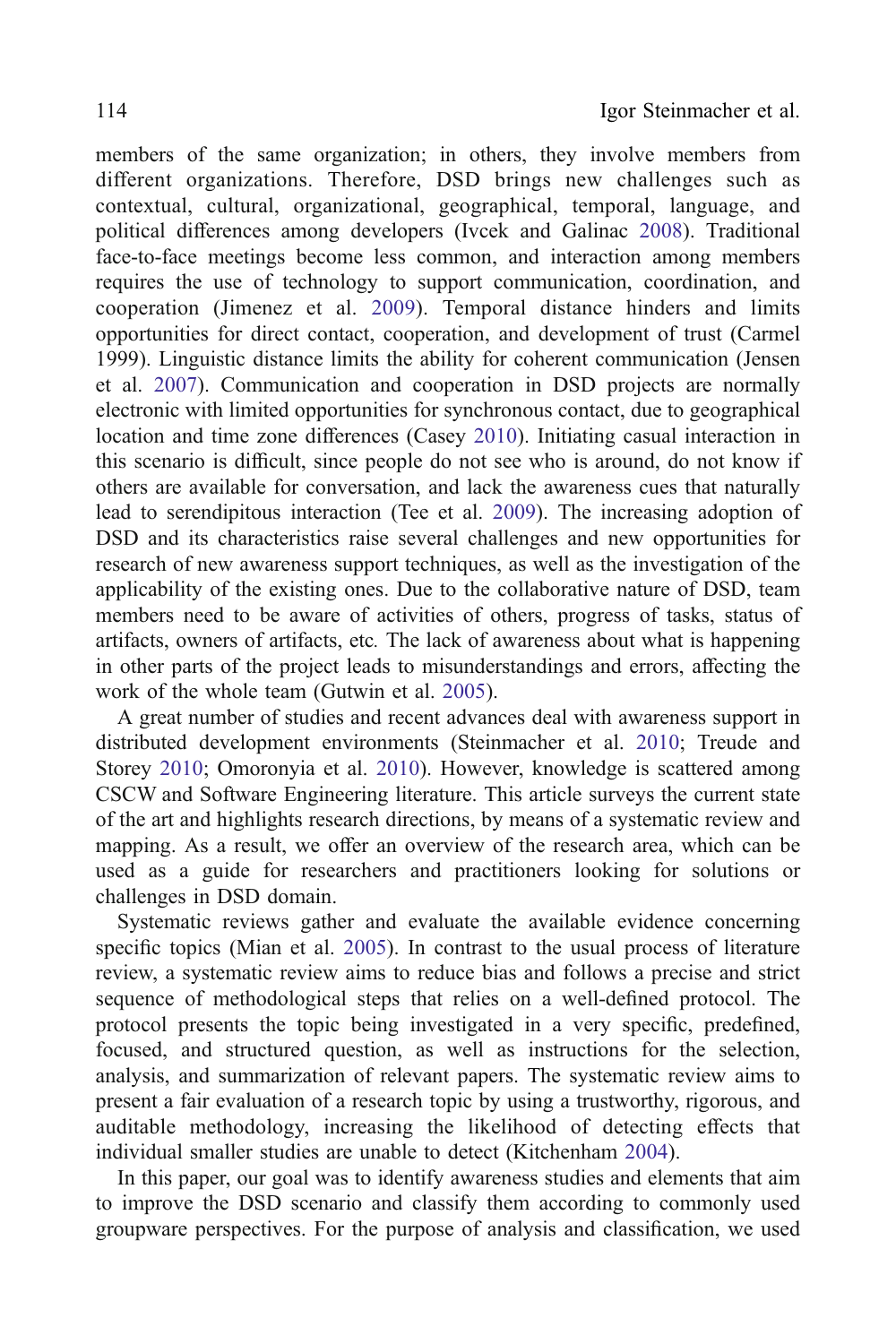the 3C Collaboration Model (Fuks et al. [2007](#page-38-0)) and the Awareness Framework proposed by Gutwin et al. [\(1996\)](#page-39-0). According to the former, the collaboration is analyzed from communication, coordination, and cooperation points of view. The latter defines a classification for awareness based on a list of elements that people may keep track of when working with others in a shared space.

In addition to the systematic review, we also conducted a systematic mapping, which provides an overview of a research area, identifies the quantity, type of research, and results available within it (Petersen et al. [2008\)](#page-42-0). The goal of our systematic mapping was to check out the evolution of the research area, as well as to find out in which forums the studies of the area are published, and who the main researchers on the area are.

Thus, the main goals of this paper are: to organize and classify the high number of papers found on this review; to provide a quick reference for DSD environment developers and researchers regarding which awareness features have already been investigated and implemented; and to identify missing coverage and opportunities for possible future research. Our contributions also include: characterization and synthesis of a research area; selection of relevant papers; and comprehensive formulation and integration of findings by analysis of selected papers.

This paper is organized as follows. Section 2 presents a discussion regarding DSD, awareness, and the classification models used. Section [3](#page-6-0) presents the systematic mapping and review planning. Section [4](#page-13-0) and Section [5](#page-15-0) present the results of our systematic mapping and review, respectively. Section [6](#page-28-0) concludes the paper, with a discussion about our findings and the limitations of our study.

#### 2. Awareness in DSD

Awareness enables participants to pick up what their colleagues are doing and to adjust their own individual activities accordingly. A deep discussion about the concept of awareness is presented by Schmidt ([2002\)](#page-43-0). According to him, awareness denotes the practices through which actors tacitly and seamlessly align and integrate their distributed and yet interdependent activities. De Souza and Redmiles ([2011](#page-36-0)) state that although awareness has been usually associated with individuals' achievements, checking a tool log, receiving an email, or starting a conversation are also valid examples of work practices deftly used by group members to become aware of their colleagues' actions.

DSD offers specific awareness requirements. During collaboration, developers need to be aware of how particular tasks or project artifacts are progressing, what fellow developers are (or have been) doing, and the current state of resources associated to the project (Omoronyia et al. [2009a](#page-42-0)). According to Gutwin et al. ([2004\)](#page-39-0), awareness is vital for distributed developers to coordinate their efforts, smoothly add code, make changes that affect other parts of the code, and avoid rework.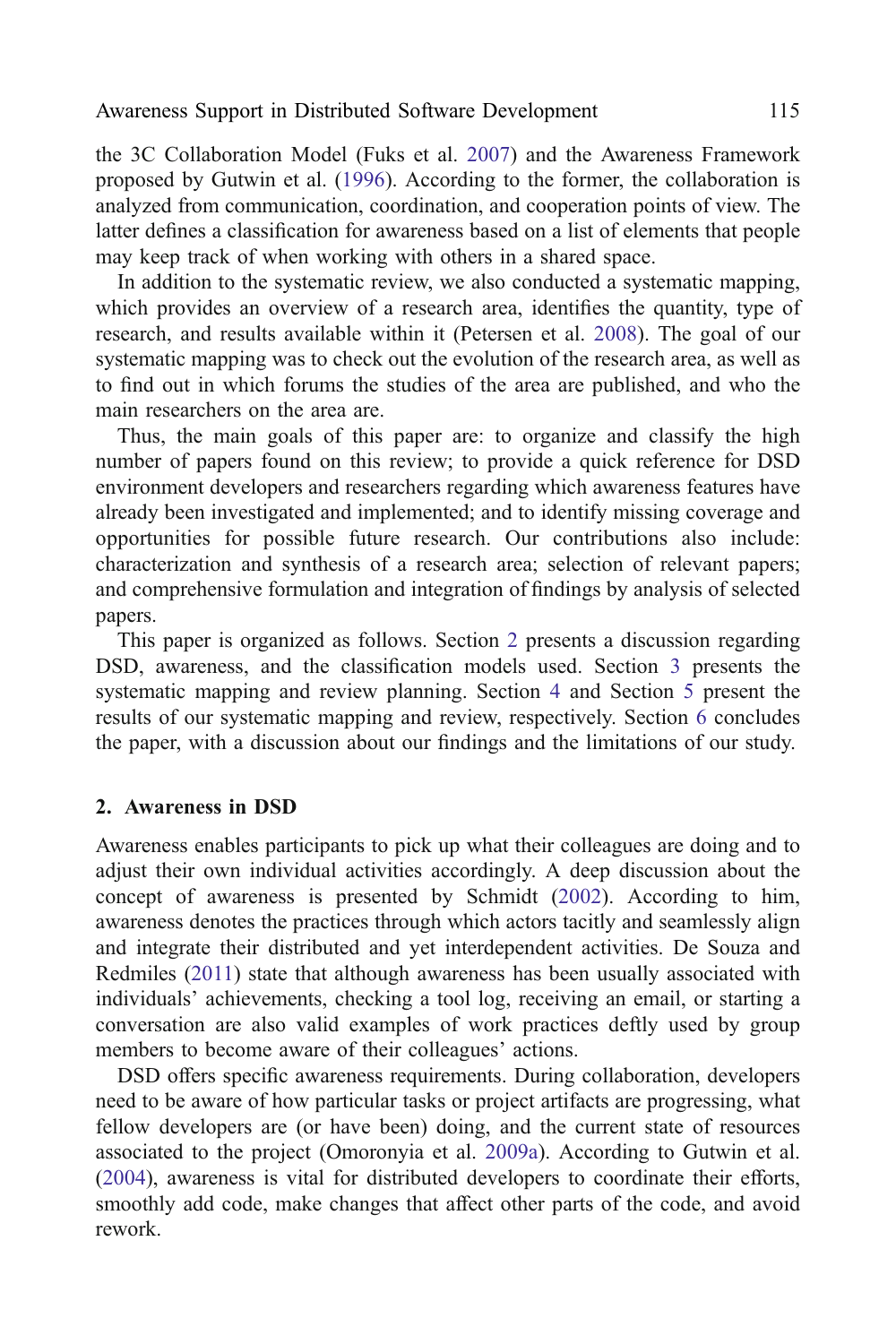<span id="page-3-0"></span>Espinosa et al. ([2007\)](#page-37-0) state that geographic distances influence the effectiveness of coordination because of: lack of familiarity with cross-site colleagues and working environments, lean communication media, fewer opportunities for interaction, and other geographically distributed collaboration problems (e.g. poor telephone lines, time zones, language and cultural differences). The last reasons listed are specific to distributed development on a global scale (Global Software Development), when the teams are allocated in different countries. In these cases, not only the physical distance, but also temporal and cultural distances increase the difficulties of supporting awareness in computer systems. The participants of a collaborative work often do not know other participants in person, work in different time zones, do not speak the same language, and do not share the same culture. These, among other factors, hinder the information sharing (Chang and Ehrlich [2007](#page-36-0)), increase the possibility of conflicts (Sarma et al. [2008\)](#page-43-0), and inhibit informal interaction among team members (Calefato et al. [2009\)](#page-35-0).

#### 2.1. Awareness for communication, coordination, and cooperation (3C Model)

The 3C collaboration model has often been used in the literature to classify collaborative tools or to support CSCW analysis (Muhammad et al. [2005](#page-41-0); Neale et al. [2004](#page-41-0); Kaariainen and Valimaki [2011;](#page-40-0) Wirth and Albayrak [2011](#page-45-0); Fuks et al. [2008](#page-38-0)). Organizing collaborative tools according to this model facilitates the analysis of issues related to each dimension separately while composing a complete solution (Fuks et al. [2007\)](#page-38-0). Moreover, as they are interrelated concepts, dealing with them separately may reveal factors that otherwise would be forgotten. During communication, people negotiate and make decisions, generating commitments. Coordination organizes and manages tasks and people. Cooperation is the execution of tasks by group members by means of a joint operation in a shared space manipulating shared artifacts. The analysis of collaboration based on these dimensions was originally proposed by Ellis et al. ([1991\)](#page-37-0), with some terminological differences, and later extended by Fuks et al. ([2007\)](#page-38-0). Figure [1](#page-4-0) presents some applications positioned in the triangle formed by the three dimensions.

We used the 3C model to categorize the papers that improve awareness support in DSD according to the dimension they mainly support. We adopted the following criteria to classify them:

- Communication: when the paper reports improvements to the way messages and information are exchanged among people, reducing gaps, ambiguity, or the effort needed to understand, establish, or continue a conversation (for example, presenting the context in which the communication takes place is a communication awareness feature);
- Coordination: when the paper reports improvements to the support offered for people managing themselves or being aware of the activities flow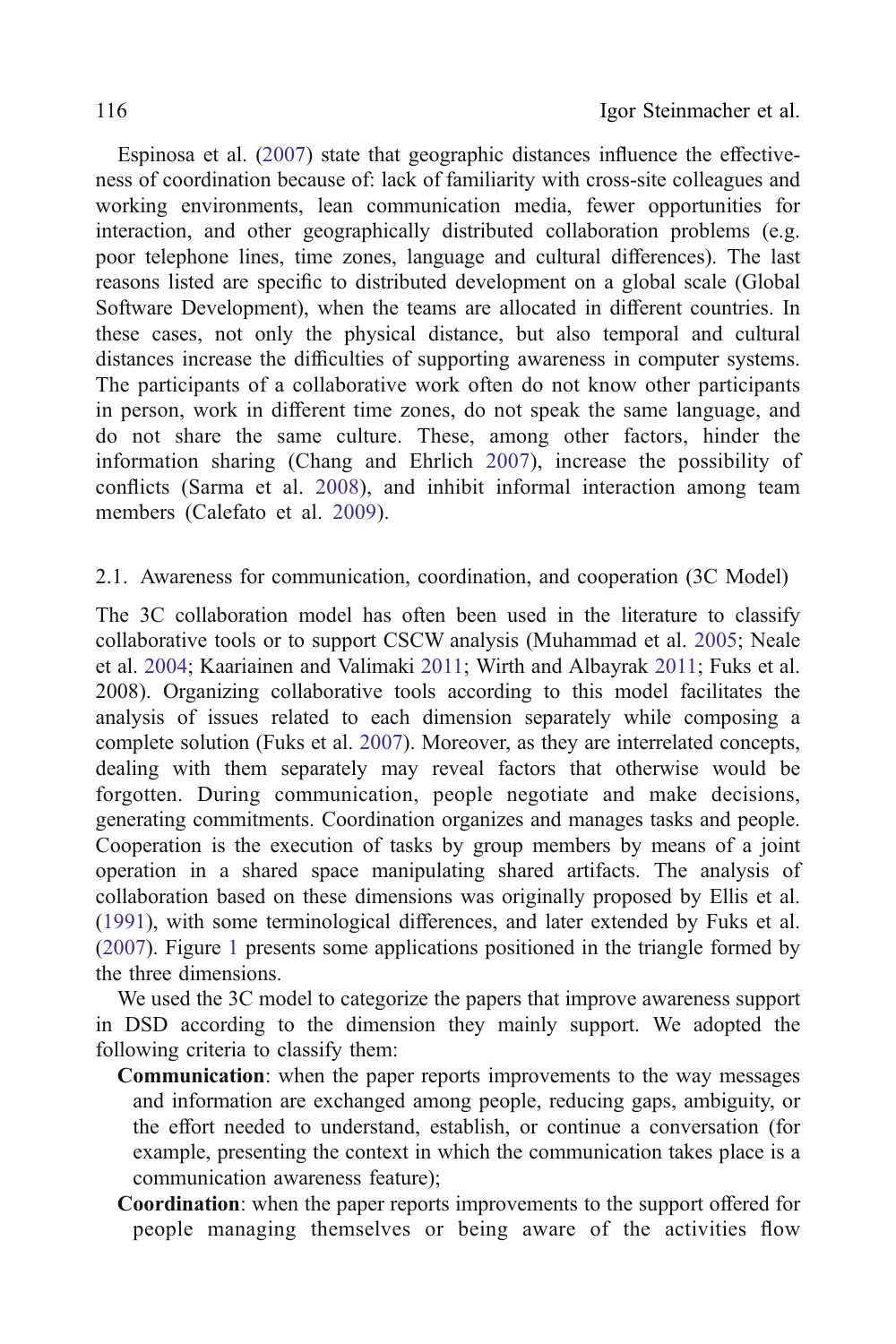<span id="page-4-0"></span>

Figure 1. Applications spread in the 3 C triangle based on (Borghoff and Schlichter [2000;](#page-35-0) Wirth and Albayrak [2011](#page-45-0)).

(availability status and simultaneous editing indication as well as the level of activity of each participant are examples of coordination awareness information);

Cooperation: when the paper reports improvements to the shared space or to the way users interact with shared artifacts synchronous or asynchronously (source code annotation, screen sharing, and code coloring are example of cooperation awareness features). In this context, shared space is a virtual workspace in which people are able to collaborate, sharing artifacts and information related to their collaborative work.

#### 2.2. Gutwin et al. awareness framework

Gutwin et al. ([1996\)](#page-39-0) proposed a framework to describe the elements and mechanisms of awareness on groupware systems. They present four types of awareness (workspace, informal, group-structural, and social awareness), as shown in Fig. [2.](#page-5-0) The four types of awareness proposed are defined as follows:

- & Workspace Awareness: the collection of up-to-the-minute knowledge that a person holds about the state of another's interaction with the workspace. It helps people move between individual and shared activities, provides a context in which it is possible to interpret other's utterances, allows anticipation of others' actions, and reduces the effort needed to coordinate tasks and resources.
- Informal Awareness: the general sense of whom is around and what they are up to (the kinds of things that people know when they work together at the same office). Informal awareness is the glue that facilitates casual interaction.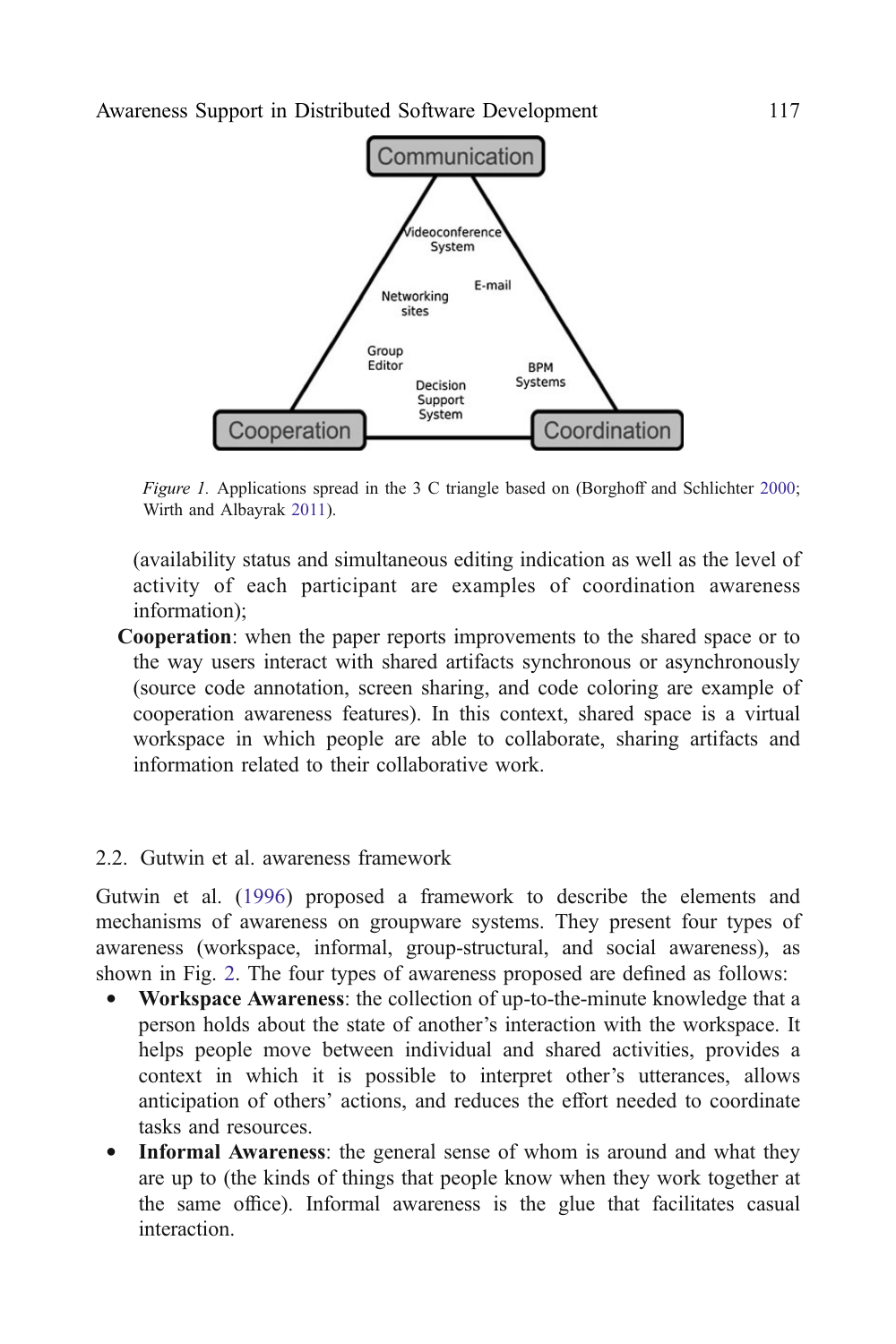<span id="page-5-0"></span>

Figure 2. Types of awareness according to (Gutwin et al. [1996\)](#page-39-0).

- & Group-Structural Awareness: involves knowledge about such things as people's roles and responsibilities, their positions on an issue, their status, and group processes.
- & Social Awareness: the information that a person maintains about others in a social or conversational context, e.g. whether another person is paying attention, their emotional state, or their level of interest. Social awareness is maintained by means of conversational cues such as back-channel feedback, and by non-verbal cues like eye contact, facial expression, and body language.

The conceptual framework of awareness was built to present a set of basic ideas that are critical for the design of awareness support. It is composed of a set of key elements that collaborators keep track of during collaboration in a shared space. The elements are seen in many kinds of workspace collaboration, and can be related to questions that people ask themselves during group work. This set of elements and the related questions are presented in Table 1.

| Element               | <b>Ouestions</b>                             |
|-----------------------|----------------------------------------------|
| Identity              | Who is participating in the activity?        |
| Location              | Where are they?                              |
| <b>Activity Level</b> | How active are they in the workspace?        |
|                       | How fast are they working?                   |
| Actions               | What are they doing?                         |
|                       | What are their current activities and tasks? |
| Intentions            | What are they going to do?                   |
|                       | Where are they going to be?                  |
| Changes               | What changes are they making?                |
|                       | Where are the changes being made?            |
| Objects               | What objects are they using?                 |
| Extents               | What can they see?                           |
| <b>Abilities</b>      | What can they do?                            |
| Sphere of Influence   | Where can they have effects?                 |
| Expectations          | What do they need me to do next?             |

Table 1. Elements of Gutwin et al. Awareness Framework (Gutwin et al. [1996\)](#page-39-0).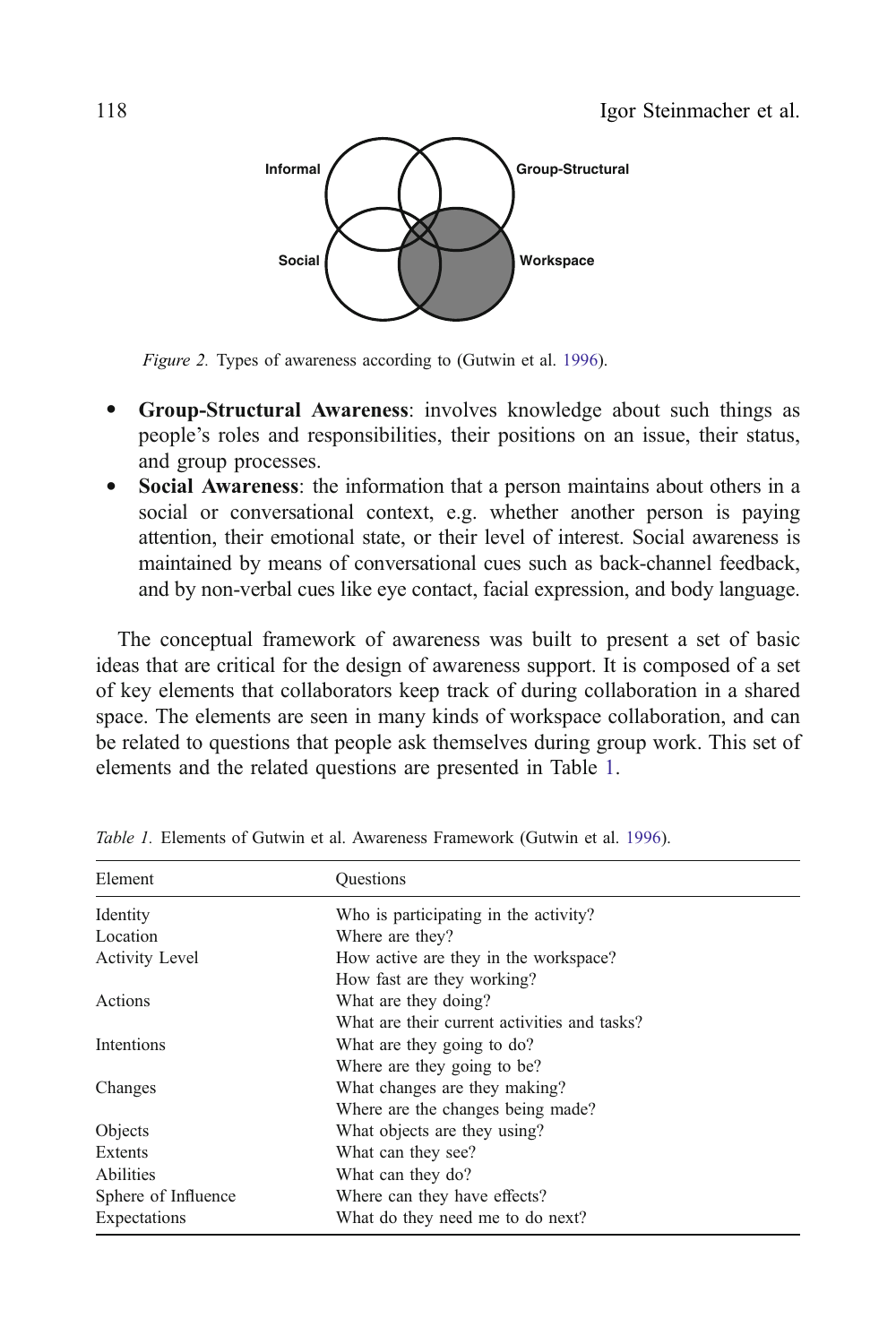<span id="page-6-0"></span>The set of elements and questions presented by Gutwin et al. ([1996](#page-39-0)) covers a great part of awareness elements present on collaborative software development, and plays a central role on any collaborative work. We decided to use the framework as a way to classify the elements of awareness presented by the current literature in DSD because of its comprehensive view of workspace awareness and the fact that it is widely used in the general awareness literature (Omoronyia et al. [2010\)](#page-42-0).

#### 3. Systematic review and mapping

A systematic review is a way of identifying, evaluating, and interpreting the available research related to a research question, topic area, or phenomenon. The main purpose for conducting a systematic review is to gather evidences to base conclusions in order to support or contradict claims made by researchers, identify gaps in existing research, provide motivation for new research, and supply a context for the new research (Williams and Carver [2010](#page-45-0)). On the other hand, Systematic Mapping Studies (also known as Scoping Studies) are designed to provide an overview of a research area, and to provide an indication about the quantity and type of research available within it . Hence, the mapping-related questions are concerned with the structure of the area and the review-related questions with the evidence (Petersen [2011](#page-42-0)).

Kitchenham [\(2004](#page-40-0)) summarizes the stages of a systematic review into three main activities: (i) Planning the Review, (ii) Conducting the Review, and (iii) Reporting the Review. We organized our systematic review and mapping according to this approach.

#### 3.1. Review and mapping planning

The planning activity includes the identification of the objectives and the definition of a protocol. The protocol specifies the method to be used to undertake the systematic review and mapping in a way to reduce the researcher bias (Kitchenham [2004\)](#page-40-0). Systematic reviews are thus auditable and replicable, in the sense that other professionals may reproduce the same protocol and judge the adequacy of the chosen standards. This section summarizes our protocol.

#### 3.1.1. Research questions

Formulating the research questions is the most important activity during the protocol definition (Kitchenham [2004\)](#page-40-0), as they guide the systematic mapping and review. The research questions are divided into mapping questions and review questions. To perform our systematic mapping, we defined the following questions:

MQ1: How are the publications on DSD distributed across the years?

We expect that the answer to this question points out the growth or shortening of the research area.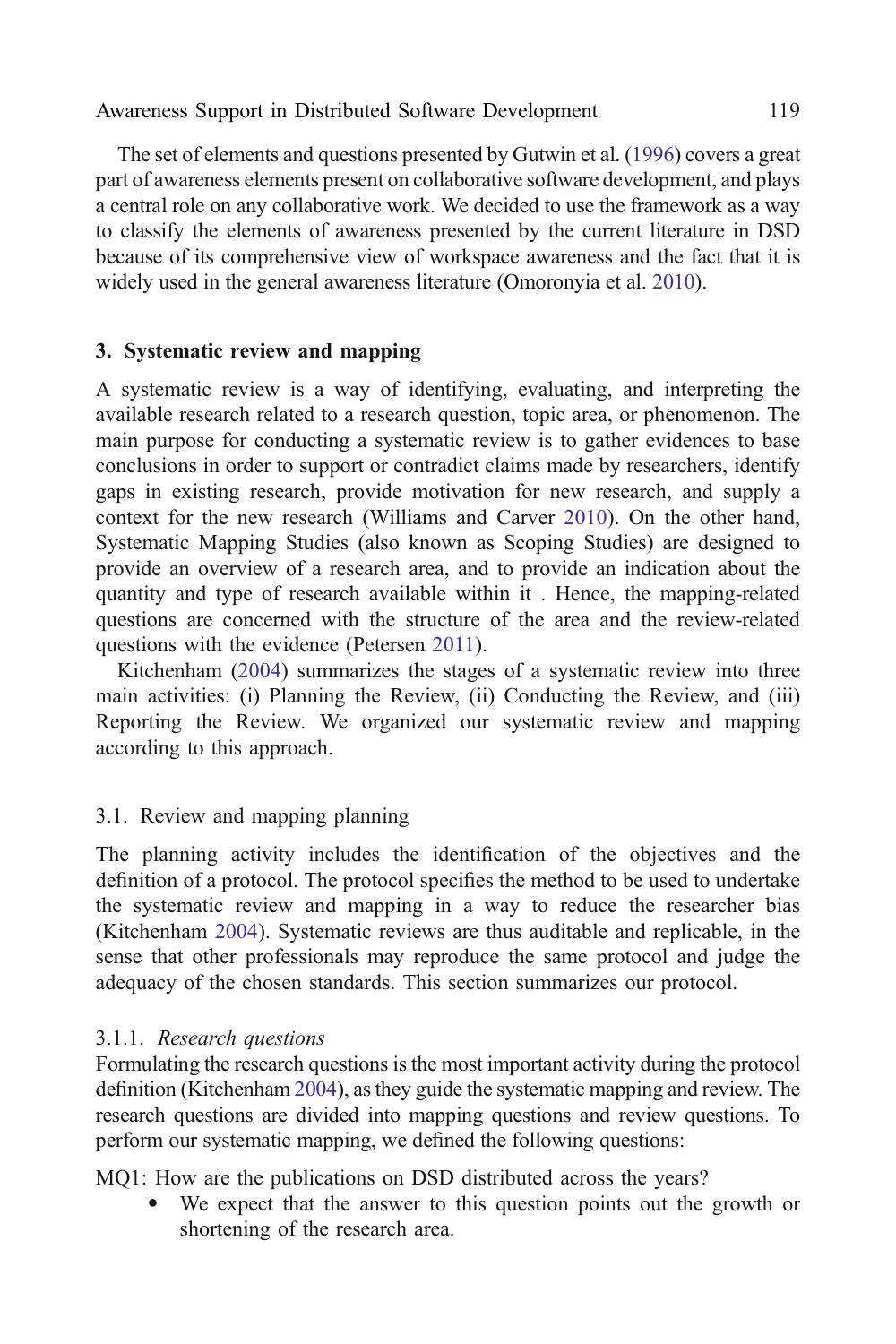MO2: Who are the most active authors in the area?

- & With this question we expect to have an indication of the main researchers in the area, offering a reference for related publications in future researches.
- MQ3: Which publication forums are the main targets for DSD research production?
	- & By answering this question we expect to point to where papers can be found, as well as identify good targets for publication of future studies.

The review questions (RQ) drive the systematic review research (Kitchenham and Charters [2007\)](#page-41-0). In our systematic review, the questions were:

RQ1: What awareness studies aimed to improve the DSD scenario?

- The answer to this question includes all papers presenting tools, surveys, case studies, experiments, or theoretical studies that contribute to the way awareness is supported in a Distributed Software Development scenario.
- RQ2: Which elements of the 3C model and of the Gutwin et al. Awareness framework do the DSD studies support?
	- The answer to this question involves the identification of which kind of contribution is offered by the papers, classifying them according to the 3C collaboration model and to the Gutwin et al. Awareness Framework.

#### 3.1.2. Search strategy

The research questions drive the definition of a query string to be executed in scientific repositories. To compose this query, key terms (along with their synonymous) are defined. The query string presents a set of logical expressions that combine keywords and their synonymous, arranged in a way that increases the number of relevant papers obtained from search engines (Mian et al. [2005](#page-41-0)).

The keywords used in our review are presented in Table [2](#page-8-0) and were defined based on terms related to DSD and to awareness. The words of category C1 were defined based on previous systematic reviews conducted on the DSD domain ((Prikladnicki and Audy [2010;](#page-42-0) Jimenez et al. [2009](#page-40-0)). Category C1 has more keywords and reflects the fact that the DSD area is maturing, and there are many variations of the same term. The keywords related to the classification of papers were not included in the query string because there are papers related to awareness that might not explicitly present any of the related terms, but can be classified according to them. Category C2 has just the word "Awareness," because it is the key term in this research and it is largely used on CSCW and Software Engineering literature.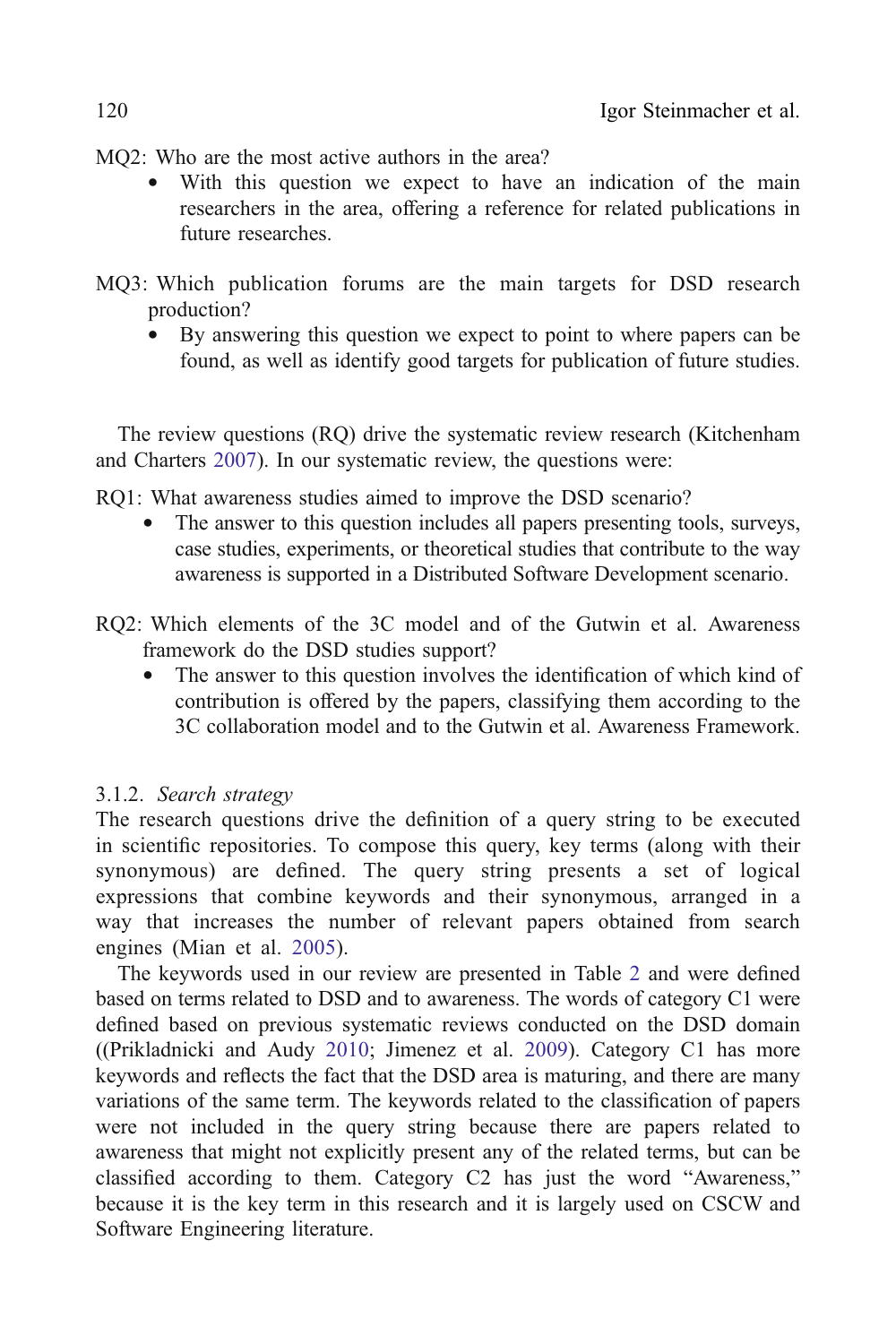| Reference      | Category                            | Keywords                                                                                                                                                                                                                                                                                                                                                                                                                                      |
|----------------|-------------------------------------|-----------------------------------------------------------------------------------------------------------------------------------------------------------------------------------------------------------------------------------------------------------------------------------------------------------------------------------------------------------------------------------------------------------------------------------------------|
| C1             | Distributed Software<br>Development | Distributed software development, Global<br>software development, Collaborative software<br>development, Global software engineering,<br>Globally distributed work, Collaborative<br>software engineering, Distributed<br>development, Distributed teams, Global<br>software teams, Globally distributed<br>development, Geographically distributed<br>software development, Offshore software<br>development, Dispersed teams, Virtual teams |
| C <sub>2</sub> | Awareness                           | "Awareness"                                                                                                                                                                                                                                                                                                                                                                                                                                   |

<span id="page-8-0"></span>Table 2. Keywords defined based on the research questions.

The query string was defined as a combination of C1 and C2 presented in Table 2 using the logical connectors "AND" and "OR." The query string was used to retrieve the candidate papers in the following search sources, selected based on previous studies (Dybå and Dingsøyr [2008](#page-37-0); Prikladnicki and Audy [2010](#page-42-0)):

- Science@Direct (<http://www.sciencedirect.com>);
- & El Compendex [\(http://www.engineeringvillage.com\)](http://www.engineeringvillage.com);
- & IEEE Digital Library [\(http://ieeexplore.ieee.org](http://ieeexplore.ieee.org));
- & ACM Digital Library ([http://portal.acm.org\)](http://portal.acm.org);
- & Springer Link (<http://springerlink.com>);
- ISI Web of Science ([www.isiknowledge.com\)](http://www.isiknowledge.com);<br>• Scopus (http://www.scopus.com).
- Scopus (<http://www.scopus.com>).

#### 3.1.3. Inclusion and exclusion criteria

All the papers obtained by running the query string on each selected source were analyzed to check their relevance to this research. The process used to include or exclude a paper was based on (Kitchenham and Charters [2007](#page-41-0); Prikladnicki and Audy [2010](#page-42-0)) and comprised the following steps:

- 1. The papers titles were read, and those papers that were considered clearly irrelevant to the research questions, were excluded.
- 2. The remaining papers were gathered and repetitions were excluded. For the exclusion, sources that actually publish the papers were prioritized over those that just index articles from other publishers.
- 3. The included papers were then analyzed based on their abstracts and keywords, considering the research questions.
- 4. Papers included in the previous step were further analyzed based on the reading of introduction, conclusion, and specific parts related to the contributions.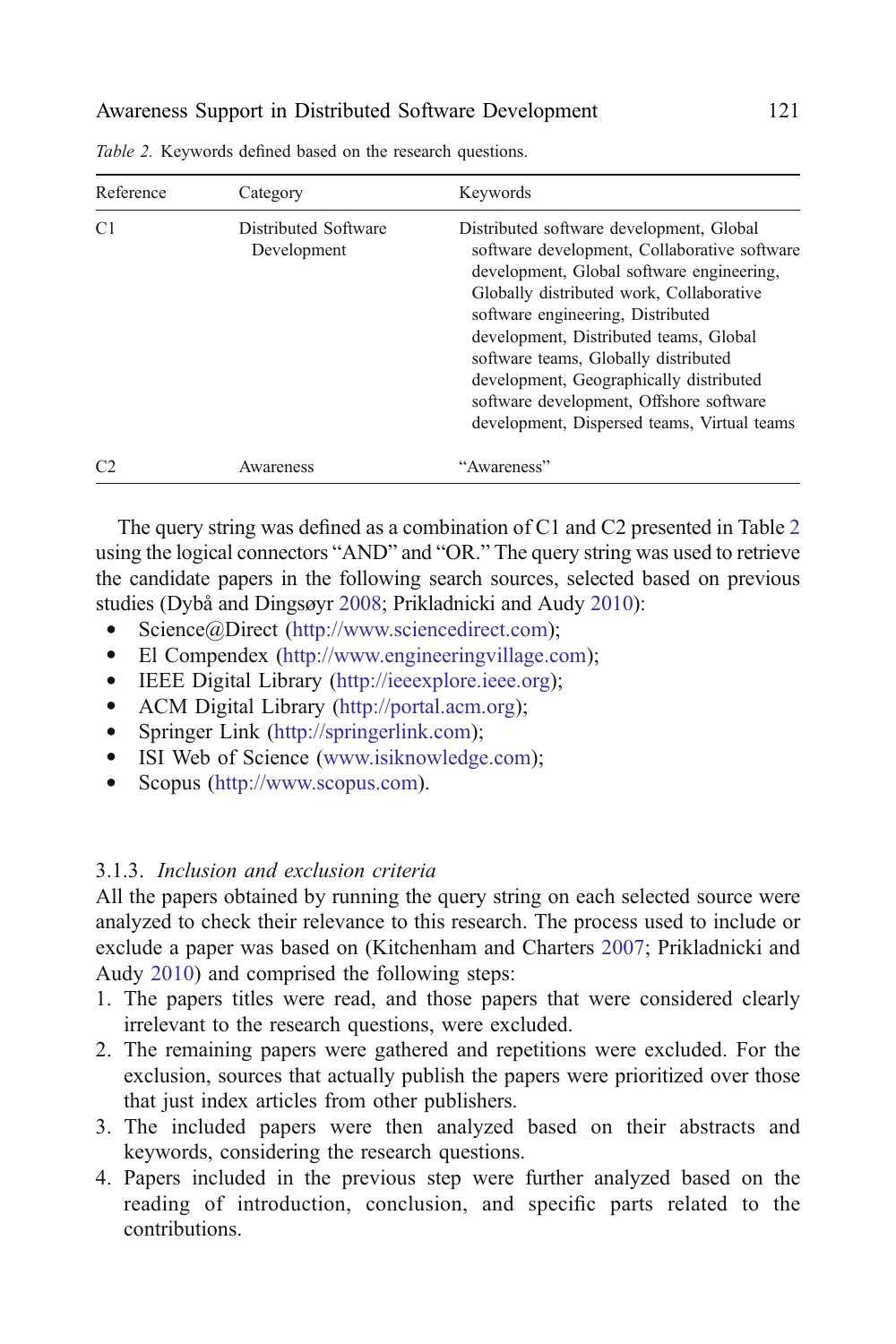<span id="page-9-0"></span>5. All papers selected so far were fully read by the researchers and documented on a proper form. Those papers which, despite addressing awareness issues, did not focus on DSD domain were dismissed. Papers included after this step were checked using quality criteria (presented in Section 3.1.4) and the resulting papers were considered our primary studies.

To reduce bias, the first three steps were performed by two researchers independently, and the paper passed to the next step if at least one of them decided so. In the other steps, the paper was included after some discussion and consensus. All the steps were reviewed by a third—more experienced researcher, responsible for checking the information generated. It is worth noticing that only papers written in English were considered.

### 3.1.4. Quality assessment

According to (Kitchenham and Charters [2007\)](#page-41-0), quality assessment is considered critical to assess the primary studies to guide the interpretation of findings and determine the strength of inferences, among other reasons. Each of the 91 papers that remained after step 4 was assessed by one researcher and discussed with the other, according to a set of criteria. This set, presented in Table 3, was defined based on (Dybå and Dingsøyr [2008](#page-37-0)) and (Kitchenham et al. [2010\)](#page-41-0). Each of the 10 criteria was graded on a dichotomous scale (Yes, No). Only criterion QA1 was used for excluding a paper. The other criteria were used to assist individual data analysis. Taken together, these 10 criteria provided a measure of the extent to which we could be confident that a particular study's findings could make a valuable contribution to the review.

### 3.1.5. Data collection and analysis

All selected papers were categorized based on the classification used in (Jimenez et al. [2009](#page-40-0)): (i) case studies; (ii) theoretical studies (also including conceptual/

| No.             | Ouestion                                                                                                                                                   |
|-----------------|------------------------------------------------------------------------------------------------------------------------------------------------------------|
| QA1             | Does the study answer primarily or secondarily the research questions?                                                                                     |
| QA <sub>2</sub> | Are the objectives and research aims clearly defined?                                                                                                      |
| QA3             | Is there an adequate description of the context in which the research was carried out?                                                                     |
| QA4             | Was there a control group/comparison with other studies?                                                                                                   |
| QA5             | Have the authors explained how the study sample (participants or cases) was identified<br>and selected, and what was the justification for such selection? |
| QA6             | Is it clear how the data were collected (e.g. through interviews, forms, observation, tools, etc.)?                                                        |
| QA7             | Do the authors explain how the analysis/interpretation of the collected data was done?                                                                     |
| QA8             | Does the study clearly report the results?                                                                                                                 |
| OA9             | Are the results consistent with the objectives presented?                                                                                                  |
| QA10            | Are limitations and validity of the study discussed explicitly?                                                                                            |

Table 3. Quality assurance criteria used in this review.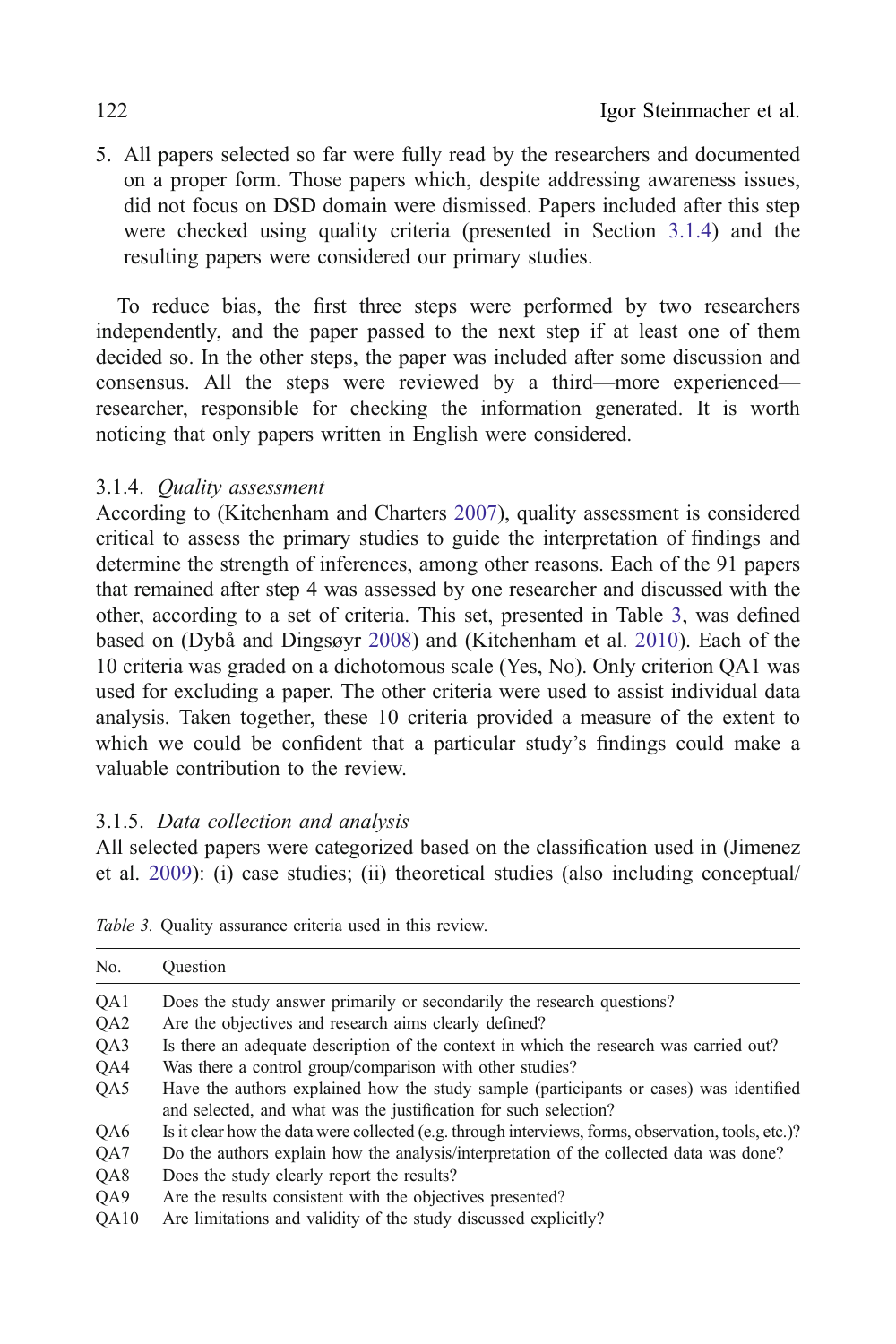theoretical frameworks); (iii) experiments; (iv) literature reviews; and (v) tools (also including frameworks and architectures).

The categorization according to the 3C collaboration model was based on the evaluation of the dimensions (communication, coordination, or cooperation) supported by the paper under analysis. Each dimension was graded from 0 to 3, according to the level of support the paper presented:

- 3: Mainly supports (main focus of awareness study is on that dimension);
- 2: Also supports (the dimension is not the main focus, but it is also supported);
- 1: Indirectly supports (it has no focus, but brings indirect improvement);
- 0: Does not support (when no support or improvement is presented).

For the categorization based on the Gutwin et al. Awareness Framework , we used the set of elements and related questions presented in Table [1.](#page-5-0) We have also considered the possibility of past events (asynchronous interactions) appearing as workspace awareness elements, as the framework "does not mention elements for maintaining awareness of asynchronous changes, required for people to catch up with events that have already taken place in the workspace" (Tam and Greenberg [2004](#page-44-0)). Action and artifact history concern the details of events that have already occurred, and event history concerns the timing of when events happened (Gutwin and Greenberg [2002](#page-39-0)). Table [4](#page-11-0) presents the full list of elements and questions considered in our analysis. The researchers could choose as many elements as they wanted for each paper analyzed.

#### 3.2. Conducting the review

After executing the whole process defined in Section [3.1.3](#page-8-0), 91 primary studies were selected. More details about the process, the papers included, and their classification can be found at <http://www.igor.pro.br/JCSCW/awarenessDSD>.

#### 3.2.1. Inclusion and exclusion process results

As observed in Fig. [3](#page-12-0), confirming the observations made by Prikladnicki and Audy [\(2010](#page-42-0)), the lack of a standard terminology in DSD resulted in a large number of papers to start with (total of 1967 papers found), but only a few were selected. A high number of papers of unrelated areas (like computer networks, ubiquitous computing, e-analysis, learning, and psychology) also contributed to the large number of papers discarded at the beginning. Table [5](#page-12-0) presents the number of papers per phase, distributed according to the source of the paper.

For the first step, the titles were analyzed by two researchers independently of each other. From the 1967 papers returned by the query, 728 (37.0 %) were selected. All selected papers were checked to dismiss duplications. Then, 167 papers were excluded (22.9 %) and 561 were kept.

The next step involved abstract reading. All abstracts were read by two researchers independently. After the analysis, 277 papers were selected. We also computed the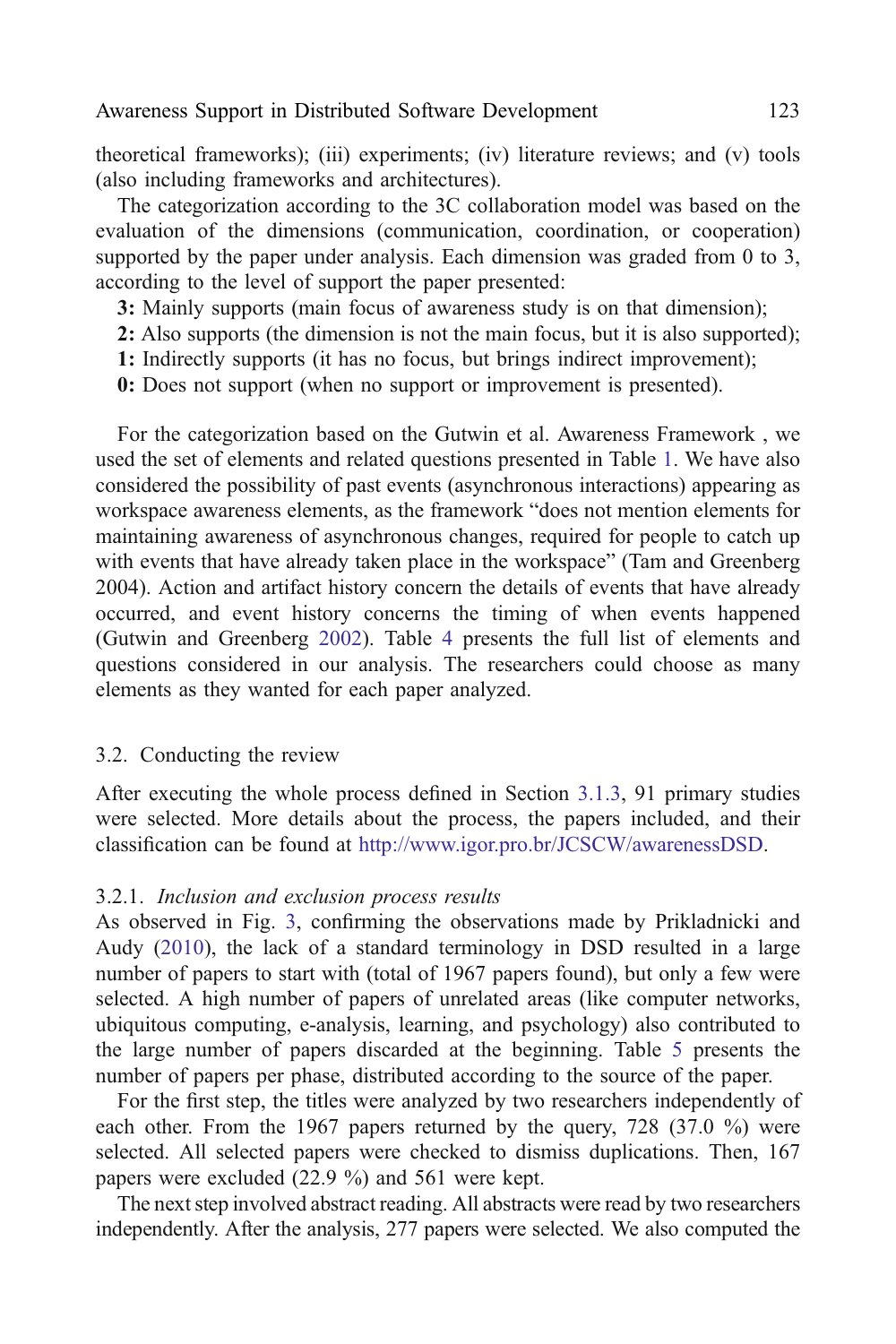| Awareness Dimension | Element                       | Questions                                         |
|---------------------|-------------------------------|---------------------------------------------------|
| Workspace           | Identity                      | Who is/was participating in the activity?         |
| Workspace           | Location                      | Where are/were they?                              |
| Workspace           | <b>Activity Level</b>         | How active are/were they in the workspace?        |
|                     |                               | How fast are/were they working?                   |
| Workspace           | Actions                       | What are/were they doing?                         |
|                     |                               | What are/were their current activities and tasks? |
| Workspace           | <b>Intentions</b>             | What are they going to do?                        |
|                     |                               | Where are they going to be?                       |
| Workspace           | Changes                       | What changes are they making (did they make)?     |
|                     |                               | Where are the changes being made?                 |
| Workspace           | Objects                       | What objects are/were they using?                 |
| Workspace           | Extents                       | What can they see?                                |
| Workspace           | <b>Abilities</b>              | What can they do?                                 |
| Workspace           | Sphere of Influence           | Where can they have effects?                      |
| Workspace           | Expectations                  | What do they need me to do next?                  |
| Informal            | Presence                      | Who is around?                                    |
|                     |                               | What are they up to?                              |
| Informal            | Opinion                       | What is their opinion?                            |
| Social              | Interest Level                | How interested are they?                          |
| Social              | <b>Emotional Feelings</b>     | How are they feeling?                             |
| Social              | Availability                  | Are they available?                               |
| Group Structural    | Roles and<br>Responsibilities | What are their roles/positions?                   |

<span id="page-11-0"></span>Table 4. Elements and questions considered for papers classification (based on (Gutwin et al. [1996](#page-39-0))).

Kappa coefficient to check the degree of agreement among researchers. The Kappa for step 3 assessments was 0.723, which is characterized as "substantial agreement" according to the classification by Landis and Koch [\(1977\)](#page-41-0).

On step 4, the researchers read the introductions and conclusions and specific parts related to the contributions of the paper. The papers that did not present any clear contribution to awareness on DSD were dismissed. As a result, 134 papers were included by at least one researcher. The agreement was very good, with the Kappa coefficient of 0.816 (classified as "almost perfect" (Landis and Koch [1977](#page-41-0))). These 134 papers were selected as relevant papers and were submitted to an in-depth analysis.

In the deeper analysis, performed by reading the full papers, 39 papers were considered not relevant to the review. The main reason for dismissing papers at this step was that they did not present contributions to the DSD area.

#### 3.2.2. Quality assessment

All 91 remaining papers were submitted to the quality assessment presented in Section [3.1.4](#page-9-0). Table [6](#page-13-0) presents the percentage of papers that received 'yes' as the answer for each criterion. The results enable us to be confident in the inclusion of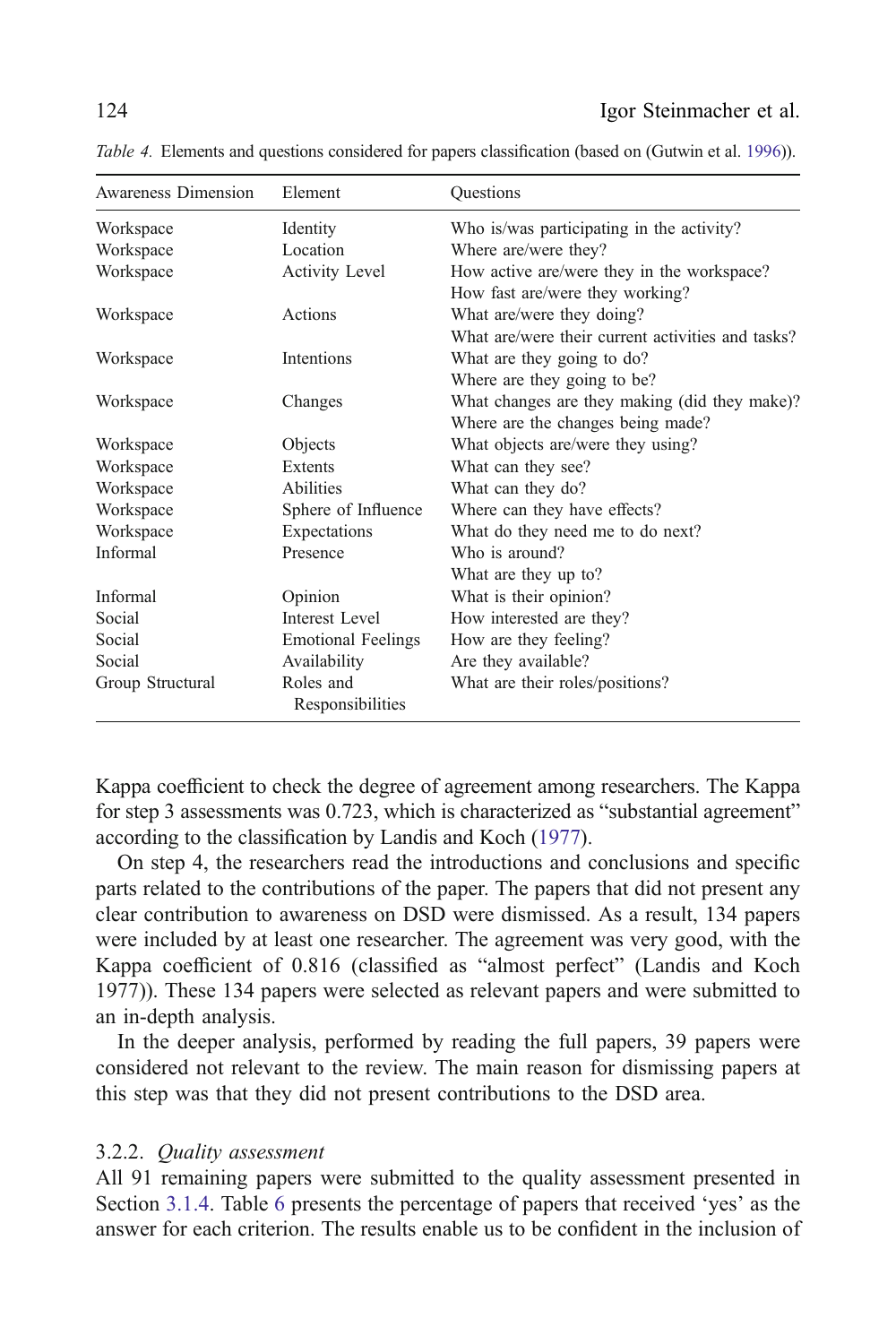<span id="page-12-0"></span>

Figure 3. Paper selection process.

Table 5. Distribution of papers selection according to their source.

| Source/        | Query date      | Ouery  | Step 1                         | Step 2         | Step 3               | Step 4                                  | Step 5                  |
|----------------|-----------------|--------|--------------------------------|----------------|----------------------|-----------------------------------------|-------------------------|
|                |                 | result | Title/<br>keywords<br>Analysis | Repetitions    | Abstract<br>Analysis | Introduction/<br>Conclusion<br>Analysis | Full<br>Text<br>Reading |
| <b>ACM</b>     | 21 October 2010 | 470    | 148                            | 130            | 73                   | 52                                      | 33                      |
| <b>IEEE</b>    | 21 October 2010 | 52     | 34                             | 32             | 23                   | 11                                      | 10                      |
| Scopus         | 22 October 2010 | 641    | 352                            | 256            | 123                  | 48                                      | 32                      |
| Science Direct | 26 October 2010 | 292    | 47                             | 46             | 17                   | 6                                       | 3                       |
| El Compendex   | 27 October 2010 | 122    | 37                             | $\overline{4}$ | 3                    | $\mathbf{0}$                            | $\mathbf{0}$            |
| Springer       | 27 October 2010 | 352    | 83                             | 83             | 32                   | 15                                      | 11                      |
| ISI            | 29 October 2010 | 38     | 27                             | 10             | 6                    | 2                                       | 2                       |
| <b>TOTAL</b>   |                 | 1967   | 728                            | 561            | 277                  | 134                                     | 91                      |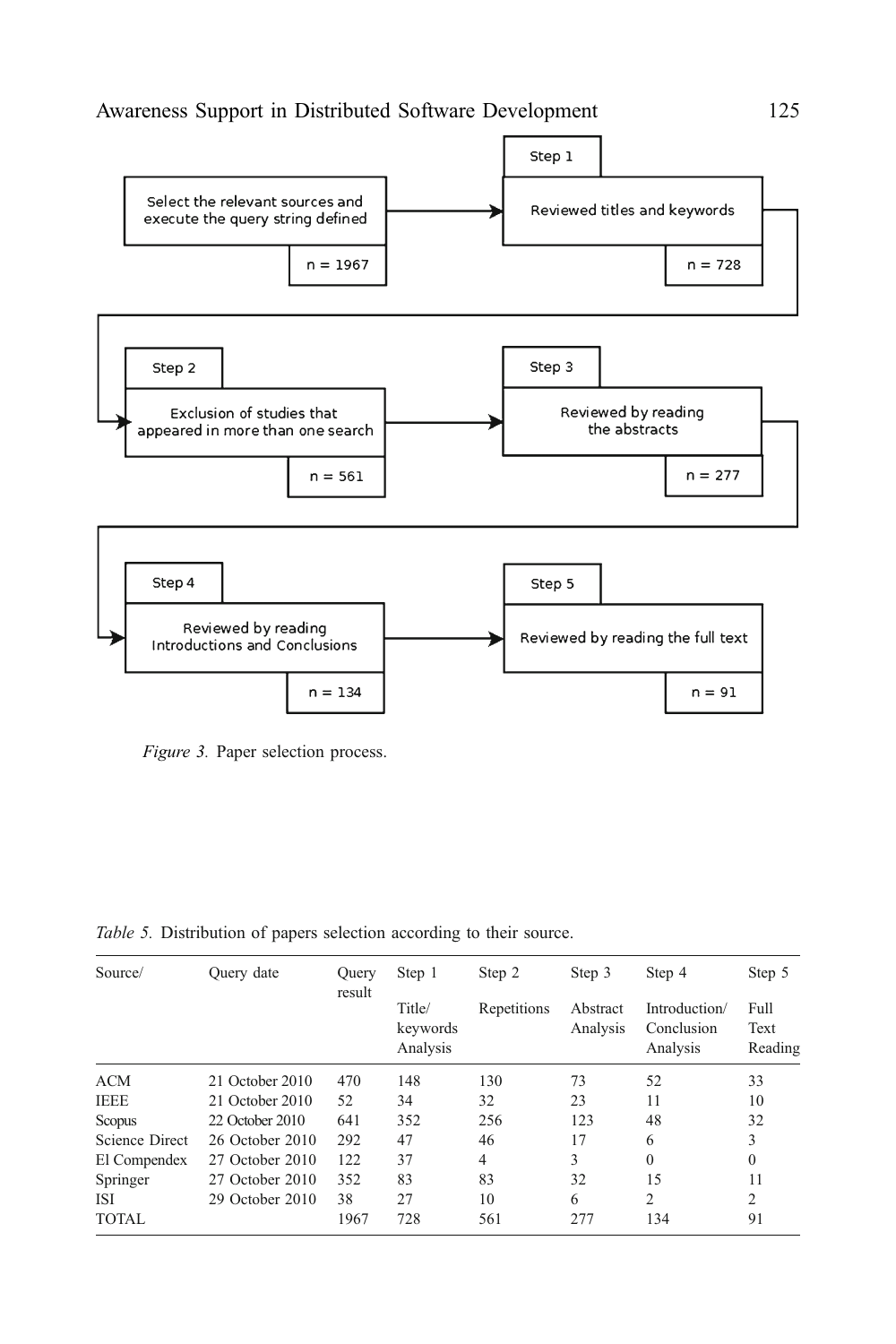<span id="page-13-0"></span>Table 6. Quality Assessment overall results.

| Ouestion                                                                                                                                                        | $%$ of papers<br>that received<br>'yes' |
|-----------------------------------------------------------------------------------------------------------------------------------------------------------------|-----------------------------------------|
| 1. Does the study answer primarily or secondarily the research questions?                                                                                       | $100.00 \%$                             |
| 2. Are the objectives and research aims clearly defined?                                                                                                        | 98.90 %                                 |
| 3. Is there an adequate description of the context in which the research was carried out?                                                                       | $80.20 \%$                              |
| 4. Was there a control group/comparison with other studies?                                                                                                     | 76.92 %                                 |
| 5. Has the researcher explained how the study sample (participants or cases) was<br>identified and selected, and what was the justification for such selection? | 53.85 %                                 |
| 6. Is it clear how the data was collected (e.g. through interviews, forms,<br>observation, tools, etc.)?                                                        | 59.34 %                                 |
| 7. Do the authors explain how the analysis/interpretation of the collected data was done?                                                                       | 54.95 %                                 |
| 8. Does the study clearly report the results?                                                                                                                   | 79.12 %                                 |
| 9. Are the results consistent with the objectives presented?                                                                                                    | 95.60%                                  |
| 10. Are limitations and validity of the study discussed explicitly?                                                                                             | 81.32 %                                 |

the primary studies in this review. Most papers define their objectives clearly and present results in a consistent way. It is noteworthy the high number of papers that presented their limitations and threats to validity, enabling other researchers to help filling the gaps left opened. However, we found out that many of the publications lack details about the research methods used, not explaining how they have chosen the samples, how the data were collected, or how the data were analyzed. The high number of papers presenting new tools can be one explanation for this lack of research methods details.

#### 4. Systematic mapping report

A systematic mapping aims to provide an overview of a research area and to identify the quantity and type of research available within it. In this section, we present the answers to our mapping questions (MQ).

To answer MQ1—How are the publications of the area distributed across the years?—Figure [4](#page-14-0) is presented. The first conclusion we can draw from the figure is that awareness in DSD is an area that was not widely studied until 2005, and recently gained attention. We can observe that 71 out of 91 papers were published from 2006 to 2010. Among them, 21 appeared in 2010. It is important to highlight that the search was performed in late 2010, so it is possible that more papers could have been published in 2010 and early 2011, and had not been yet indexed.

Regarding MQ2 (who are the most active researchers in the area), Table [7](#page-14-0) depicts the authors that most appeared on the selected primary studies. If we check the number of different papers published by the top five authors, we come to a number of 24 (26.4 % of the papers). Some of them work together. Anita Sarma, for example, worked with David Redmiles, André van der Hoek, and James Herbsleb.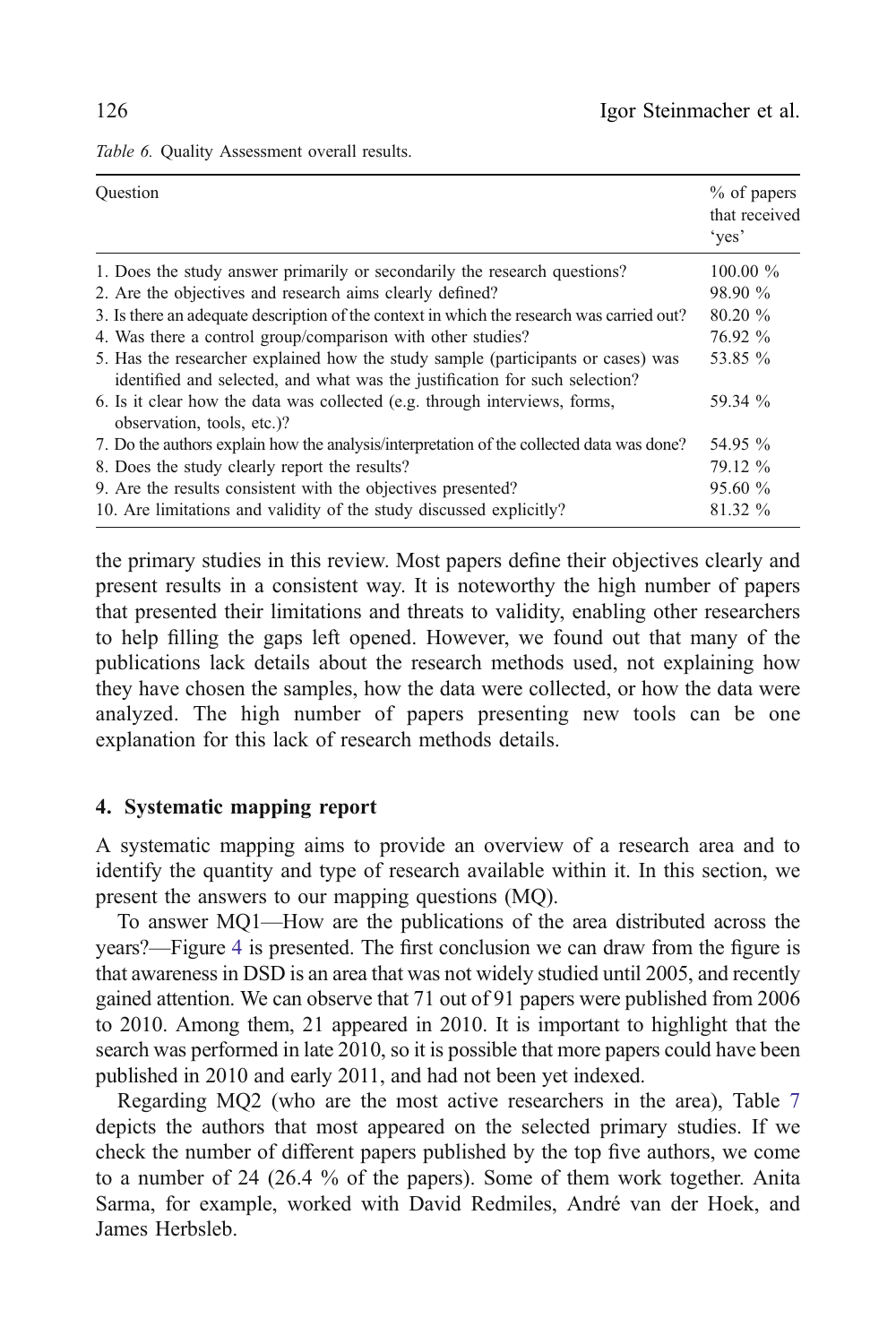<span id="page-14-0"></span>

Figure 4. Number of relevant papers per year (queries from October 2010).

Question MQ3 is related to the main forums of publication for awareness studies in DSD. To answer this question, we first analyzed the type of publication: Journal versus Conference. The result shows that 79 papers (86.8 %) were published in conference proceedings, while just 12 (13.2 %) appeared in journals. An interesting fact is that each of the 12 journal papers appeared in a different vehicle.

The 79 papers published in conference proceedings appeared in 43 different forums. In Fig. [5](#page-15-0) we show the 13 conferences that present more than one paper published. We must highlight ICSE (International Conference on Software Engineering), whose main track accommodated 13 papers (14.3 % of all primary studies / 16.5 % of conference papers). If we consider ICSE workshops (MSR, CHASE, SDG, and Web2SE) together, we come to a total of 21 papers. Therefore, ICSE is definitely the main forum regarding awareness studies on DSD domain. The conference on Global Software Engineering (ICGSE) published six of the primary studies (6.6 %). Regarding CSCW related forums, Figure 1. Number of relevant papers per search on Computer of CSCW (ACM Conference on Computiver primary studies were published on CSCW (ACM Conference on Computiver Since primary studies were published in conference proce

| Author                                                                                                                                                                                                   | $#$ of papers |
|----------------------------------------------------------------------------------------------------------------------------------------------------------------------------------------------------------|---------------|
| André van der Hoek                                                                                                                                                                                       | 11            |
| Anita Sarma                                                                                                                                                                                              | 9             |
| James D. Herbsleb                                                                                                                                                                                        | 6             |
| Lile Hattori                                                                                                                                                                                             | 5             |
| David Redmiles                                                                                                                                                                                           | 4             |
| Cleidson R. B. de Souza; Clinton Jeffery; Daniela Damian; Hani Bani-Salameh;<br>Inah Omoronyia; John Ferguson; Kurt Schneider; Marc Roper; Marcelo Cataldo;<br>Murray Wood; Prasun Dewan; Ziad Al-Sharif |               |

Table 7. Most active researchers and number of primary studies.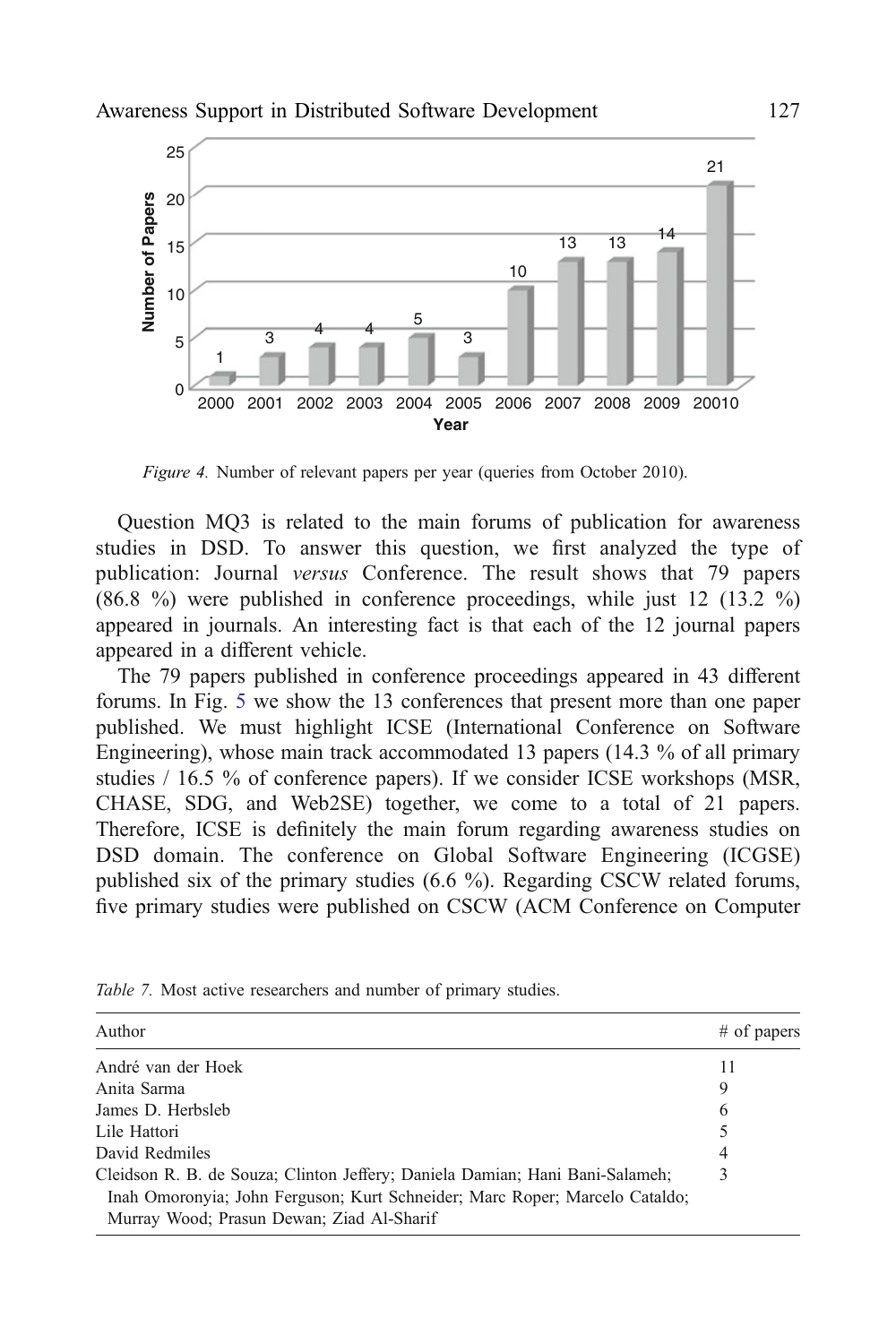<span id="page-15-0"></span>

Figure 5. Publications per forum. Keys: ICSE = International Conference on Software Engineering;  $ICGSE = International Conference on Global Software Engineering; CSCW =$ ACM Conference on Computer Supported Cooperative Work; CHASE = Workshop on Cooperative and Human Aspects of Software Engineering; GROUP = International Conference on Supporting Group Work; CHI = Conference on Human Factors in Computing Systems;  $CRIWG =$  Conference on Collaboration and Technology;  $ASE =$  International Conference on Automated Software Engineering; IEEE RE = International IEEE Requirements Engineering Conference; MSR = Working Conference on Mining Software Repositories; VISSOFT = IEEE International Workshop on Visualizing Software for Understanding and Analysis; ICSM = International Conference on Software Maintenance;  $OTM = On$  The Move Conferences;  $ETX =$ Eclipse Technology Exchange workshop; OOPSLA = Object-Oriented Programming, Systems, Languages & Applications.

Supported Cooperative Work), three were published on CRIWG, and other three on the GROUP conference.

#### 5. Systematic review report

In this section, we present an overall analysis of the primary studies regarding the type of studies found (Section [3.1.5\)](#page-9-0) and a discussion of the works involving the improvements, opportunities, and research gaps identified in this review. The discussion is based on the 3 C collaboration model (Section [5.2\)](#page-16-0) and on Gutwin et al. Awareness Framework analysis (Section [5.3](#page-22-0)). Hereafter, we use the notation [PSXX] to cite the primary studies analyzed, where XX is a unique identification of the primary study (see Appendix [A](#page-33-0) for the list of primary studies and their source, type, and reference).

#### 5.1. Studies type

Figure [6](#page-16-0) presents the type of studies encountered (according to the classification presented in Section [3.1.5](#page-9-0)). All papers were classified in, at least, one category.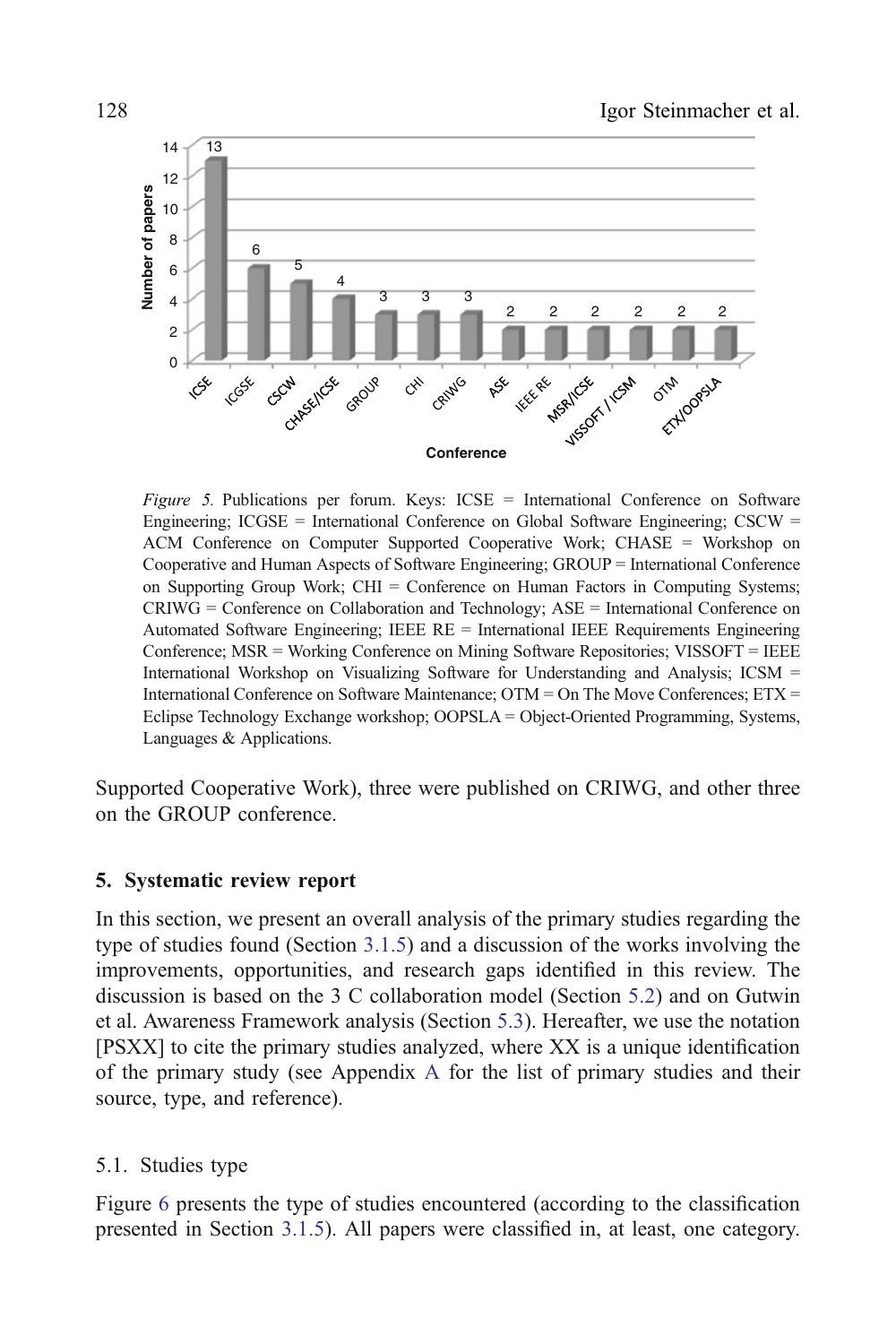<span id="page-16-0"></span>

Figure 6. Venn diagram for types of primary studies found.

The large number of tools-related papers may be noted. Among the 91 primary studies,  $68$  (74.7 %) presented a new tool, most of them (47) without any experimental analysis. Thus, we can observe that the focus of the research so far was to present new tools to support DSD activities. It is worth pointing out that some of these papers were related to the same tool, or presented different features of the same tool. For example, the tool Palantìr appears in seven papers [PS74] [PS76] [PS82] [PS81] [PS80] [PS78] [PS79], Syde appears in five papers [PS52] [PS53] [PS54] [PS51] [PS55], and COLLECE [PS29] [PS30] and SCI [PS04] [PS05] appear in two different papers. The other 23 papers identified in this review were categorized as case studies, theoretical studies, and/or experiments. Just one of them was classified only as experiment [PS70]; it reports a controlled experiment to check the potential benefits of information visualization in supporting newcomers.

Of the four theoretical studies, three present conceptual frameworks for awareness support [PS31] [PS13] [PS90]; and one introduces the concept of interface translucence as a mechanism for enabling scalable collaboration in software ecosystems [PS14]. Two papers of the review present case studies conducted within the industry [PS21] [PS20]. One of them focuses on investigating whether current awareness, general awareness, and availability are correlated with communication patterns in Requirements Centered Social Networks [PS21]. The other case study goal was to check the consequences of awareness gaps, verifying possible relationships among broken builds and these gaps [PS20]. In addition to the papers presented in Fig. 6, one paper [PS88] was classified as a Survey, presenting and classifying a set of visualization tools which support awareness of human activities in distributed software development.

#### 5.2. Papers classification according to the 3C model

Figure [7](#page-17-0) shows the classification of the primary studies according to the 3C collaboration model. This Venn diagram presents the number of awareness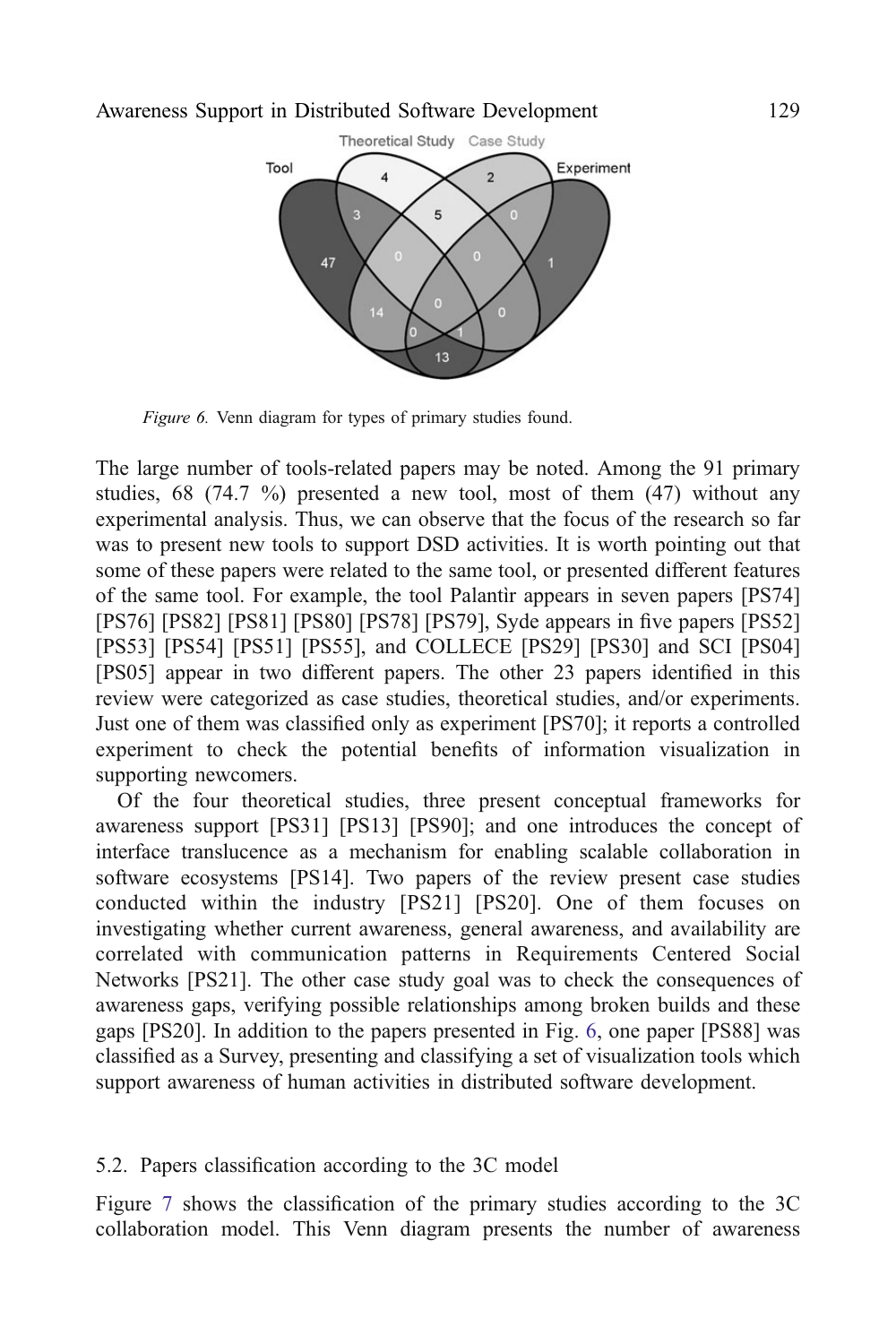<span id="page-17-0"></span>

Figure 7. Venn diagram for the 3C-model classification.

studies that bring support (at any level) for each 3C-dimension. Therefore, the first conclusion is that communication is scarcely studied, appearing in just 17 papers (18.7 %), with just four focusing only on communication. We can also observe that a great focus is given to coordination and cooperation, as 87 out of 91 papers (95.6 %) present some support to one of these dimensions; and 45 papers (49.5 %) present support to coordination and cooperation concurrently. Nine other papers presented some level of support in all dimensions.

Figure [8](#page-18-0) presents the distribution of papers according to the level of awareness support provided to each of the 3C model dimensions. It is clear that coordination is by far the main focus of awareness studies on DSD domain due to the number of papers that mainly support it (evaluated with 3 in the scale presented in Section [2.1\)](#page-3-0): a total of 58 papers out of 91 (63.7 %). When we verified papers that support coordination and that were evaluated with 2 or 3, this number grows to 74 (81.3 %). On the other hand, communication is mainly supported by only eight papers (8.8 %). In the following subsections, we briefly present the 3C awareness elements encountered in this literature review.

#### 5.2.1. Communication

According to Jimenez et al. ([2009](#page-40-0)), the software life cycle requires a great deal of communication using different tools and formats to avoid misunderstandings and delays. Awareness initiatives are needed to avoid ambiguity and misunderstandings, as cultural differences imply on different vocabulary that may lead to mistakes.

As discussed in the previous subsection, awareness supporting communication is poorly explored within the DSD domain. Although many researchers cite communication issues as motivation, only eight awareness initiatives mainly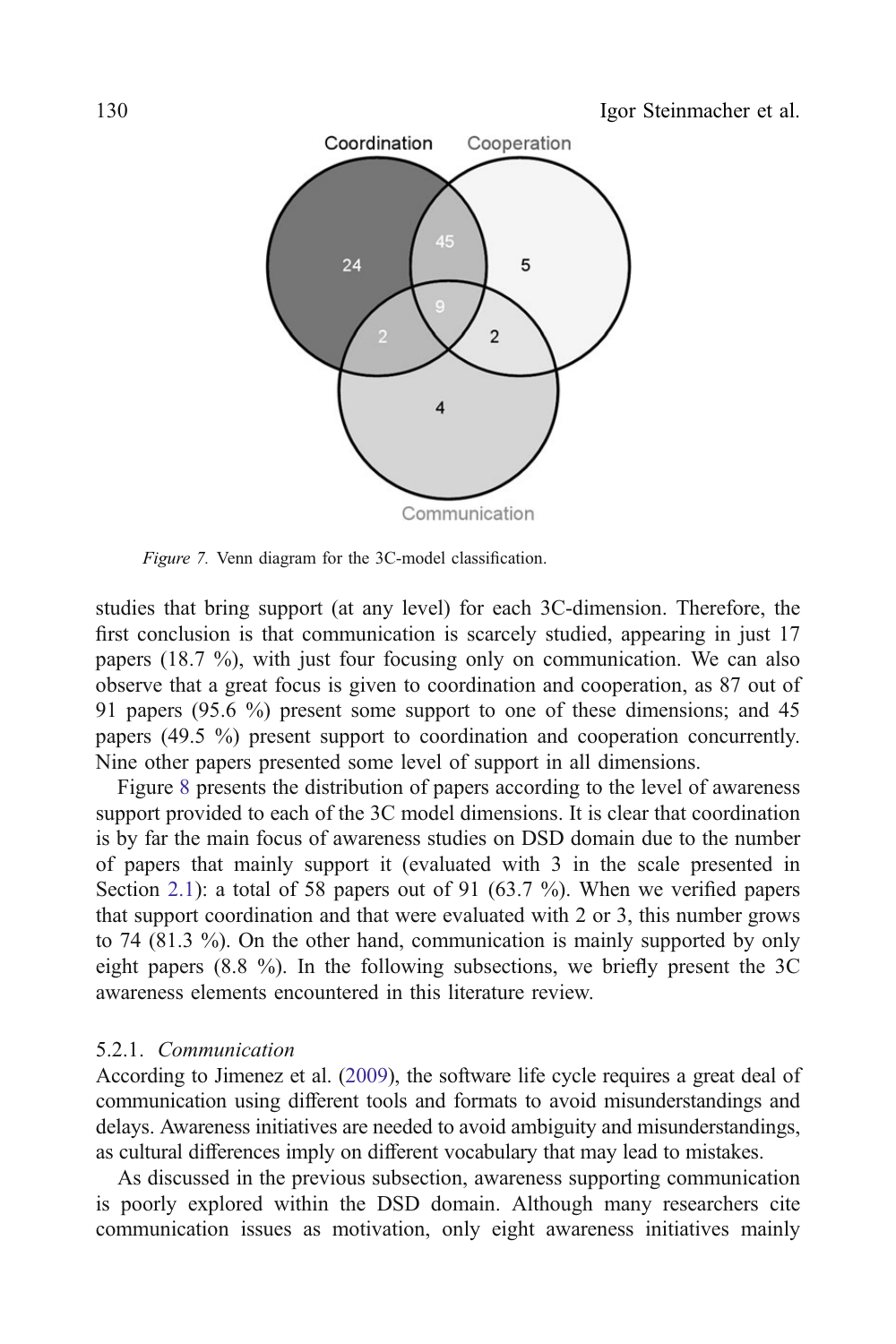<span id="page-18-0"></span>

Figure 8. Number of papers classified according to the dimensions of the 3C model.

support communication. Most of these papers are focused on offering some kind of context for the conversation. A tickertape tool was introduced by Fitzpatrick [PS39] to present CVS commit messages to members of a project, enabling them to start a private or a group chat within the context of the CVS message. Communico [PS28] is a tool that presents awareness mechanisms that enable participants to check ongoing and past discussions, to know who is talking, and the their level of knowledge. Jazz [PS17] includes a chat tool that enables developers to include links to transcripts of older chats and team event notifications. A Jazz extension, called COFFEE [PS09], provides a discussion tool embedded within eclipse, enabling developers to conduct threaded and categorized discussions within the development environment. EGRET [PS86] also provides contextualized chat and email tools that enable the automatic or manual insertion of navigable links to relevant artifacts into messages.

Another concern of the studies is how to improve informal communication. The social network application  $FriendFeed<sup>1</sup>$  was integrated to Jazz [PS11] to bring personal interests to workspace and to support informal and social communication by means of microblogs within their development environment. To enable informal, verbal, or ad-hoc communication during project analysis, Stapel et al. [PS87] proposed a specific notation to model and depict information flows, stimulating point-to-point communication.

Ehrlich and Chang [PS32] report a case study conducted within the industry that analyzes the effects of awareness in communication in a DSD environment. The authors found out that frequency of communication was associated with awareness of the person's current work and familiarity to the other person. Some papers [PS30]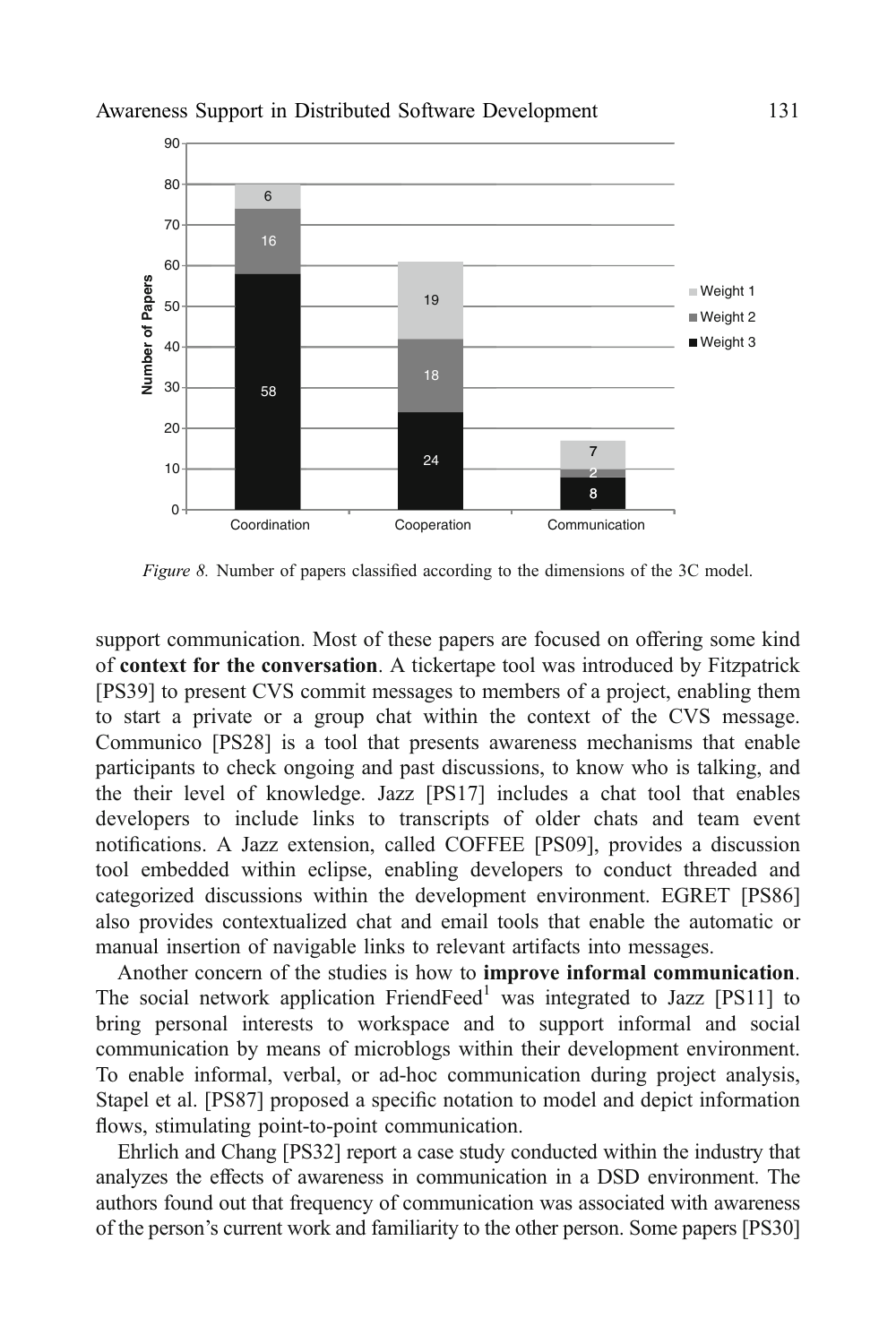<span id="page-19-0"></span>[PS88] [PS06] [PS71] [PS83] present limited means to support communication in DSD environments (e.g. chats, forums) without any specific contribution to provide an easier or more effective communication in a DSD scenario.

To conclude, we can argue that some topics about communication are scarcely studied, but present challenges and research opportunities. For example, privacy issues regarding access to sensitive user data during communication is a topic that is starting to be studied on DSD domain (Godefroid et al. [2000](#page-39-0); Patil et al. [2009\)](#page-42-0) and can be explored on awareness studies. Ways to support cultural, political, and language differences are frequently cited as issues in DSD studies, but papers addressing them were not found. Semantics extraction and communication formalization could be used to address these issues, for example.

#### 5.2.2. Coordination

To coordinate themselves, team members need to be aware of their tasks and interdependencies (Damian et al. [2007a](#page-36-0)). 80 out of 91 (87.9 %) papers present some level of support for coordination and 58 (63.7 %) mainly support it.

To provide awareness for coordination, some papers focused on presenting information regarding the tasks of a project. A list of tasks is presented in TeamSpace [PS43], enabling team members to be aware of related tasks and to track them. ProjectWatcher [PS48] observes and records fine-grained information about user modifications and provides visualizations of who works on the project, what artifacts they have been working on, and where in the project they have been working.

Another approach used to provide awareness to support coordination is gathering information on source code version management repository. CAISE [PS18] is a tool based on commits to notify developers regarding dependent code, user dependencies, and impacts of code changes. Celine [PS34] offers information about artifact conflicts in chaotic, star, and extended star models, by means of an awareness mechanism that supports conflict management in Software Configuration Management (SCM) systems. Syde [PS52] [PS53] [PS54] [PS51] [PS55] is a collaborative tool that brings awareness of team members actions by propagating changes as they happen, and by warning about potential conflicting changes. Many other papers revealed that code repositories are a rich source of information for awareness generation [PS82] [PS17] [PS22] [PS19] [PS68].

Also using information from source code version management repository, but applying social network analysis (SNA) techniques, de Souza et al. [PS25] introduce Ariadne, a tool that enables visual analysis of sociotechnical dependencies, thus helping to find coordination problems. TraVis [PS24] provides a real-time visualization of the project traceability network of artifacts and users, containing valuable information about dependencies between software developers and about what other people work on. Other papers also present sociotechnical network analysis to improve awareness, such as [PS77], [PS66], [PS33] and [PS01].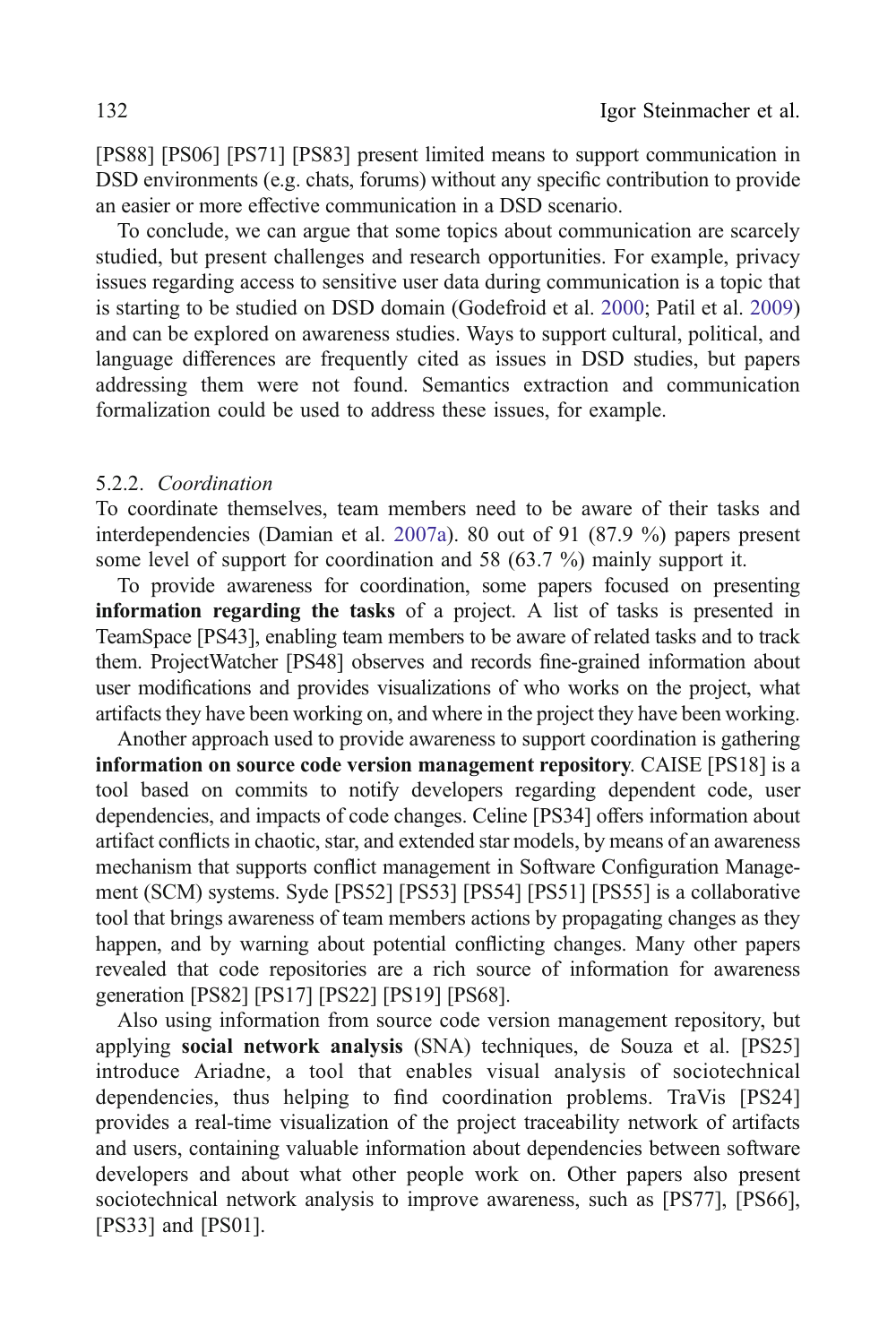Some papers propose the usage of visualization techniques to support coordination. Ye et al. [PS91] present SecondWATCH, a tool that enables visualization of local workspaces, version control repository, and bug tracking system in real-time as a common view shared by the whole team using a 3D city metaphor. Augur [PS41] is a visualization tool that creates visual representations of both software artifacts and software development activities, besides enabling developers to explore the relationship between such activities and artifacts. SoftChange [PS42] provides an interactive application that enables the exploration of the project history as a collection of graphs: file authorship (sociotechnical), coupling (co-changes), change overview, authorship overview, and file evolution graphs. StarGate [PS66] uses information visualization techniques to assist the user in understanding the complex interactions between developers and software repositories, helping team members to understand the evolution of the software project over time. Palantír [PS74] provides a three-dimensional activity viewer to explore workspace activities and their evolution on a project-wide basis.

The usage of version management repository information and SNA to search for experts (or identify artifact ownership [PS53]) is another mechanism largely studied to provide awareness to support coordination. Expertise Browser [PS64] and SmallBlue [PS33] are tools to assist users in identifying experts for a specific artifact or task, making them aware of how experienced the candidates are. Minto and Murphy [PS63] present Emergent Expertise Locator, which uses Instant Messenger clients embedded in developers IDE to make them aware of experts. Minto and Murphy use a method proposed by Cataldo et al. [PS15] to measure task dependencies among people, by checking the "congruence" between these task dependencies and the coordination activities performed by individuals. Begel et al. [PS07] present Hoozizat, a tool developed to find people who own and are responsible for a feature, API, product, or service, built as a web search portal over Codebook. One of the features proposed by Omoronyia [PS67] [PS68] is the possibility of ranking developers according to their relevance to a task or artifact, as a result of a real-time analysis of interactions generated from every developers' workstation.

Tracing artifacts and relationships among them is also used to support coordination on DSD projects. Helming et al. [PS57] present UNICASE, a tool that implements a unified model that explicitly combines system specification and project management models into one fully traceable model, used to notify interested parties. Sysiphus [PS10] enables users to trace artifacts and related users by modeling the links among artifacts as directed graphs and allowing subscription for changes notification. TraVis [PS24] provides a traceability of artifacts and users using social network graphs. Share [PS02] aims to help developers keeping track of their code, presenting a practice of loosely bound cooperation in which individuals are able to pursue independent goals and assist each other.

Three papers present flexible ways to make members aware of quality metrics results, helping developers and leaders/managers to coordinate their work. EvolTrack presents software evolution and enables customizations to show specific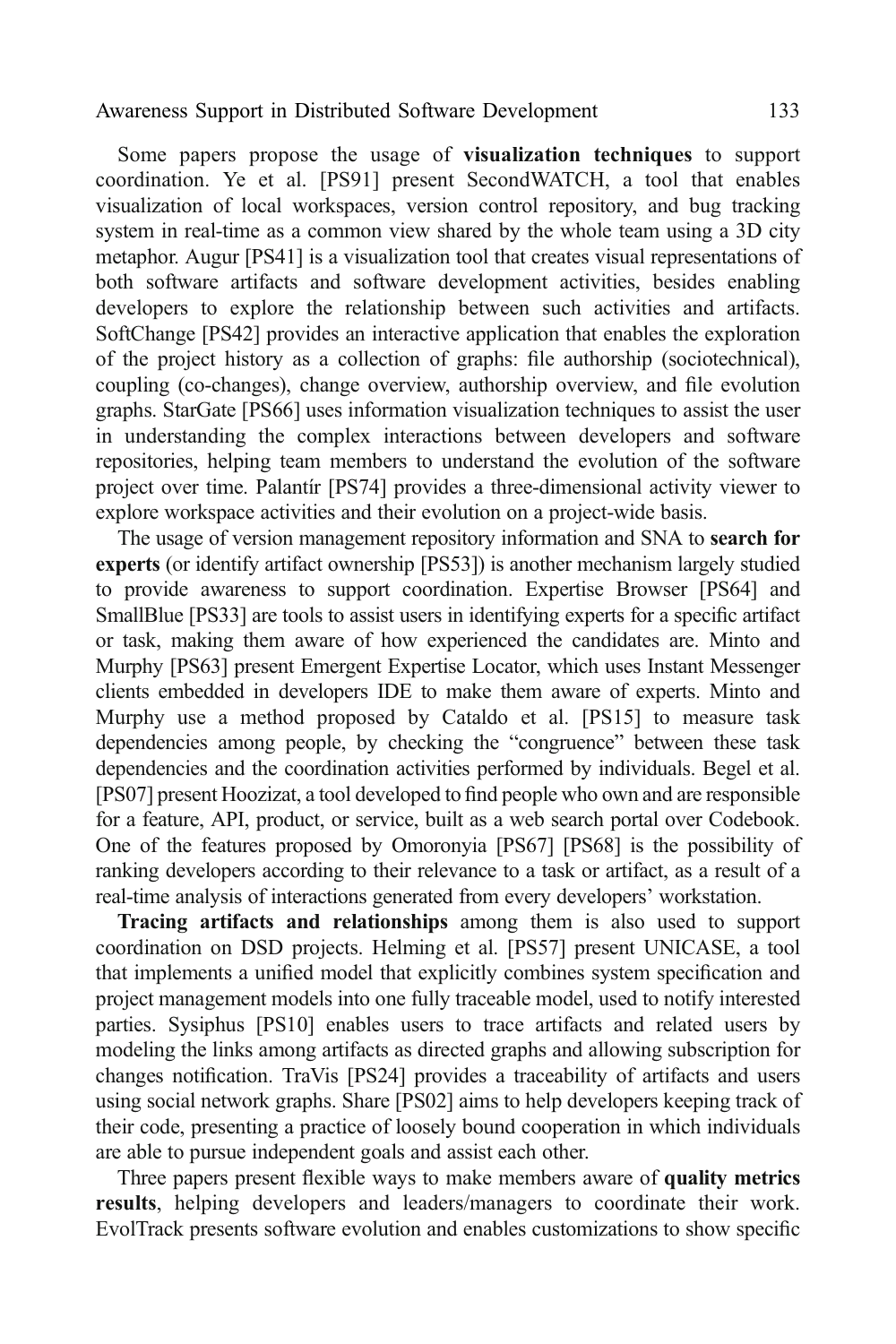metrics in user-defined color scales. Proença et al. [PS72] present a tool that shows quality metrics (e.g. number of developers, number of recent bugs, code volatility), and an overall quality measure represented by a colored border in UML class diagrams. CoderChrome [PS50] is a code coloring plugin for Eclipse that provides means to derive coloring or decorations on source code for information such as code author, code age, cyclomatic complexity, and line length.

Cataldo and Herbsleb [PS13] propose a framework based on product features to support coordination within distributed environments, providing information about members' activities and their relations with product features.

Most part of the papers that support coordination presented features based on historical information extracted from source code repositories. However, key information used to obtain awareness is based on items that change on a daily, hourly, or minute-by-minute basis (Biehl et al. [2007](#page-35-0)). Therefore, there is still room for research on awareness based on recent information [PS68]. The use of Social Networks is another research topic appearing on DSD domain. A possible fruitful area is the use of social network to maintain awareness on emerging and unplanned interactions that can appear during the development cycle [PS20].

#### 5.2.3. Cooperation

To cooperatively edit a shared artifact, developers need to be aware of current and previous actions affecting that artifact to avoid loss of efforts. Some papers propose awareness elements embedded in the shared artifacts to provide notifications. In this sense, two papers [PS58] [PS60] use **code annotation** to present changes being concurrently made by other developers in a shared artifact. Dekel and Herbsleb [PS26] also use code annotation to provide awareness on a tool called eMoose, which enables developers to write informal comments in the code, stores them in a central database, and spreads them to other developers using the annotated module.

Warning conflicts on shared artifacts is a common way to provide awareness to support cooperation. Lighthouse [PS19] is a tool that captures code change events directly on developers' workspace to avoid conflicts by keeping a shared and up-todate UML design representation of the actual code, displaying information about who is updating the code and which actions are being done. CASI [PS85] is a Lighthouse plugin that aims to avoid indirect conflicts by dynamically showing the source code entities that are being modified by any developer along with their Spheres of Influence. Guimarães and Rito-Silva [PS46] propose the concept of realtime integration and implement it on WeCode (Eclipse plugin) by automating the detection of actual conflicts while programming, enabling developers to share finegrained changes before they check in. Estublier and Garcia [PS34] present a study based on cooperative policies to control concurrent engineering in order to avoid conflicts considering different concurrent models. Other papers also present elements to avoid conflicts during cooperative handling of artifacts [PS55] [PS60] [PS72].

Regarding support for synchronous artifact handling, CE4WEB [PS71] is a cooperative CASE tool that supports the cooperative edition of UML diagram,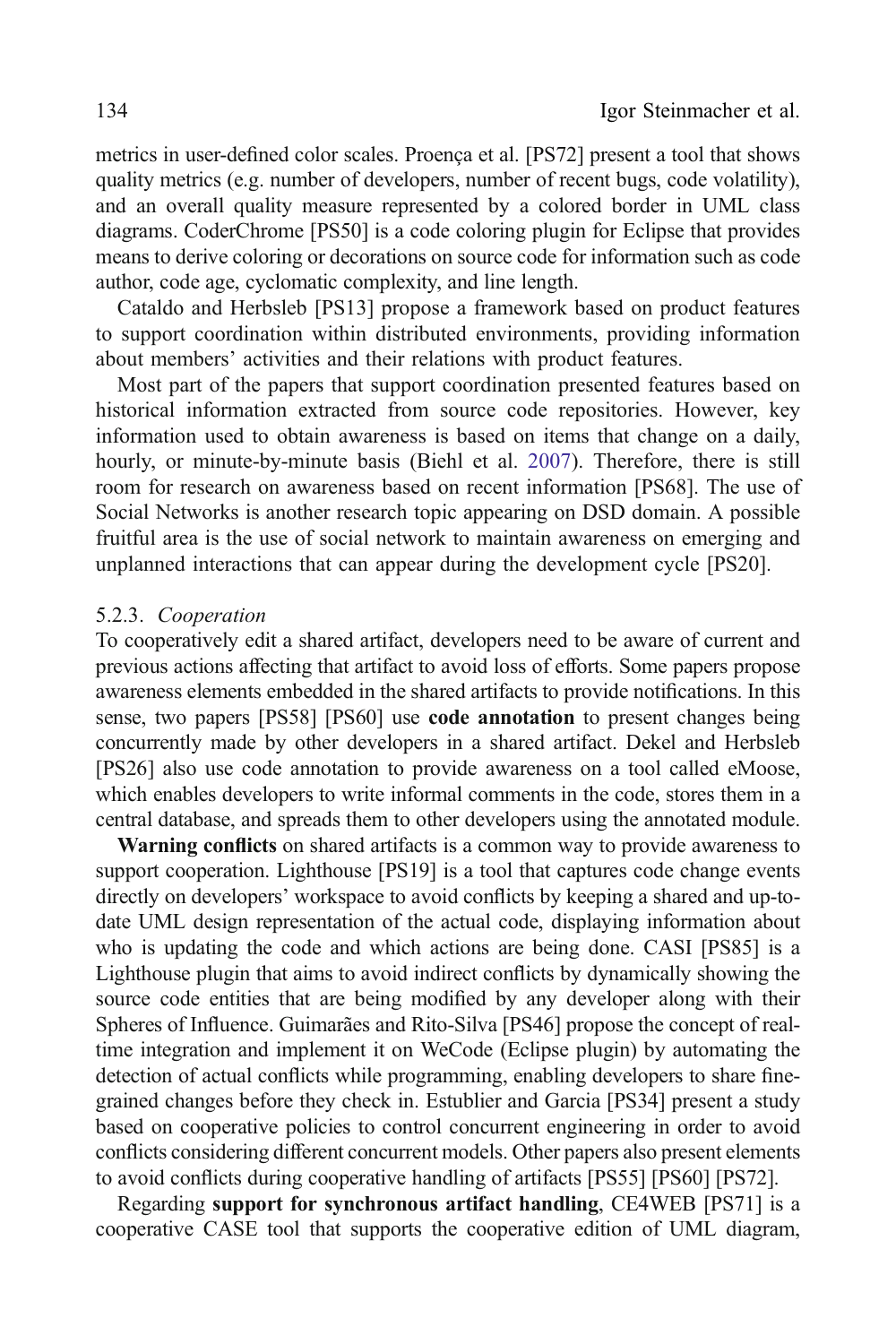<span id="page-22-0"></span>offering a shared blackboard and telepointers. OdisseyShare SDE [PS62] provides a solution based on a telepointer and a radar view as awareness elements to support synchronous handling of UML diagrams. There are some other papers focused on the coding phase, in particular supporting the XP pair programming practice for distributed members, enabling developers to cooperate over a shared piece of code [PS38] [PS49] [PS84] [PS75] [PS56]. Usually, these tools also provide means for the developers to communicate and coordinate their actions.

Despite the number of papers supporting cooperation, this area requires further development. An example is that none of the papers presents ways to make developers aware of pieces of code to complete a given function based on similar codes extracted from other developers' code. So far, coding is the most supported phase. The other development activities may be further explored, for example, offering support to clients and analysts cooperate during requirement specification or acceptance tests writing.

#### 5.2.4. Summary of the classification according to the 3C Model

In this subsection, we summarize the classification of awareness features according to the 3C collaboration model. This classification was made to (i) organize the high number of papers found on this review, and (ii) to provide a quick reference for DSD environment developers and researchers regarding which awareness features have already been investigated.

Table [8](#page-23-0) presents the references for the papers classified according to the 3C model dimensions they support. The table does not include frameworks or architectures. It is possible to notice that some elements provide support to more than one C, while others seem to be more specific. The level of support and the axis supported depends on the way the element is used on each study.

#### 5.3. Papers classification according to the Gutwin et al. Awareness Framework

In addition to the classification based on the 3C model, the primary studies were also classified according to the Gutwin et al. Awareness Framework (Gutwin et al. [1996\)](#page-39-0), based on the questions and elements presented in Table [4](#page-11-0) (Section [3.1.5](#page-9-0)). The data extracted are depicted in Fig. [9](#page-24-0) and show the number of papers related to each element. Six papers were not classified according to this framework as they present experimental studies not mentioning any specific element [PS13][PS20][PS21][PS31][PS70][PS88].

Figure [10](#page-25-0) depicts the Venn diagram representing the distribution of awareness elements on DSD domain according to their types. We can see that workspace awareness is by far the most explored type of awareness, playing a central role on DSD domain. All papers present at least one workspace awareness element. Fifty four (59.3 %) papers present only workspace awareness elements. The other 31 papers present some other type of element.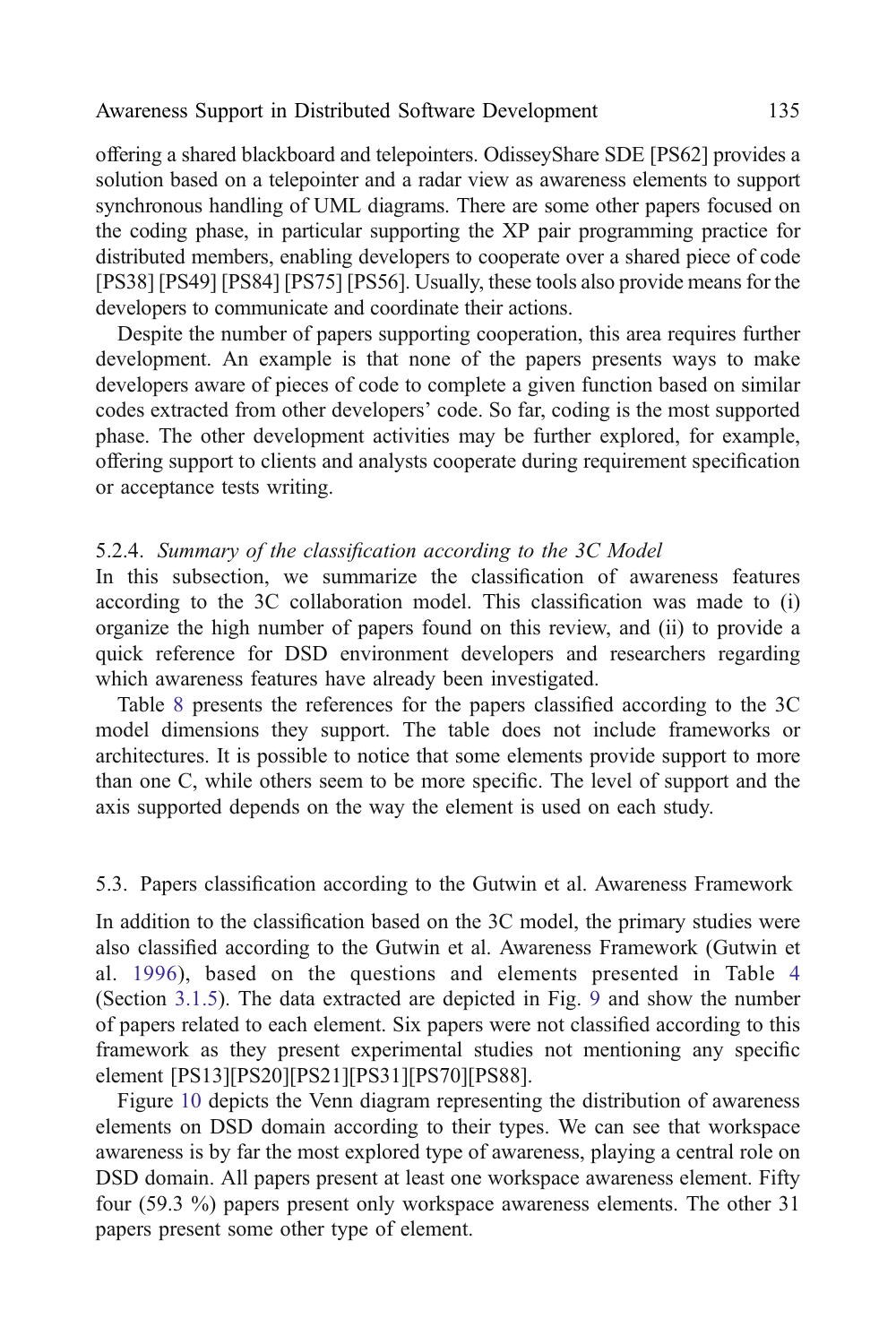## <span id="page-23-0"></span>136 Igor Steinmacher et al.

Table 8. Identified awareness features supporting each 3C dimension.

|                                                                           | Communication                                          | Coordination                                                                                                                                                                          | Cooperation                                                                                                |
|---------------------------------------------------------------------------|--------------------------------------------------------|---------------------------------------------------------------------------------------------------------------------------------------------------------------------------------------|------------------------------------------------------------------------------------------------------------|
| Activity control<br>(workflow, agenda,<br>worklist)                       |                                                        | [PS10] [PS39] [PS43]                                                                                                                                                                  |                                                                                                            |
| Artifact change<br>indication                                             |                                                        | [PS05] [PS10] [PS17]<br>[PS19] [PS22] [PS41]<br>[PS46] [PS54] [PS55]<br>[PS56] [PS59] [PS68]<br>[PS72] [PS76] [PS81]<br>[PS85] [PS86] [PS91]                                          | [PS05] [PS22] [PS34]<br>[PS54] [PS55] [PS56]<br>[PS60] [PS72] [PS85]                                       |
| Code coloring<br>Collaborative artifact<br>synchronous handling           |                                                        | [PS50]                                                                                                                                                                                | $[PS02]$ $[PS75]$<br>[PS19] [PS30] [PS35]<br>[PS38] [PS43] [PS56]<br>[PS71] [PS72] [PS75]<br>[PS84] [PS85] |
| Conflict indication                                                       |                                                        | [PS03] [PS18] [PS19]<br>[PS34] [PS46] [PS54]<br>[PS55] [PS56] [PS60]<br>[PS61] [PS72] [PS76]<br>[PS81] [PS83] [PS85]                                                                  | [PS19] [PS34] [PS46]<br>[PS55] [PS60] [PS61]<br>$[PS72]$ $[PS85]$                                          |
| Context/subject-aware<br>message exchange                                 | [PS09] [PS17] [PS28]<br>[PS30] [PS39] [PS43]<br>[PS86] |                                                                                                                                                                                       |                                                                                                            |
| Developers activity<br>Historic based<br>expert search/<br>recommendation |                                                        | [PS05] [PS45] [PS48]<br>[PS07] [PS15] [PS33]<br>[PS48] [PS55] [PS56]<br>[PS63] [PS64] [PS68]                                                                                          | [PS02]                                                                                                     |
| Informal/Social<br>Communication                                          | [PS11]                                                 | [PS69] [PS72]                                                                                                                                                                         |                                                                                                            |
| Metrics visualization<br>Presence/status<br>indication                    |                                                        | [PS16] [PS50] [PS72]<br>[PS05] [PS12] [PS17]<br>[PS28] [PS30] [PS35]<br>[PS38] [PS43] [PS46]<br>[PS49] [PS56] [PS62]<br>[PS63] [PS65] [PS75]<br>[PS83] [PS84] [PS86]<br>[PS89] [PS91] |                                                                                                            |
| Screen Sharing                                                            |                                                        | [PS17] [PS27] [PS49]<br>[PS62] [PS71] [PS83]<br>[PS84]                                                                                                                                | [PS05] [PS17] [PS30]<br>[PS38] [PS56] [PS62]<br>[PS71] [PS75] [PS83]<br>[PS84]                             |
| Social/socio-<br>technical<br>network<br>Software<br>Visualization /      |                                                        | [PS02] [PS07] [PS24]<br>[PS25] [PS40] [PS42]<br>[PS66] [PS68] [PS77]<br>[PS16] [PS41] [PS42]<br>[PS55] [PS66] [PS68]                                                                  | $[PS25]$ $[PS68]$                                                                                          |
| Evolution<br>Source code<br>annotation                                    |                                                        | [PS70] [PS74] [PS91]                                                                                                                                                                  | [PS26] [PS59] [PS60]                                                                                       |
| Tracing artifacts<br>and relationships                                    |                                                        | [PS02] [PS10] [PS24]<br>[PS57]                                                                                                                                                        |                                                                                                            |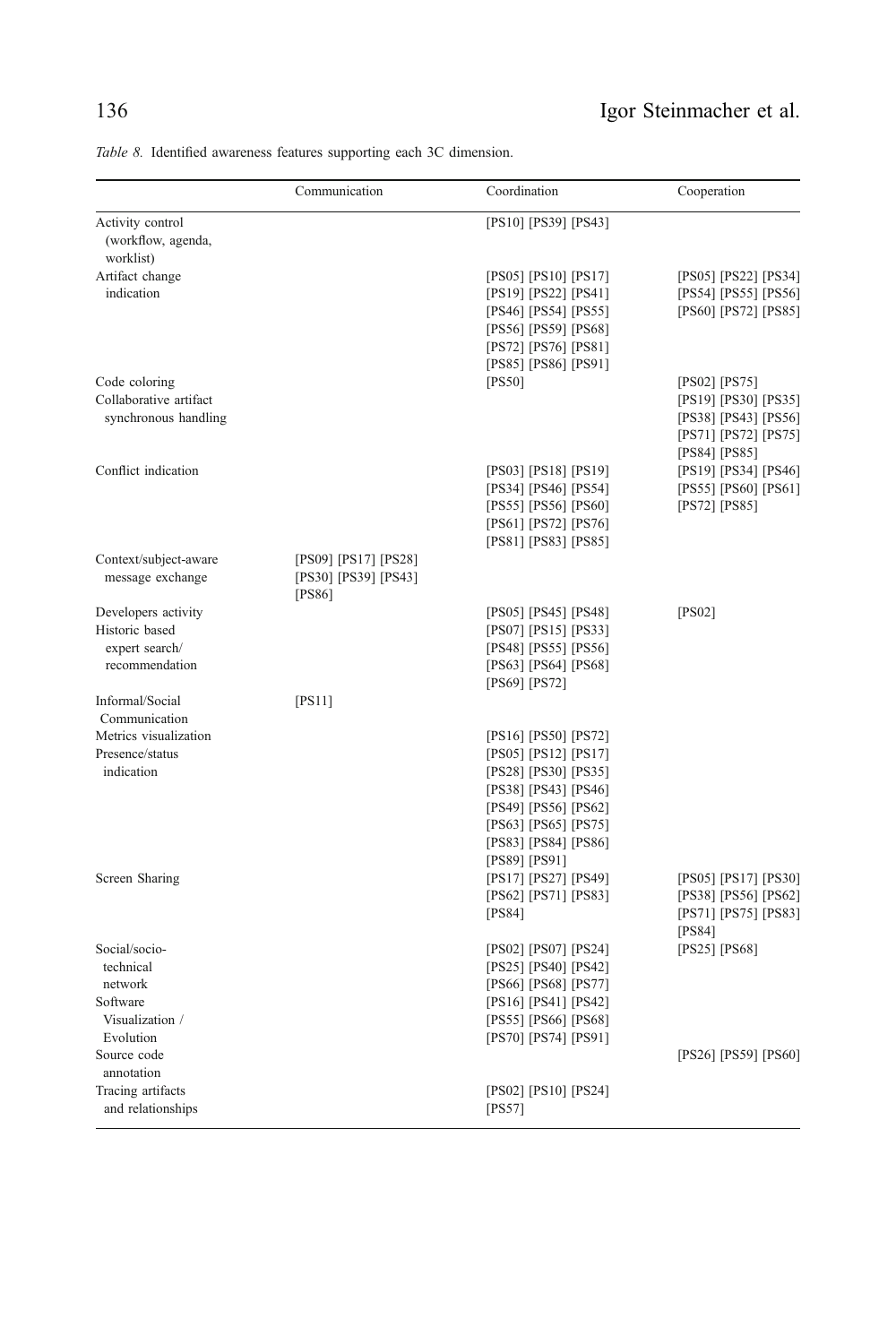<span id="page-24-0"></span>As it can be observed, seven (7.7 %) papers present elements of all types [PS84] [PS75] [PS86] [PS04] [PS05] [PS17] [PS11]. Some other papers presented overlap of three types of awareness elements: six present social, informal, and workspace elements [PS28] [PS89] [PS43] [PS56] [PS63] [PS91]; and one presents Group-structural, informal, and workspace elements [PS65].

In the next subsections, we detail some elements found in our systematic review.

#### 5.3.1. Workspace awareness

All classified papers present some element of workspace awareness, most part of them presenting only elements of this type.

Identity is the most present element, appearing in 83 papers. In a collaborative environment, it is essential to know who is responsible for the action that generated an event. In some papers, this information is presented on communication tools (e.g. forums and chats), enabling users to be aware of who posted a message, or who is discussing it [PS28] [PS86] [PS30] [PS09] [PS11]. Other papers provide information related to the person who is using or has been using an artifact, enabling users to know who are the other members collaborating with them, like in [PS02] [PS55] [PS60] [PS85] [PS91] [PS39] [PS40] [PS50] [PS19] [PS76].

Change awareness elements appear on 63 papers (68.1 %). Some of these papers present awareness related to **past changes**, enabling members to visualize the history of artifacts [PS07] [PS08] [PS16] [PS41] [PS66] [PS48]. Others focus



Figure 9. Classification of awareness elements found on the primary studies.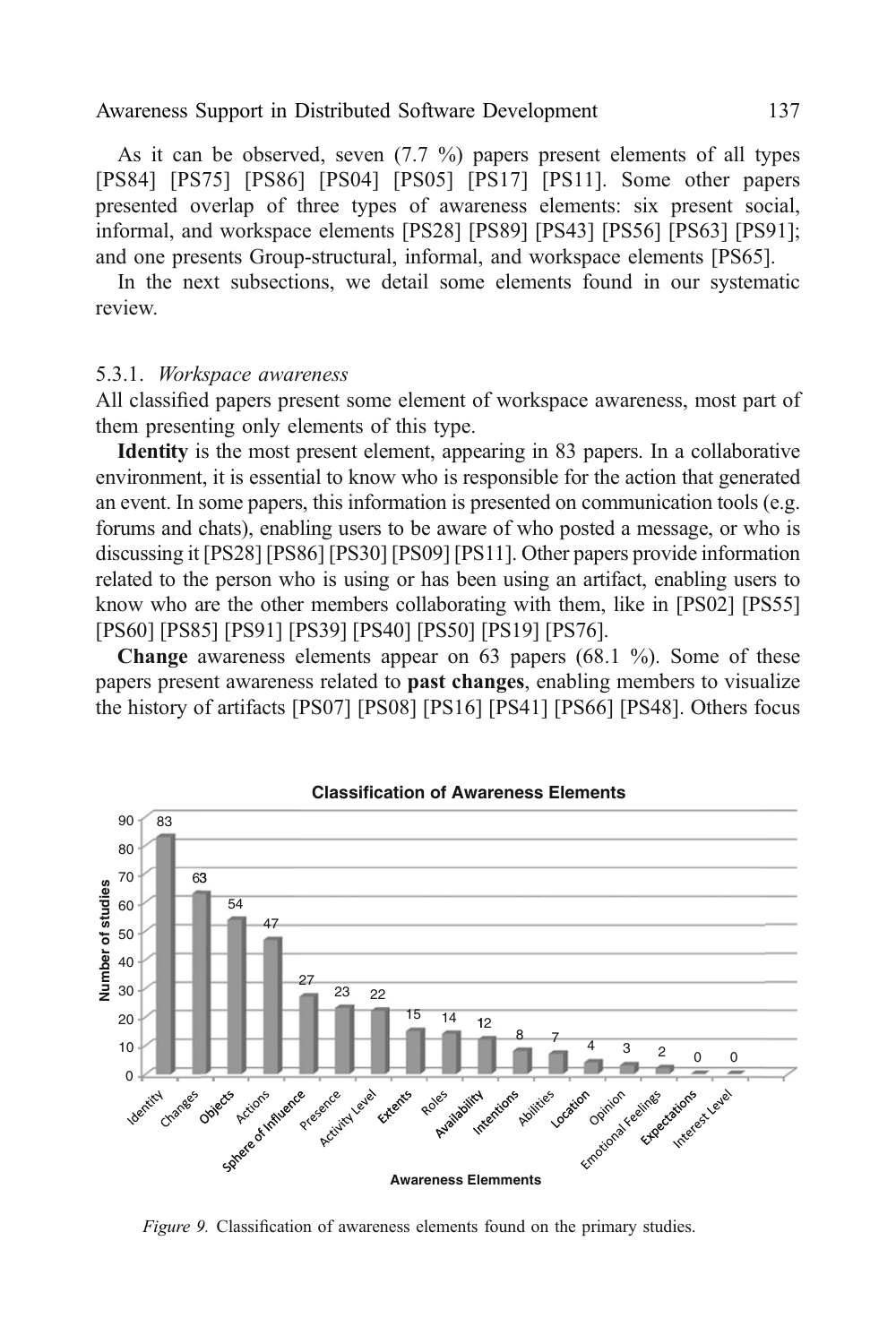<span id="page-25-0"></span>

Figure 10. Awareness elements found, according to the dimensions proposed by (Gutwin et al. [1996\)](#page-39-0).

on awareness of real time changes that occur on distributed workspaces, visualized directly on the shared artifacts [PS59] [PS78] [PS76] [PS02] [PS75] [PS71] [PS61] [PS85] [PS55].

Sphere of Influence information makes people aware of the effects an action can cause. On the selected DSD papers, this element is implemented by showing up the conflicts that a change on an artifact can cause or is causing to other artifacts or team members [PS19] [PS68] [PS36] [PS37] [PS24].

Activity level elements appear on 22 papers (24.2 %). Some of these papers present the activity level using software visualization approaches like, for example, in Stargate [PS66] and SoftChange [PS42]. Other papers focus on showing the activity of the developers within a given task or contributions to a given artifact. For instance, [PS44] [PS45] present a timeline with the amount of changes made by the developers and his/her communication activity.

Location elements were found in four papers, making team members aware of where in the world [PS82] [PS73] and within a building [PS43] are other members located. Ehrlich and Chang [PS32] study the effects of being aware of team members' location while searching for experts and communicating.

Eight papers presented intention elements, focusing on revealing what the members' next activities are [PS08] [PS29] [PS30] [PS43] [PS56] [PS65] [PS68] [PS79]. Seven other papers offer some information regarding members' abilities [PS04] [PS05] [PS08] [PS33] [PS47] [PS63] [PS25].

We also found 54 papers concerned on providing some awareness on what objects are/were being used and 47 on making people aware of the actions performed on the workspace.

#### 5.3.2. Informal awareness

Informal awareness refers to who is around and what they are up to. This kind of information is typically related to presence awareness, since it is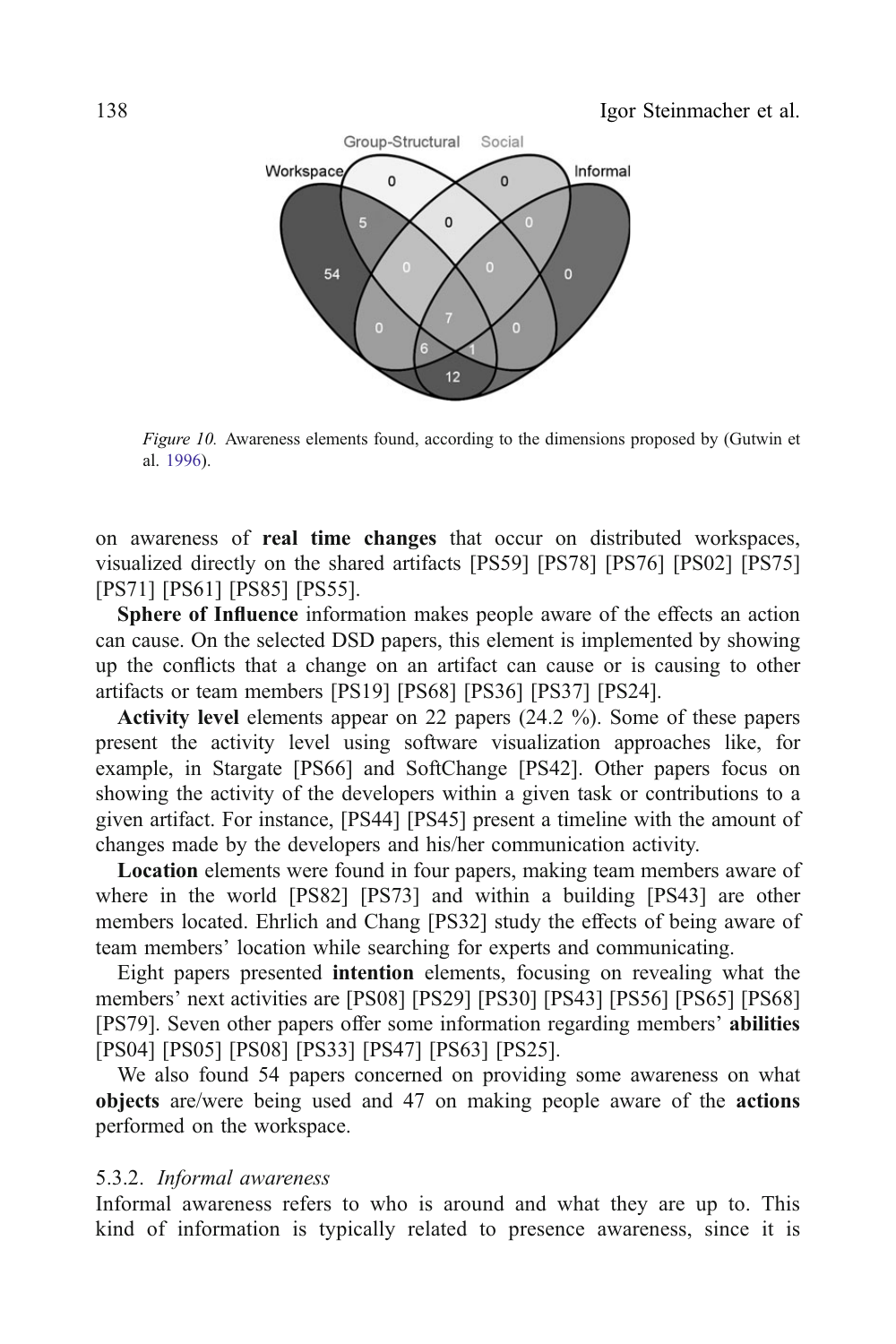associated with technologies, such as Instant Messengers, which enable colleagues at distributed locations be aware of who is online, offline, active, inactive, etc (Omoronyia et al. [2010\)](#page-42-0). Moreover, informal awareness is related to team members' ability to express their opinion and be aware of others' opinions about different aspects of collaborative work.

Informal awareness appears in 25 papers. 23 of them provide information related to **presence indication** within the workspace. The use of Buddy lists is the most explored way to show this kind of information. When dealing with shared sessions (like using screen sharing), some papers bring presence indication by showing a list of users on the session, telepointers, colored text selection [PS75] [PS30] [PS84] [PS83], and radar view [PS38] [PS62]. A presence indication element based on physical cameras and panels is presented by Everitt et al. [PS35], indicating the presence of an individual by a blue shadow in the remote workspaces.

Only two papers in this category present team members' opinion. In the COFFEE tool [PS09], users can post comments, arguments, questions, and other contributions during a discussion. By adding FriendFeed to the developer workspace, Calefato et al. [PS11] enabled users to share their opinion via messages posts to a social network application available for a private corporative group.

#### 5.3.3. Social awareness

The social dimension creates opportunities to publish personal information helping to establish a shared context among remote developers, with little or no chances to physically meet [PS11].

Some availability feature was found on 11 out of 12 papers that presented social awareness. Availability differs from presence element because it offers specific information about the possibility of being interrupted or not, or if it is an opportune moment to discuss a specific subject, for example. ICI/SCI [PS06] [PS05], and SecondWATCH [PS91] improve social awareness by providing collaborative virtual worlds/environments as part of the developers workspace, enabling them to interact even when dispersed. Some papers use the status of a member to indicate what he/she is doing (participating of a conversation [PS28], or visualizing/editing an artifact [PS75] [PS56]). Some others present the availability using cameras in real time [PS89] [PS43]. When working in shared spaces, such as distributed pair programming environments, availability is indicated by presenting the sessions in which the members are participating [PS84].

Just two papers improve the social area by means of emotional feelings or social/personal information. FriendFeed [PS11] enables team members to express their feelings by posting microblog messages, offering personal context and culture sharing. Status message feature of Jazz [PS17] can also be used to express emotions, since team members can change and share their status according to their feeling at the moment.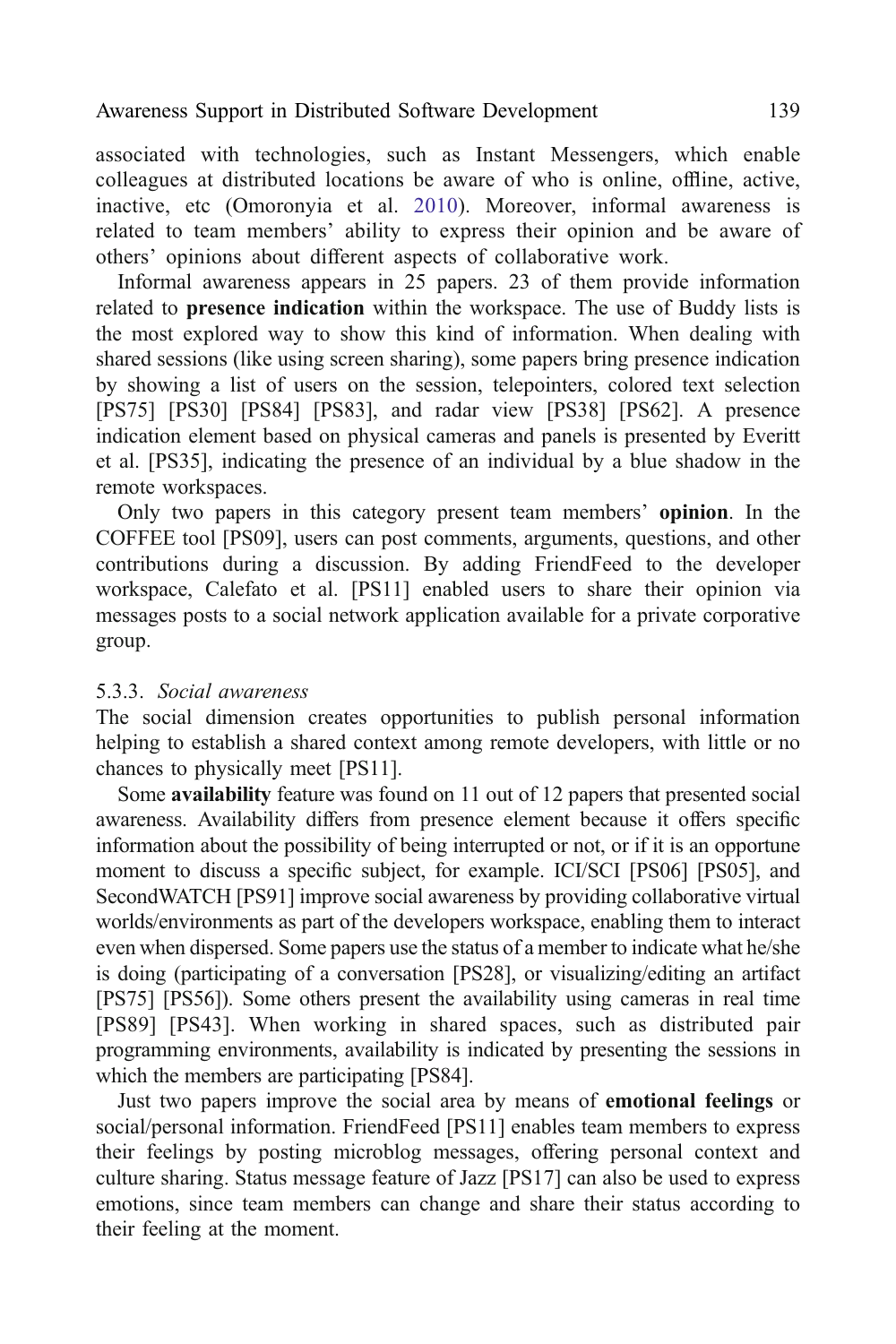We think that this dimension has a lot of possibilities and can grow in order to help current workspaces to become closer to collocated teams space. Since social awareness helps to develop an organizational culture and to consolidate connections and trust-based relationships between distant collaborators, it contributes to project success by improving team's well-being and social health (Robinson and Sharp [2005](#page-43-0)). Researches involving interests, day-to-day opinions, and emotions of group members can improve the distributed scenario developing team spirit and help building personal relationships among distant members.

#### 5.3.4. Group structural awareness

Group-structural awareness is related to the expertise of the collaborators based on the roles and responsibilities they assume. This knowledge is important when choosing whom to initiate an interaction with, for mentoring purposes on project activities [PS68].

Most part of the 14 papers presenting roles and responsibilities awareness elements focus on finding out experts on a given subject, extracting information from historical data and contextual information. Minto and Murphy [PS63], for example, propose an Eclipse plugin to show a ranked list of experts about the piece of code a developer is currently working. Carter and Dewan [PS12] propose an approach to create awareness information automatically based on developers' interactions with the IDE, indicating who is having difficulties. On their work, Hattori et al. [PS55] present an approach based on IDE history logs to measure code ownership. In this sense, other papers also present ways to find experts or owners of specific artifacts (or parts of them) [PS33] [PS68] [PS72] [PS64].

Other papers aim to make teams aware of roles assigned to teams or developers within an activity or project. On EGRET [PS86], a user is able to list all stakeholders along with their status and roles in different modules. In World View [PS82], it is possible to display maps presenting team's location, time zones and responsibilities, enabling one to check the dynamics of the whole project.

Papers regarding group-structural awareness are expected to address developers' awareness regarding the full distributed process, the roles involved in each activity, and who is playing the roles on the project. Although there are a great number of papers focusing on expertise and ownership search, the area can be extended to support other development phases or to find experts on previous development phases. For example, an architect may need to be aware of experts on the domain or infrastructure of a solution he/she needs to design; a developer may need to find the analysts able to help explaining the feature affected by the code he/she is changing, etc.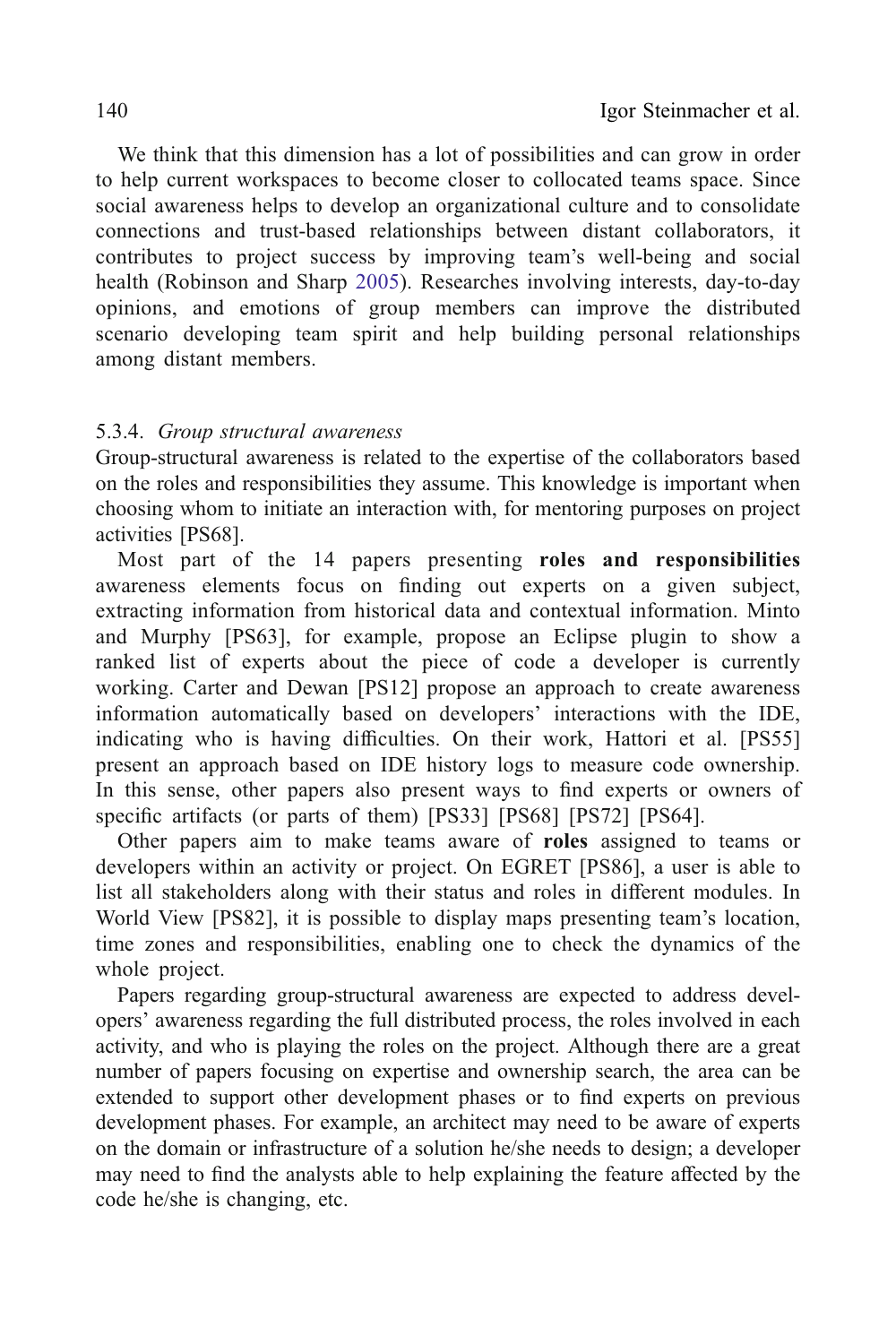#### <span id="page-28-0"></span>5.3.5. Summary of the classification according to the Gutwin et al. Awareness Framework

In this subsection, we summarize the classification of the awareness features found in the papers according to the Gutwin et al. Awareness Framework. Table [9](#page-29-0) presents the references for the primary studies classified according to the framework. The table does not include Interest Level and Expectations elements, because they were not found in the papers. Additionally, the table includes just 85 papers, because six primary studies were not classified according to this framework as they present experimental studies not mentioning any specific element.

#### 6. Threats to validity

Systematic review is a powerful method to search for primary studies within a given domain (Kitchenham [2004\)](#page-40-0). As any other method, it also presents some threats to validity and limitations.

This review may have missed some papers that address the use of awareness to support DSD, since we did not perform our search into every possible source and some relevant papers may not contain the chosen terms. To reduce bias, we defined the sources and the keywords based on other studies (Jimenez et al. [2009](#page-40-0); Prikladnicki and Audy [2010](#page-42-0); Dybå and Dingsøyr [2008](#page-37-0); Williams and Carver [2010](#page-45-0); Petersen [2011](#page-42-0); Petersen et al. [2008\)](#page-42-0), and on the subject under review. We adjusted the criteria to cover all relevant papers that were of our knowledge and conducted pilot studies. A prior version of this review was published at (Steinmacher et al. [2010\)](#page-44-0). We considered the feedbacks obtained during the submission and presentation of that paper.

The findings of this review may have also been affected as the classification is a human process and it is based on some subjective criteria. In particular, the terms of the area do not have a common definition among all studies, thus we need to interpret and sometimes reword some concepts. This was particularly relevant for the classification of the elements according to the 3C Model and Gutwin et al. framework. For example, some authors called collaboration what we consider cooperation (and *vice versa*), or called coordination what we consider cooperation, etc. Finally, we only considered awareness elements that were specific to the DSD domain. Thus, general awareness elements that support communication, coordination, and cooperation, but did not have any particularity for the DSD domain were discarded. This interpretation of what is specific to the DSD domain may also suffer from interpretation bias.

To reduce interpretation bias, this review involved two researchers cross checking each paper for inclusion, and a third researcher responsible for reviewing and discussing the information generated after each step. One of the researchers, besides the academic background, has also actual experience on coordinating DSD teams, being responsible for industry global software development (GSD) projects. Another one has academic experience in coordinating a DSD project.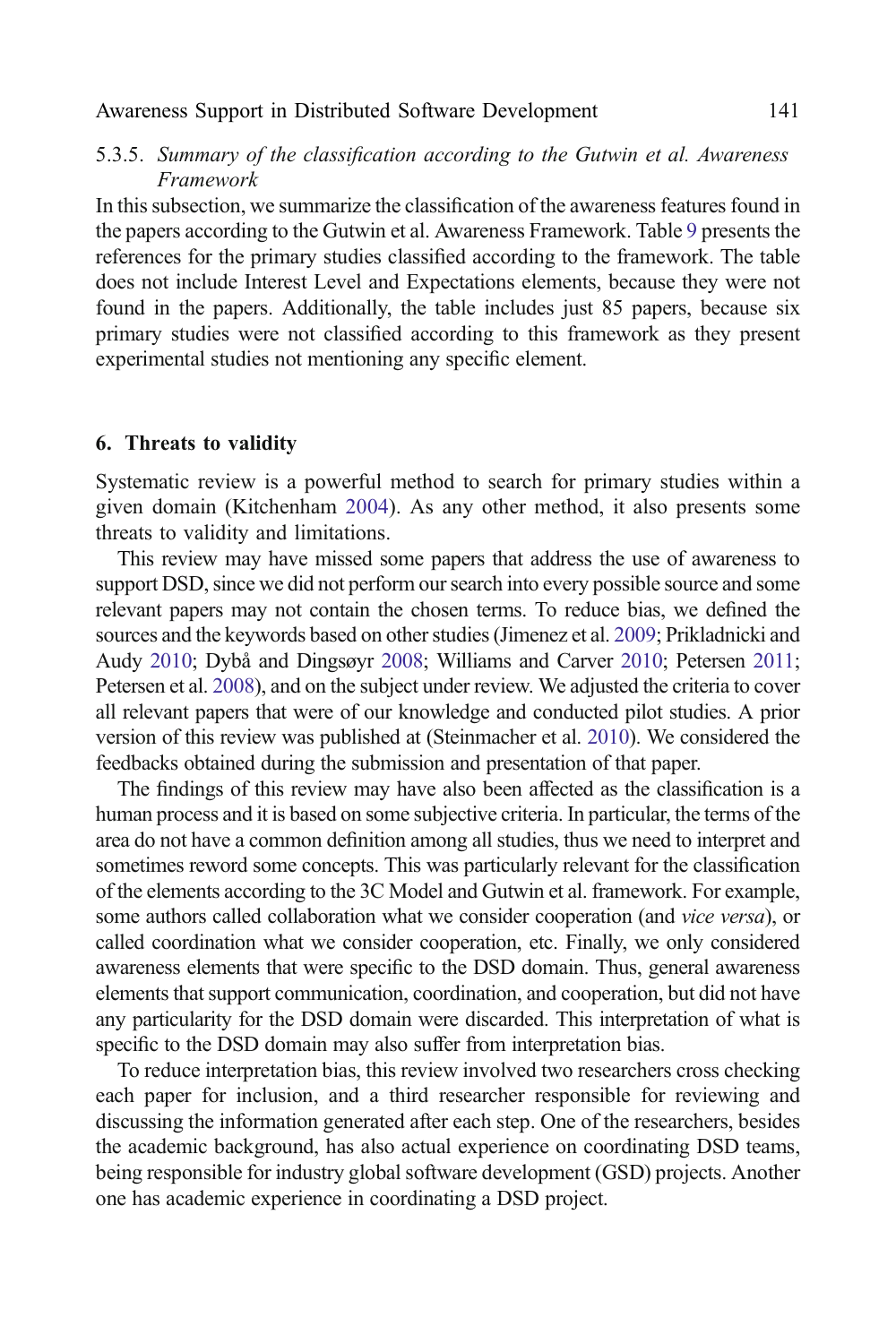<span id="page-29-0"></span>

|  |  |  | Table 9. Distribution of papers according to Gutwin et al. Awareness Framework elements. |  |  |  |  |
|--|--|--|------------------------------------------------------------------------------------------|--|--|--|--|
|--|--|--|------------------------------------------------------------------------------------------|--|--|--|--|

|                  | <b>Elements</b>            | <b>References</b>                                                                                                                                                                                                                                                                                                                                                                                                                                                                                                                                                                                                      |
|------------------|----------------------------|------------------------------------------------------------------------------------------------------------------------------------------------------------------------------------------------------------------------------------------------------------------------------------------------------------------------------------------------------------------------------------------------------------------------------------------------------------------------------------------------------------------------------------------------------------------------------------------------------------------------|
| Workspace        | Identity                   | [PS01] [PS02] [PS04] [PS05] [PS06] [PS07] [PS08] [PS09] [PS10] [PS11] [PS12] [PS14]<br>[PS15] [PS16] [PS17] [PS18] [PS19] [PS22] [PS23] [PS24] [PS25] [PS26] [PS27] [PS28]<br>[PS29] [PS30] [PS32] [PS33] [PS34] [PS36] [PS37] [PS38] [PS39] [PS40] [PS41] [PS42]<br>[PS43] [PS44] [PS45] [PS46] [PS47] [PS48] [PS49] [PS50] [PS51] [PS52] [PS53] [PS54]<br>[PS55] [PS56] [PS57] [PS58] [PS59] [PS60] [PS61] [PS62] [PS63] [PS64] [PS65] [PS66]<br>[PS67] [PS68] [PS69] [PS71] [PS72] [PS73] [PS74] [PS75] [PS76] [PS77] [PS78] [PS79]<br>[PS80] [PS81] [PS82] [PS83] [PS84] [PS85] [PS86] [PS87] [PS89] [PS90] [PS91] |
|                  | Location                   | [PS32] [PS43] [PS73] [PS82]                                                                                                                                                                                                                                                                                                                                                                                                                                                                                                                                                                                            |
|                  | Activity level             | [PS01] [PS02] [PS07] [PS14] [PS18] [PS28] [PS42] [PS44] [PS45] [PS48] [PS50] [PS53]<br>[PS55] [PS64] [PS66] [PS67] [PS68] [PS69] [PS71] [PS72] [PS75] [PS91]                                                                                                                                                                                                                                                                                                                                                                                                                                                           |
|                  | Actions                    | [PS04] [PS05] [PS06] [PS08] [PS14] [PS17] [PS18] [PS19] [PS22] [PS27] [PS29] [PS30]<br>[PS35] [PS36] [PS37] [PS38] [PS40] [PS42] [PS46] [PS48] [PS49] [PS51] [PS52] [PS54]<br>[PS55] [PS56] [PS57] [PS58] [PS59] [PS60] [PS62] [PS65] [PS68] [PS71] [PS73] [PS74]<br>[PS75] [PS76] [PS77] [PS78] [PS79] [PS80] [PS84] [PS85] [PS89] [PS90] [PS91]                                                                                                                                                                                                                                                                      |
|                  | Intentions                 | [PS08] [PS29] [PS30] [PS43] [PS56] [PS65] [PS68] [PS79]                                                                                                                                                                                                                                                                                                                                                                                                                                                                                                                                                                |
|                  | Changes                    | [PS02] [PS03] [PS04] [PS05] [PS07] [PS08] [PS10] [PS14] [PS16] [PS17] [PS18] [PS19]<br>[PS22] [PS23] [PS27] [PS29] [PS30] [PS34] [PS35] [PS38] [PS39] [PS40] [PS41] [PS42]<br>[PS46] [PS47] [PS48] [PS49] [PS51] [PS52] [PS53] [PS54] [PS55] [PS56] [PS57] [PS58]<br>[PS59] [PS60] [PS61] [PS62] [PS64] [PS65] [PS66] [PS67] [PS68] [PS69] [PS71] [PS72]<br>[PS73] [PS74] [PS75] [PS76] [PS77] [PS78] [PS79] [PS80] [PS81] [PS82] [PS84] [PS85]<br>[PS86] [PS90] [PS91]                                                                                                                                                |
|                  | Objects                    | [PS04] [PS05] [PS10] [PS16] [PS17] [PS18] [PS19] [PS22] [PS23] [PS24] [PS25] [PS27]<br>[PS29] [PS30] [PS36] [PS37] [PS38] [PS39] [PS40] [PS41] [PS42] [PS46] [PS48] [PS49]<br>[PS51] [PS52] [PS53] [PS54] [PS56] [PS57] [PS58] [PS59] [PS60] [PS61] [PS62] [PS65]<br>[PS66] [PS67] [PS68] [PS69] [PS71] [PS72] [PS74] [PS75] [PS77] [PS79] [PS80] [PS81]<br>[PS83] [PS84] [PS85] [PS87] [PS90] [PS91]                                                                                                                                                                                                                  |
|                  | Extents                    | [PS04] [PS05] [PS17] [PS27] [PS35] [PS38] [PS41] [PS49] [PS52] [PS56] [PS62] [PS71]<br>[PS83] [PS84] [PS91]                                                                                                                                                                                                                                                                                                                                                                                                                                                                                                            |
|                  | Abilities                  | [PS04] [PS05] [PS07] [PS25] [PS33] [PS48] [PS63]                                                                                                                                                                                                                                                                                                                                                                                                                                                                                                                                                                       |
|                  | Sphere of Influence        | [PS03] [PS07] [PS10] [PS14] [PS15] [PS16] [PS19] [PS24] [PS25] [PS36] [PS37] [PS40]<br>[PS41] [PS42] [PS46] [PS55] [PS56] [PS58] [PS59] [PS61] [PS67] [PS68] [PS69] [PS76]<br>[PS77] [PS79] [PS85]                                                                                                                                                                                                                                                                                                                                                                                                                     |
| <b>Informal</b>  | Presence                   | [PS04] [PS05] [PS06] [PS12] [PS17] [PS28] [PS29] [PS30] [PS35] [PS38] [PS43] [PS46]<br>[PS49] [PS56] [PS62] [PS63] [PS65] [PS75] [PS83] [PS84] [PS86] [PS89] [PS91]                                                                                                                                                                                                                                                                                                                                                                                                                                                    |
|                  | Opinion                    | [PS09] [PS11] [PS43]                                                                                                                                                                                                                                                                                                                                                                                                                                                                                                                                                                                                   |
| <b>Social</b>    | Availability               | [PS04] [PS05] [PS17] [PS28] [PS43] [PS56] [PS63] [PS75] [PS84] [PS86] [PS89] [PS91]                                                                                                                                                                                                                                                                                                                                                                                                                                                                                                                                    |
|                  | <b>Emotional Feelings</b>  | [PS11] [PS17]                                                                                                                                                                                                                                                                                                                                                                                                                                                                                                                                                                                                          |
| Group-Structural | Roles and Responsibilities | [PS04] [PS05] [PS11] [PS17] [PS33] [PS48] [PS49] [PS55] [PS65] [PS75] [PS82] [PS84]<br><b>[PS86] [PS90]</b>                                                                                                                                                                                                                                                                                                                                                                                                                                                                                                            |

#### 7. Conclusion

In this paper, we presented the results of a systematic review and mapping on the support for awareness in DSD environments. By using a systematic method, we obtained with some degree of confidence a comprehensive picture of the state of art, which may guide other researchers to position their current researches or to find new research opportunities. We estimate that we spent around 1500 men/ hour on the overall process.

During the selection of the papers, we could note the lack of standard terminology in the area, which resulted in 1967 papers to start with, which filtered, resulted in 91 relevant papers in the area. Mapping these papers (Section [4](#page-13-0)), we showed that awareness in DSD had not been widely studied until 2006 and we could note a high number of papers appearing in 2010, the year in which we ran our query.

During the mapping, we also identified the main publication forums for awareness studies in DSD and the most active researchers of the area. We could observe a small propensity for Software Engineering forums, which comprised 53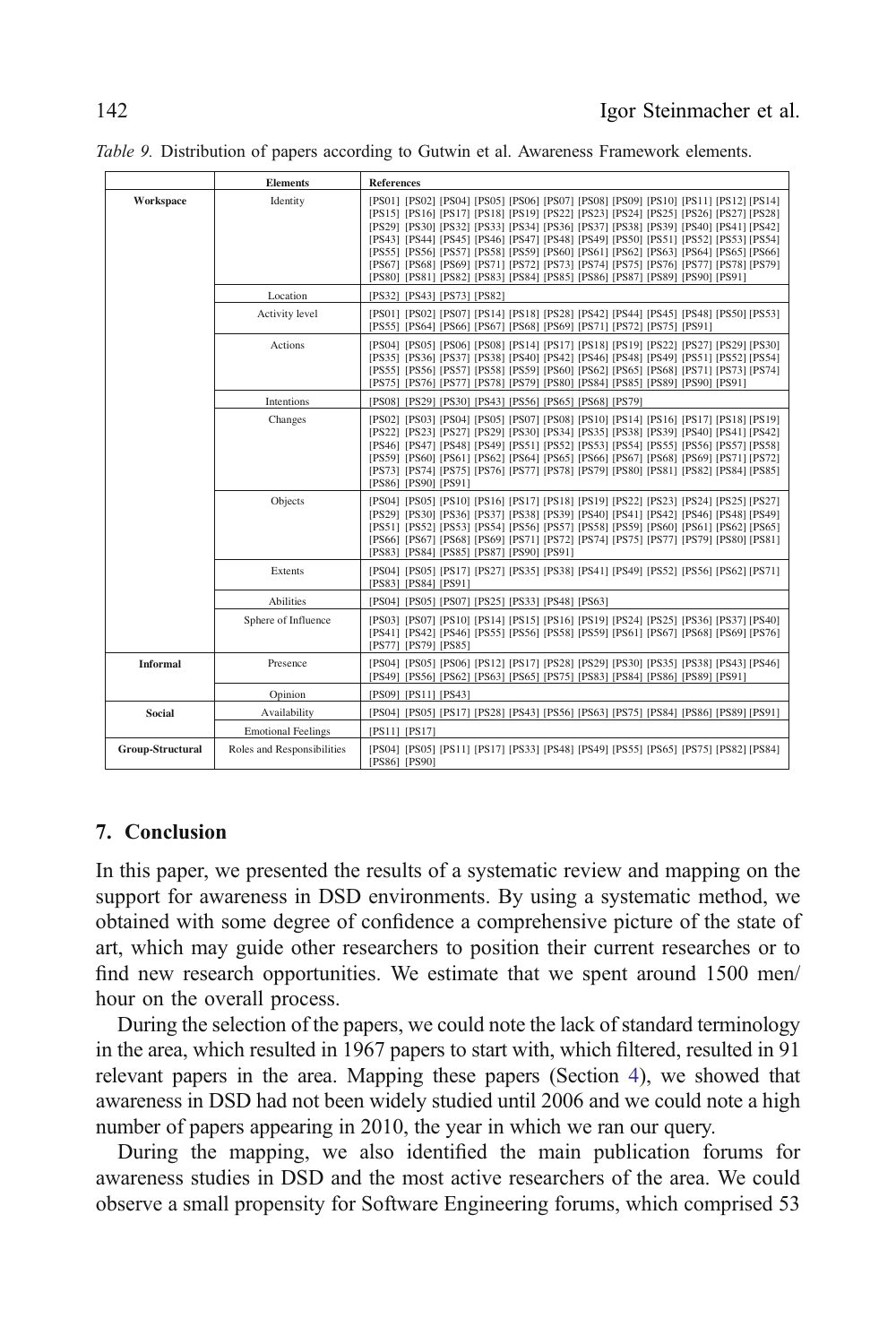(58 %) of the relevant studies. ICSE and its workshops was the main forum, being responsible for 21 (23 %) of all the papers. Regarding the researchers of the area, we could note some groups and some concentration. The five most active researchers of the area published 26 % of the papers.

Analyzing the content of the selected papers, we could note that most part of them (70 %) focused on introducing a new tool with some awareness support to DSD. The predominant approach was to gather information from source code version management repositories to provide some kind of awareness. As depicted in Table [8](#page-23-0), the most common awareness features identified in the papers were change indication, conflict notification, and presence/status indication.

In terms of classification according to the 3C collaboration model, we may conclude that most of the literature focused on awareness to support coordination, while awareness support for communication was very poorly explored. However, it is worth to note that we indeed found several tools in the area with support for communication. Many studies we have analyzed, like (Bani-Salameh et al. [2008](#page-34-0); Duque et al. [2010;](#page-37-0) Penichet et al. [2008](#page-42-0); Schümmer [2001](#page-43-0)), present means to support communication, such as text chat, teleconference, and forum. However, they do not present any awareness element to improve the communication in DSD scenario; they presented just general communication awareness elements. As communication issues are usually considered among the main difficulties when moving to a DSD scenario, we consider this gap a good opportunity for future research. Awareness to support communication can be fostered, for example, by taking advantage of semantics extraction, and language formalization to reduce ambiguity and misunderstandings.

In our opinion, all three dimensions have open opportunities and gaps that can become fruitful research areas (some of them were already stated in Section [5\)](#page-15-0). Regarding cooperation, an open research topic is offering awareness to support software engineering phases that require cooperation among stakeholders with different roles, like clients and business analysts during requirement specification and functional tests. Coordination, even appearing as the main focus of awareness within the DSD area, still presents some open opportunities like those described in (Omoronyia et al. [2009a\)](#page-42-0) and (Damian et al. [2007a\)](#page-36-0), and summarized in Section [5.2.2](#page-19-0).

Regarding Gutwin et al. Awareness Framework, we have observed that workspace elements play a central role on DSD domain. However, some elements are still scarcely studied. Embedding social environments within collaborative software engineering environments, like Jazz [PS17] and SCI [PS05] can help overcoming isolation, lack of team spirit, and other geographically related issues found on DSD. To do so, more initiatives on Social and Informal awareness elements are necessary. In addition, it is possible to observe that several concepts and techniques already investigated by the CSCW community in other contexts may be adapted or extended to the DSD domain.

In addition to the analysis made in sections [5.2](#page-16-0) and [5.3](#page-22-0), it is possible to highlight some other potential research topics that may be explored. We have not found papers dealing with awareness to overcome issues related to cultural, political, and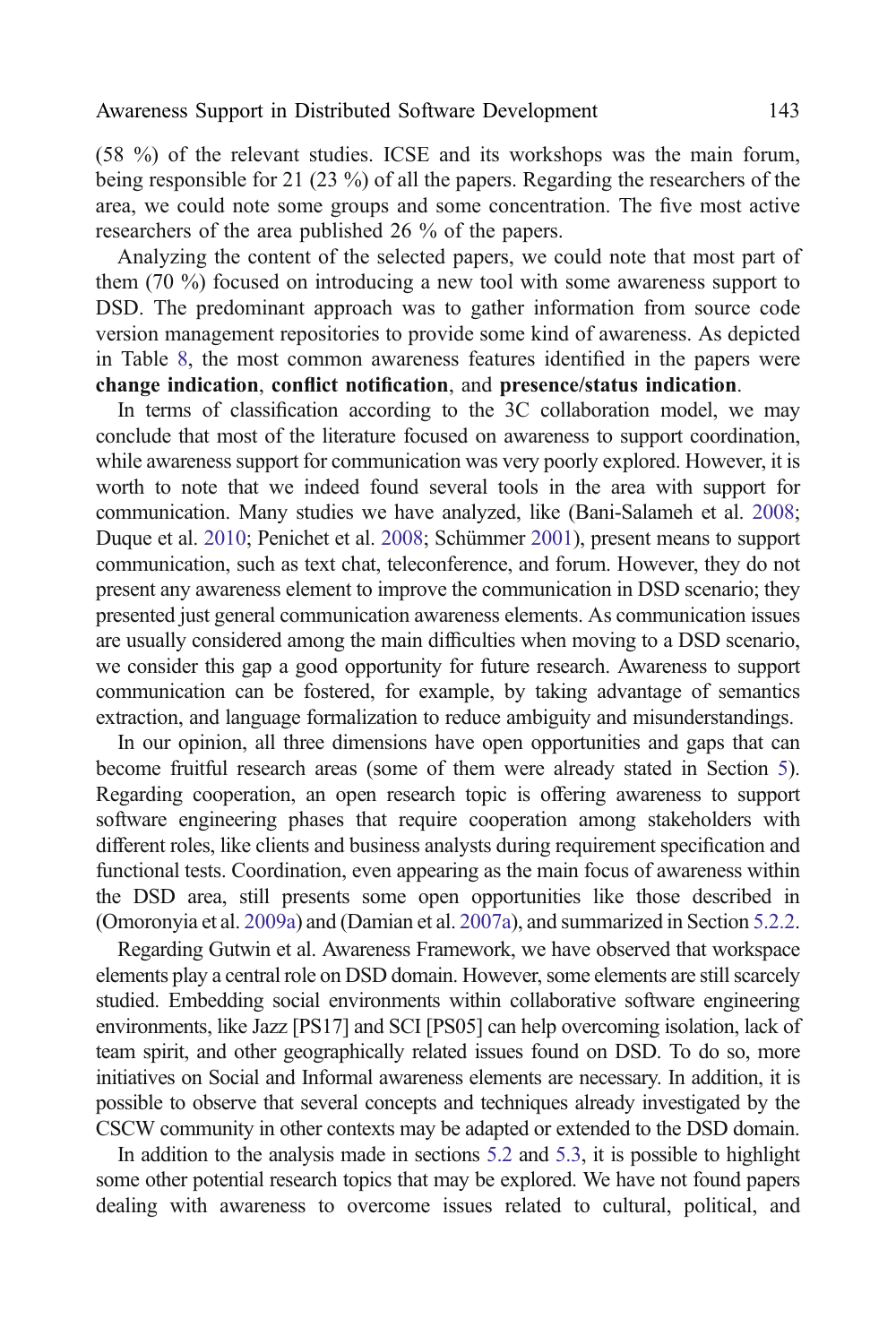geographical differences, although these issues are frequently presented as motivation on DSD studies. An opportunity is the definition of policies to provide awareness within a DSD environment and to maintain privacy and information security for team members and organizations. Another opportunity that may be explored is the use of awareness elements not only to support the coding phase, but also to support other software engineering phases, including project management, quality, and measurement. We also did not find papers linking awareness in DSD and ubiquitous and mobile computing. Merging these areas may be a promising research topic, since awareness is already being discussed in ubiquitous computing for some time (Baldauf et al. [2007](#page-34-0)).

The results presented here can be applied in distinct ways, such as for aiding the design and implementation of new DSD applications. It can also be considered a starting point to establish issues upon which subsequent researches may focus on or upon which developers may consider while designing DSD environments. This review also presented an overview of how awareness is used on a collaborative domain. The methodology applied here may also be used or adapted by other groupware researchers while conducting systematic reviews for other CSCW domains.

#### Acknowledgments

This work was partially funded by Fundação Araucária. The authors would also like to thank Gustavo Ansaldi Oliva and Giovanna Avalone for proofreading preliminary versions of this document. Marco Aurélio Gerosa receives individual grant from Brazilian National Research Council (CNPq).

| Number            | Source     | Type of Study            | Reference                      |
|-------------------|------------|--------------------------|--------------------------------|
| <b>PS01</b>       | Scopus     | Case Study               | (Amrit and Hillegersberg 2008) |
|                   |            | <b>Theoretical Study</b> |                                |
| <b>PS02</b>       | <b>ACM</b> | Case Study               | (Assogba and Donath 2010)      |
|                   |            | Tool                     |                                |
| PS <sub>0</sub> 3 | ACM        | Tool                     | (Bang et al. 2010)             |
| <b>PS04</b>       | Scopus     | Tool                     | (Bani-Salameh et al. 2009)     |
| <b>PS05</b>       | Scopus     | Tool                     | (Bani-Salameh et al. 2010)     |
| <b>PS06</b>       | Springer   | Tool                     | (Bani-Salameh et al. 2008)     |
| PS <sub>07</sub>  | ACM        | Tool                     | (Begel et al. $2010$ )         |
| <b>PS08</b>       | <b>ACM</b> | Tool                     | (Begel and Zimmermann 2010)    |
| <b>PS09</b>       | Springer   | Tool                     | (Belgiorno et al. 2010)        |
| <b>PS10</b>       | Scopus     | Case Study               | (Bruegge et al. 2006)          |
|                   |            | Tool                     |                                |
| <b>PS11</b>       | ACM        | Tool                     | (Calefato et al. 2009)         |
| <b>PS12</b>       | <b>ACM</b> | Tool                     | (Carter and Dewan 2010)        |
| <b>PS13</b>       | <b>ACM</b> | <b>Theoretical Study</b> | (Cataldo and Herbsleb 2009)    |
| <b>PS14</b>       | <b>ACM</b> | <b>Theoretical Study</b> | (Cataldo and Herbsleb 2010)    |
| <b>PS15</b>       | <b>ACM</b> | Case Study               | (Cataldo et al. 2006)          |
|                   |            | <b>Theoretical Study</b> |                                |

#### Appendix A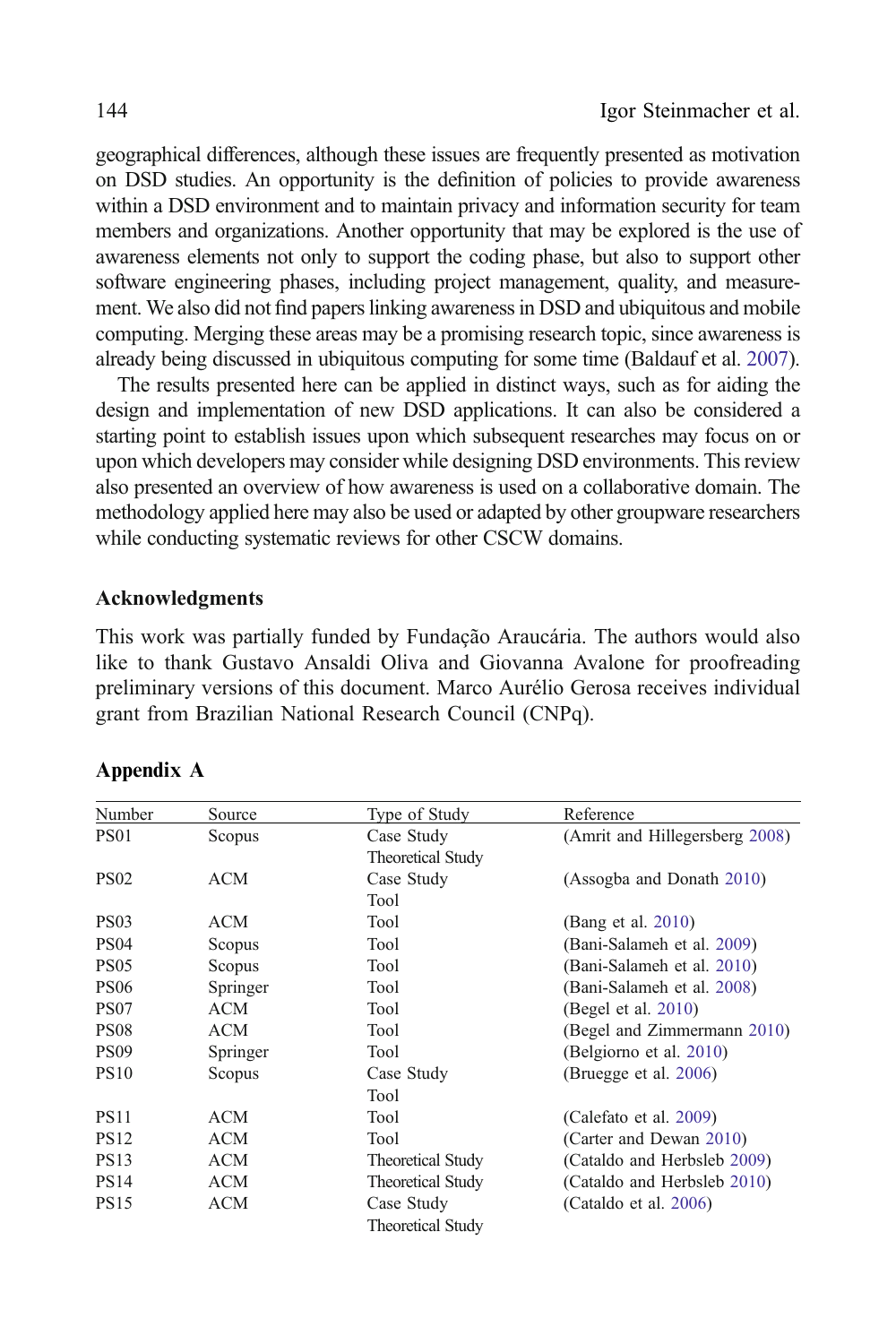| <b>PS16</b> | Springer              | Experiment                      | (Cepêda et al. 2010)            |
|-------------|-----------------------|---------------------------------|---------------------------------|
|             |                       | Tool                            |                                 |
| <b>PS17</b> | ACM                   | Tool                            | (Cheng et al. 2003)             |
| <b>PS18</b> | <b>IEEE</b>           | Tool                            | (Cook et al. 2004)              |
| <b>PS19</b> | ACM                   | Tool                            | (da Silva et al. 2006)          |
| <b>PS20</b> | <b>IEEE</b>           | Case Study                      | (Damian et al. 2007a)           |
| <b>PS21</b> | <b>IEEE</b>           | Case Study                      | (Damian et al. 2007b)           |
| <b>PS22</b> | ACM                   | Tool                            | (de Lucia et al. 2007a)         |
| <b>PS23</b> | <b>Science Direct</b> | Tool                            | (de Lucia et al. 2007b)         |
| <b>PS24</b> | <b>ACM</b>            | Tool                            | (de Souza et al. 2007a)         |
| <b>PS25</b> | Scopus                | Case Study<br>Tool              | (de Souza et al. 2007b)         |
| <b>PS26</b> | ACM                   | Tool                            | (Dekel and Herbsleb 2008)       |
| PS27        | <b>IEEE</b>           | Experiment<br>Tool              | (Dewan et al. 2009)             |
| <b>PS28</b> | <b>IEEE</b>           | Tool                            | (Dullemond et al. 2010)         |
| <b>PS29</b> | Springer              | Case Study<br>Tool              | (Duque et al. 2008)             |
| <b>PS30</b> | Science Direct        | Tool                            | (Duque et al. 2010)             |
| <b>PS31</b> | <b>IEEE</b>           | <b>Theoretical Study</b>        | (Dustdar and Gall 2002)         |
| <b>PS32</b> | Scopus                | Case Study<br>Theoretical Study | (Ehrlich and Chang 2006)        |
| PS33        | ACM                   | Case Study<br>Tool              | (Ehrlich et al. 2007)           |
| <b>PS34</b> | <b>ACM</b>            | Theoretical Study<br>Tool       | (Estublier and Garcia 2005)     |
| <b>PS35</b> | ACM                   | Tool                            | (Everitt et al. 2003)           |
| <b>PS36</b> | ISI                   | Tool                            | (Farshchian 2000)               |
| PS37        | Science Direct        | Tool                            | (Farshchian 2001)               |
| <b>PS38</b> | Scopus                | Experiment<br>Tool              | (Favela et al. 2004)            |
| <b>PS39</b> | ACM                   | Case Study<br>Tool              | (Fitzpatrick et al. 2006)       |
| <b>PS40</b> | Scopus                | Tool                            | (Fokaefs et al. 2009)           |
| <b>PS41</b> | Scopus                | Experiment<br>Tool              | (Froehlich and Dourish 2004)    |
| <b>PS42</b> | Scopus                | Case Study<br>Tool              | (German and Hindle 2006)        |
| PS43        | ACM                   | Tool                            | (Geyer et al. 2001)             |
| <b>PS44</b> | Scopus                | Case Study<br>Tool              | (Gilbert and Karahalios 2007)   |
| <b>PS45</b> | Scopus                | Case Study<br>Tool              | (Gilbert and Karahalios 2009)   |
| <b>PS46</b> | Scopus                | Tool                            | (Guimarães and Rito-Silva 2010) |
| <b>PS47</b> | ACM                   | Case Study<br>Theoretical Study | (Gutwin et al. 2004)            |
| <b>PS48</b> | Scopus                | Tool                            | (Gutwin et al. 2005)            |
| PS49        | Scopus                | Experiment<br>Tool              | (Hanks 2008)                    |
| <b>PS50</b> | Scopus                | Tool                            | (Harward et al. 2010)           |
| <b>PS51</b> | <b>ACM</b>            | Tool                            | (Hattori 2010)                  |
|             |                       |                                 |                                 |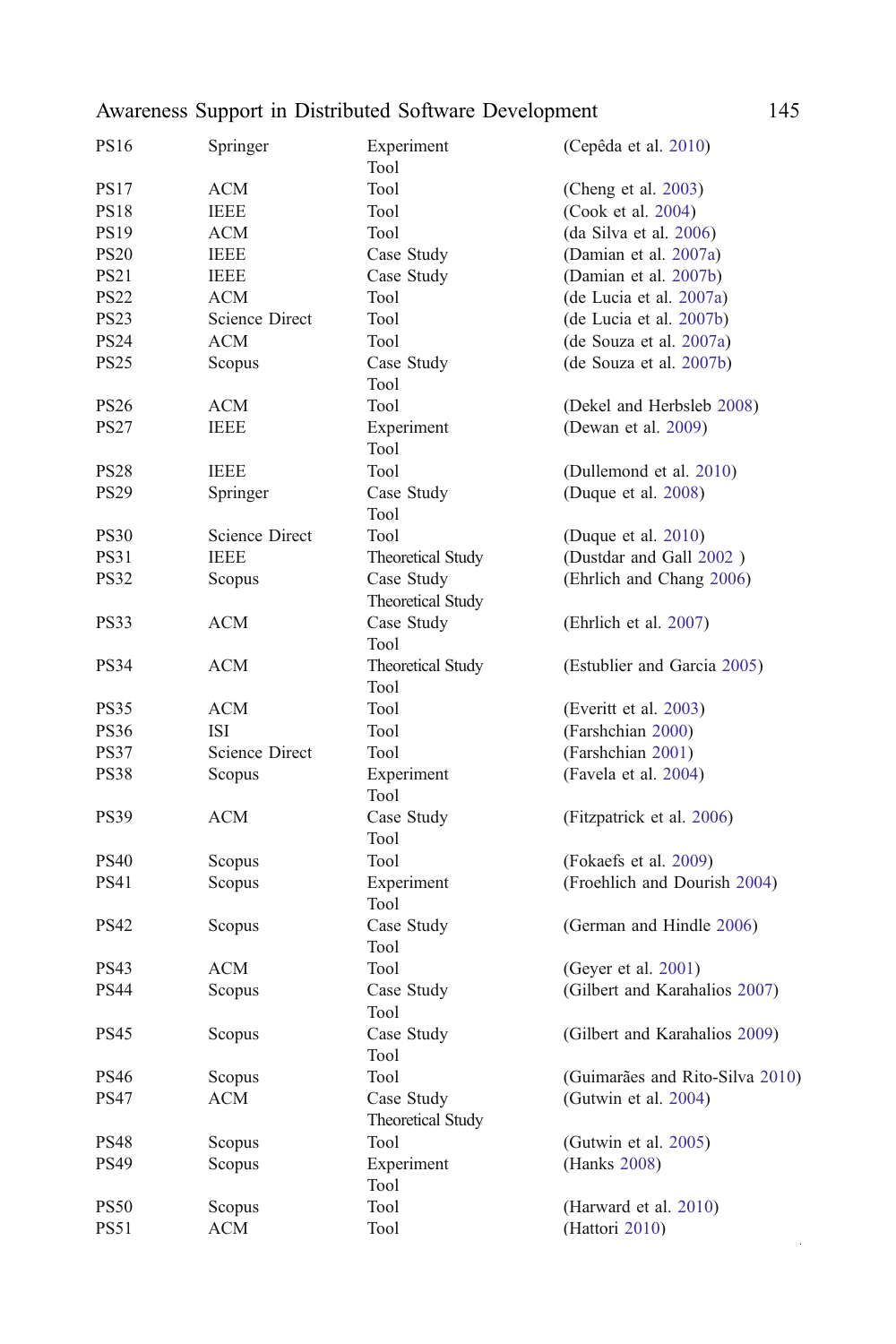<span id="page-33-0"></span>

| <b>PS52</b>                | ACM                    | Tool                                   | (Hattori and Lanza 2010)                             |
|----------------------------|------------------------|----------------------------------------|------------------------------------------------------|
| PS53                       | Scopus                 | Tool                                   | (Hattori and Lanza 2009a)                            |
| <b>PS54</b>                | Scopus                 | Experiment<br>Tool                     | (Hattori and Lanza 2009b)                            |
| <b>PS55</b>                | Springer               | Case Study<br>Tool                     | (Hattori et al. 2010)                                |
| <b>PS56</b>                | Scopus                 | Experiment<br>Tool                     | (Hegde and Dewan 2008)                               |
| <b>PS57</b>                | Springer               | Experiment<br>Tool                     | (Helming et al. 2009)                                |
| <b>PS58</b>                | ACM                    | Tool                                   | (Holmes and Walker 2008)                             |
| <b>PS59</b>                | <b>ACM</b>             | Tool                                   | (Holmes and Walker 2010)                             |
| <b>PS60</b>                | <b>IEEE</b>            | Tool                                   | (Ignat 2008)                                         |
| <b>PS61</b>                | Springer               | Tool                                   | (Ignat and Oster 2008)                               |
| <b>PS62</b>                | Scopus                 | Tool                                   | (Mangan et al. 2002)                                 |
| <b>PS63</b>                | <b>ACM</b>             | Experiment<br>Tool                     | (Minto and Murphy 2007)                              |
| <b>PS64</b>                | ACM                    | Tool                                   | (Mockus and Herbsleb 2002)                           |
| <b>PS65</b>                | <b>IEEE</b>            | Tool                                   | (Nutter and Boldyreff 2003)                          |
| <b>PS66</b>                | Scopus                 | Case Study<br>Tool                     | (Ogawa and Ma 2008)                                  |
| <b>PS67</b>                | Scopus                 | Tool                                   | (Omoronyia et al. 2007)                              |
| <b>PS68</b>                | Scopus                 | <b>Theoretical Study</b><br>Experiment | (Omoronyia et al. 2009a)                             |
|                            |                        | Tool                                   |                                                      |
| <b>PS69</b>                | Scopus                 | Tool                                   | (Omoronyia et al. 2009b)                             |
| <b>PS70</b>                | Scopus                 | Experiment                             | (Park and Jensen 2009)                               |
| <b>PS71</b>                | Springer               | Experiment<br>Tool                     | (Penichet et al. 2008)                               |
| <b>PS72</b>                | Springer               | Tool                                   | (Proença et al. 2010)                                |
| <b>PS73</b>                | ISI                    | <b>Theoretical Study</b><br>Tool       | (Redmiles et al. 2007)                               |
| <b>PS74</b>                | Scopus                 | Case Study<br>Tool                     | (Ripley et al. 2007)                                 |
| <b>PS75</b>                | <b>ACM</b>             | Tool                                   | (Salinger et al. 2010)                               |
| <b>PS76</b>                | ACM                    | Experiment<br>Tool                     | (Sarma et al. 2007)                                  |
| <b>PS77</b>                | ACM                    | Experiment<br>Tool                     | (Sarma et al. 2009)                                  |
| <b>PS78</b>                | Scopus                 | Tool                                   | (Sarma et al. 2003)                                  |
| <b>PS79</b>                | <b>ACM</b>             | Experiment<br>Tool                     | (Sarma et al. 2008)                                  |
| <b>PS80</b>                | <b>IEEE</b>            | Tool                                   | (Sarma and van der Hoek 2002)                        |
| <b>PS81</b>                | Scopus                 | Tool                                   | (Sarma and van der Hoek 2003)                        |
| <b>PS82</b>                | <b>IEEE</b>            | <b>Theoretical Study</b><br>Tool       | (Sarma and van der Hoek 2006)                        |
| <b>PS83</b>                | Scopus                 | Tool                                   | (Schümmer 2001)                                      |
| <b>PS84</b><br><b>PS85</b> | Springer<br><b>ACM</b> | Tool<br>Tool                           | (Schümmer and Lukosch 2008)<br>(Servant et al. 2010) |
|                            |                        |                                        |                                                      |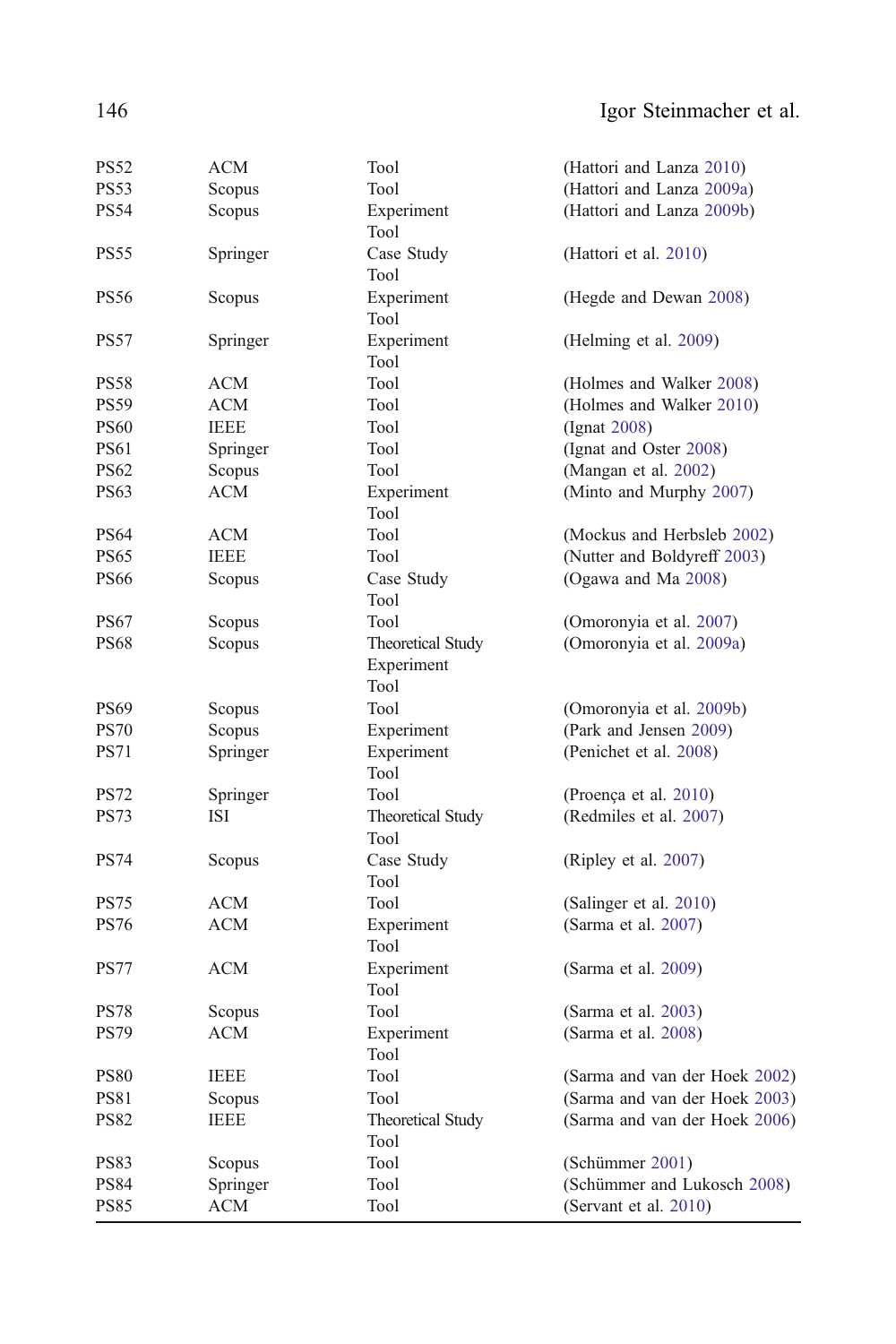<span id="page-34-0"></span>

| <b>PS86</b> | Scopus   | Case Study               | (Sinha et al. 2006)     |
|-------------|----------|--------------------------|-------------------------|
|             |          | Tool                     |                         |
| <b>PS87</b> | Scopus   | Case Study               | (Stapel et al. $2009$ ) |
|             |          | Theoretical Study        |                         |
| <b>PS88</b> | ACM      | Survey or Systematic     | (Storey et al. 2005)    |
|             |          | Review                   |                         |
| <b>PS89</b> | ACM      | Case Study               | (Venolia et al. 2010)   |
|             |          | Tool                     |                         |
| <b>PS90</b> | Springer | <b>Theoretical Study</b> | (Wahyudin et al. 2008)  |
| <b>PS91</b> | Scopus   | Tool                     | (Ye et al. 2009)        |

#### Note

1. <http://www.friendfeed.com>

#### **References**

- Amrit, Chintan and Jos van Hillegersberg (2008). Detecting Coordination Problems in Collaborative Software Development Environments. Information Systems Management, vol. 25, no. 1, pp. 57–70.
- Assogba, Yannick and Judith Donath (2010). Share: a programming environment for loosely bound cooperation. In E. D. Mynatt, D. Schoner, G. Fitzpatrick, S. E. Hudson, W. K. Edwards and T. Rodden (eds): Proceedings of the 28th International Conference on Human Factors in Computing Systems (CHI'10), Atlanta, USA, April 10 to 15, 2010. New York: ACM Press, pp. 961–970.
- Baldauf, Matthias, Schahram Dustdar and Florian Rosenberg (2007). A survey on context-aware systems. International Journal of Ad Hoc and Ubiquitous Computing, vol. 2, no. 4, pp. 263-277.
- Bang, Jae Young, Daniel Popescu, George Edwards, Nenad Medvidovic, Naveen Kulkarni, Girish M. Rama and Srinivas Padmanabhuni (2010). CoDesign: a highly extensible collaborative software modeling framework. In J. Kramer, J. Bishop, P. T. Devanbu and S. Uchitel (eds): Proceedings of the 32nd ACM/IEEE International Conference on Software Engineering (ICSE'10)—Volume 2, Cape Town, South Africa, May 1 to 8, 2010. New York: ACM Press, pp. 243–246.
- Bani-Salameh, Hani, Clinton Jeffery, Ziad Al-Sharif and Iyad A. Doush (2008). Integrating Collaborative Program Development and Debugging within a Virtual Environment. In R. Briggs, P. Antunes, G. de Vreede and A. Read (eds): Proceedings of the 14th International Workshop on Groupware: Design, Implementation, and Use (CRIWG 2008), Omaha, USA, September 14 to 18, 2008. LNCS 5411. Berlin / Heidelberg: Springer-Verlag, pp. 107–120
- Bani-Salameh, Hani, Clinton Jeffery and Jafar Al-Gharaibeh (2009). SCI: Towards a Social Collaborative Integrated Development Environment. In: Proceedings of the 12th IEEE International Conference on Computational Science and Engineering (CSE'09)—Volume 4, Vancouver, Canada, August 29 to 31, 2009. Los Alamitos: IEEE Computer Society, pp. 915–920.
- Bani-Salameh, Hani, Clinton Jeffery and Jafar Al-Gharaibeh (2010). A social collaborative virtual environment for software development. In W. K. McQuay and W. W. Smari (eds): Proceedings of the International Symposium on Collaborative Technologies and Systems (CTS), Chicago, USA, May 17 to 21, 2010. Los Alamitos: IEEE Computer Society, pp. 46–55.
- Begel, Andrew and Thomas Zimmermann (2010). Keeping up with your friends: function Foo, library Bar.DLL, and work item 24. In C. Treude, M. Storey, K. Ehrlich and A. van Deursen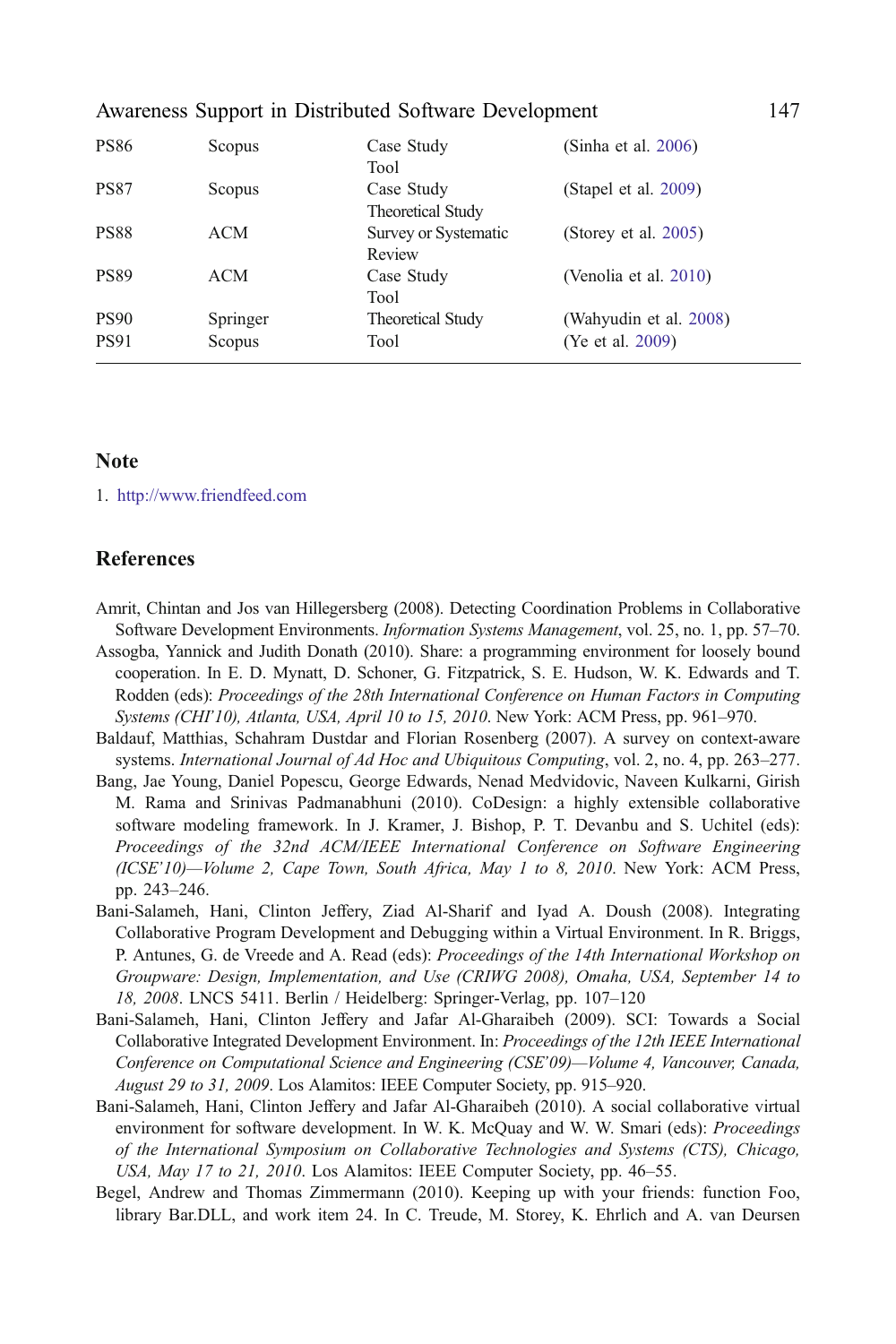<span id="page-35-0"></span>(eds): Proceedings of the 1st Workshop on Web 2.0 for Software Engineering (Web2SE 2010), Cape Town, South Africa, May 4, 2010. New York: ACM Press, pp. 20–23

- Begel, Andrew, Yit P. Khoo and Thomas Zimmermann (2010). Codebook: discovering and exploiting relationships in software repositories. In J. Kramer, J. Bishop, P. T. Devanbu and S. Uchitel (eds): Proceedings of the 32nd ACM/IEEE International Conference on Software Engineering (ICSE'10)—Volume 1, Cape Town, South Africa, May 1 to 8, 2010. New York: ACM Press, pp. 125–134.
- Belgiorno, Furio, Ilaria Manno, Giuseppina Palmieri and Vittorio Scarano (2010). Argumentation Tools in a Collaborative Development Environment. In Y. Luo (ed): Proceedings of the 7th International Conference on Cooperative Design, Visualization, and Engineering (CDVE 2010), Calvia, Spain, September 19 to 22, 2010. LNCS 6240. Berlin / Heidelberg: Springer-Verlag, pp. 39–46.
- Biehl, Jacob T., Mary Czerwinski, Greg Smith and George G. Robertson (2007). FASTDash: a visual dashboard for fostering awareness in software teams. In M. B. Rosson and D. J. Gilmore (eds): Proceedings of the 2007 Conference on Human Factors in Computing Systems (CHI 2007)—Volume 2, San Jose, USA, April 28 to May 3, 2007. New York: ACM Press, pp. 1313–1322.
- Borghoff, Uwe M. and Johann H. Schlichter (2000). Computer-Supported Cooperative Work: Introduction to Distributed Applications. Secaucus, USA: Springer-Verlag New York.
- Bruegge, Bernd, Allen H. Dutoit and Timo Wolf (2006). Sysiphus: Enabling informal collaboration in global software development. In P. Fernandes, D. Damian, C. Ebert, A. Avritzer and D. Paulish (eds): Proceedings of the 2006 IEEE International Conference on Global Software Engineering (ICGSE 2006), Florianopolis, Brazil, October 16 to 19, 2006. Los Alamitos: IEEE Computer Society, pp. 139–148.
- Calefato, Fabio, Domenico Gendarmi and Filippo Lanubile (2009). Embedding social networking information into jazz to foster group awareness within distributed teams. In I. Hammouda, F. Lanubile, J. Bosch and M. Jazayeri (eds): Proceedings of the 2nd International Workshop on Social Software Engineering and Applications (SoSEA'09), Amsterdam, The Netherlands, August 24, 2009. New York: ACM Press, pp. 23–28.
- Carmel, Erran (1999). Global software teams: collaborating across borders and time zones. Upper Saddle River, USA: Prentice Hall PTR.
- Carter, Jason and Prasun Dewan (2010). Are you having difficulty? In K. Inkpen, C. Gutwin and J. C. Tang (eds): Proceedings of the 2010 ACM Conference on Computer Supported Cooperative Work, (CSCW 2010), Savannah, Georgia, USA, February 6 to 10. New York: ACM Press, pp. 211–214.
- Casey, Valentine (2010). Developing Trust In Virtual Software Development Teams, Journal of Theoretical and Applied Electronic Commerce Research, vol. 5, no. 2, pp. 41–58.
- Cataldo, Marcelo and James D. Herbsleb (2009). End-to-end features as meta-entities for enabling coordination in geographically distributed software development. In Y. Dubinsky and P. Kruchten (eds): Proceedings of the 2009 ICSE Workshop on Software Development Governance (SDG'09), Vancouver, Canada, May 17, 2009. Los Alamitos: IEEE Computer Society, pp. 21– 26.
- Cataldo, Marcelo and James D. Herbsleb (2010). Architecting in software ecosystems: interface translucence as an enabler for scalable collaboration. In C. E. Cuesta (ed): Fourth European Conference on Software Architecture (ECSA 2010): Doctoral Symposium, Industrial Track and Workshops—Companion Volume, Copenhagen, Denmark, August 23 to 26, 2010. New York: ACM Press, pp. 65–72.
- Cataldo, Marcelo, Patrick A. Wagstrom, James D. Herbsleb and Kathleen M. Carley (2006). Identification of coordination requirements: implications for the Design of collaboration and awareness tools. In P. J. Hinds and D. Martin (eds): Proceedings of the 20th Anniversary Conference on Computer Supported Cooperative Work (CSCW 2006), Banff, Canada, November 4 to 8, 2006. New York: ACM Press, pp. 353–362.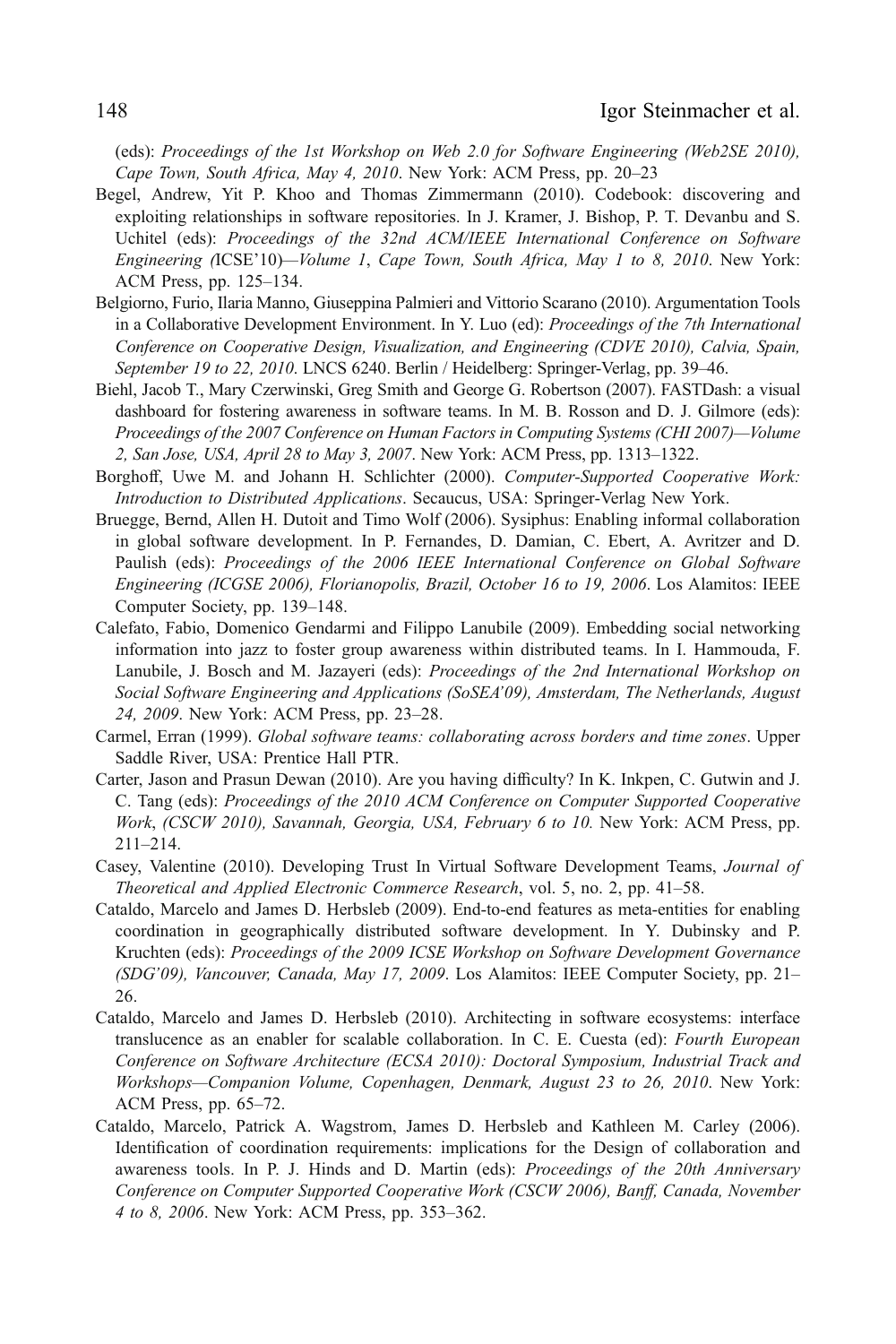- <span id="page-36-0"></span>Cepêda, Rafael D., Andréa Magdaleno, Leonardo Murta and Cláudia Werner (2010). EvolTrack: improving design evolution awareness in software development. Journal of the Brazilian Computer Society, vol. 16, no. 2, pp. 117–131.
- Chang, Klarissa T. and Kate Ehrlich (2007). Out of sight but not out of mind?: Informal networks, communication and media use in global software teams. In B. Spencer, M. Storey and D. Stewart (eds): Proceedings of the 2007 Conference of the Center for Advanced Studies on Collaborative Research (CASCON 2007), Richmond Hill, Canada, October 22 to 25, 2007. New York: ACM Press, pp. 86–97.
- Cheng, Li-Te, Susanne Hupfer, Steven Ross and John Patterson (2003). Jazzing up Eclipse with collaborative tools. In M. G. Burke (ed): Proceedings of the 2003 OOPSLA Workshop on Eclipse Technology eXchange, Anaheim, USA, October 27, 2003. New York: ACM Press, pp. 45–49.
- Cook, Carl, Neville Churcher and Warwick Irwin (2004). Towards synchronous collaborative software engineering. In K. H. Kwon (ed): *Proceedings of the 11th Asia-Pacific Software* Engineering Conference (APSEC 2004), Busan, Korea, November 30 to December 3, 2004. Los Alamitos: IEEE Computer Society, pp. 230–239.
- Damian, Daniela, Luis Izquierdo, Janice Singer and Irwin Kwan (2007a). Awareness in the Wild: Why Communication Breakdowns Occur. In F. Paulisch, P. Kruchten and A. Mockus (eds): Proceedings of Second IEEE International Conference on Global Software Engineering (ICGSE 2007), Munich, Germany, August 27 to 30, 2007. Los Alamitos: IEEE Computer Society, pp. 81–90.
- Damian, Daniela, Sabrina Marczak and Irwin Kwan (2007b). Collaboration Patterns and the Impact of Distance on Awareness in Requirements-Centred Social Networks. In A. Sutcliffe and P. Jalote (eds): Proceedings of the 15th IEEE International Requirements Engineering Conference (RE'07), New Delhi, India, October 15 to 19, 2007. Los Alamitos: IEEE Computer Society, pp. 59–68.
- da Silva, Isabella A., Ping H. Chen, Christopher van der Westhuizen, Roger M. Ripley and André van der Hoek (2006). Lighthouse: coordination through emerging design. In M. G. Burke, A. Orso and M. P. Robillard (eds): Proceedings of the 2006 OOPSLA workshop on Eclipse Technology eXchange, Portland, USA, October 22 to 23, 2006. New York: ACM Press, pp. 11–15.
- de Lucia, Andrea, Fausto Fasano, Rocco Oliveto and Domenico Santonicola (2007a). Improving Context Awareness in Subversion Through Fine-grained Versioning of Java Code. In M. di Penta and M. Lanza (eds): 9th International Workshop on Principles of Software Evolution: in conjunction with the 6th ESEC/FSE Joint Meeting (IWPSE'07), Dubrovnik, Croatia, September 3 to 7, 2007. New York: ACM Press, pp. 110–113.
- de Lucia, Andrea, Fausto Fasano, Giuseppe Scanniello and Genny Tortora (2007b). Enhancing collaborative synchronous UML modelling with fine-grained versioning of software artefacts. Journal of Visual Languages and Computing, vol. 18, no. 5, pp. 492–503.
- de Souza, Cleidson R.B. and David F. Redmiles (2011). The Awareness Network, To Whom Should I Display My Actions? And, Whose Actions Should I Monitor? IEEE Transactions on Software Engineering, vol. 37, no. 3, pp. 325–340
- de Souza, Cleidson R.B., Tobias Hildenbrand and David Redmiles (2007a). Toward visualization and analysis of traceability relationships in distributed and offshore software development projects. In B. Meyer and M. Joseph (eds): Proceedings of the First International Conference on Software Engineering Approaches for Offshore and Outsourced Development (SEAFOOD), Zurich, Switzerland, February 5 to 6, 2007. LNCS 4716. Berlin / Heidelberg: Springer-Verlag, pp. 182–199.
- de Souza, Cleidson R., Stephen Quirk, Erik Trainer and David F. Redmiles (2007). Supporting collaborative software development through the visualization of socio-technical dependencies. In T. Gross and K. Inkpen (eds): Proceedings of the 2007 International ACM Conference on Supporting Group Work (GROUP'07), Sanibel Island, USA, November 4 to 7, 2007. New York: ACM Press, pp. 147–156.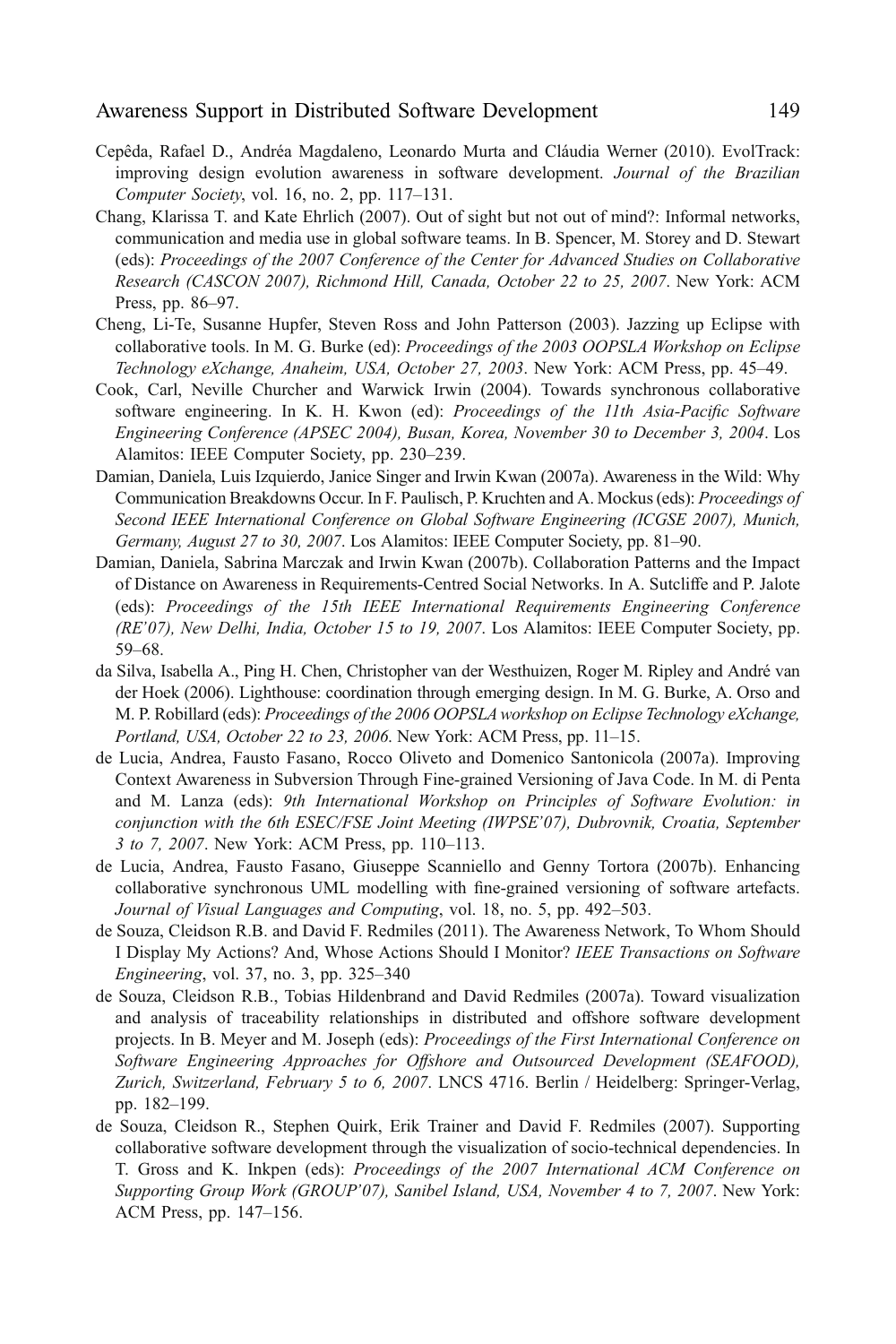- <span id="page-37-0"></span>Dekel, Uri and James D. Herbsleb (2008). Pushing relevant artifact annotations in collaborative software development. In B. Begole and D. W. McDonald (eds): *Proceedings of the 2008 ACM* Conference on Computer Supported Cooperative Work (CSCW'08), San Diego, USA, November 8 to 12, 2008. New York: ACM Press, pp. 1–4.
- Dewan, Prasun, Puneet Agarwal, Gautam Shroff and Rajesh Hegde (2009). Distributed side-by-side programming. In J. Singer, H. Sharp, Y. Dittrich and C. de Souza (eds): Proceedings of the 2009 ICSE Workshop on Cooperative and Human Aspects of Software Engineering (CHASE 2009), Vancouver, Canada, May 17, 2009. Los Alamitos: IEEE Computer Society, pp. 48–55.
- Dullemond, Kevin, Ben van Gameren and Rini v. Solingen (2010). Virtual Open Conversation Spaces: Towards Improved Awareness in a GSE Setting. In A. Avritzer, Y. Dubinsky and A. Milewski (eds): Proceedings of the 2010 IEEE International Conference on Global Software Engineering (ICGSE 2010), Princeton, USA, August 23 to 26, 2010. Los Alamitos: IEEE Computer Society, pp. 247–256.
- Duque, Rafael, María L. Rodríguez, María V. Hurtado, Manuel Noguera and Crescencio Bravo (2008). An Architecture to Integrate Automatic Observation Mechanisms for Collaboration Analysis in Groupware. In R. Meersman, Z. Tari and P. Herrero (eds): Proceedings of the OTM Confederated International Workshops and Posters on On the Move to Meaningful Internet Systems, Monterrey, Mexico, November 9 to 14, 2008. LNCS 5333. Berlin / Heidelberg: Springer-Verlag, pp. 354–363
- Duque, Rafael, María Luisa Rodríguez, María Visitación Hurtado, Crescencio Bravo and Carlos Rodríguez-Domínguez (2010). Integration of collaboration and interaction analysis mechanisms in a concern-based architecture for groupware systems. Science of Computer Programming, vol. 77, no. 1, pp. 29–45.
- Dustdar, Schahram and Harald Gall (2002). Process awareness for distributed software development in virtual teams. In M. Fernandez, I. Crnkovic, G. Fohler, C. Griwodz, T. Plagemann and P. Gruenbacher (eds): Proceedings of the 28th Euromicro Conference (Euromicro 2002), Dortmund, Germany, September 4 to 6, 2002. Los Alamitos: IEEE Computer Society, pp. 244–250.
- Dybå, Tore and Torgeir Dingsøyr (2008). Strength of evidence in systematic reviews in software engineering. In H. D. Rombach, S. G. Elbaum and J. Münch (eds): Proceedings of the Second ACM-IEEE International Symposium on Empirical Software Engineering and Measurement (ESEM'08), Kaiserslautern, Germany, October 9 to 10, 2008. New York: ACM Press, pp. 178– 187.
- Ehrlich, Kate and Klarissa Chang (2006). Leveraging expertise in global software teams: Going outside boundaries In P. Fernandes, D. Damian, C. Ebert, A. Avritzer and D. Paulish (eds): Proceedings of the 2006 IEEE International Conference on Global Software Engineering (ICGSE 2006) Florianopolis, Brazil, October 16 to 19, 2006. Los Alamitos: IEEE Computer Society, pp. 149–158.
- Ehrlich, Kate, Ching-Yung Lin and Vicky Griffiths-Fisher (2007). Searching for experts in the enterprise: combining text and social network analysis. In T. Gross and K. Inkpen (eds): Proceedings of the 2007 International ACM Conference on Supporting Group Work (GROUP'07) Sanibel Island, USA, November 4 to 7, 2007. New York: ACM Press, pp. 117–126.
- Ellis, Clarence A., Simon J. Gibbs and Gail Rein (1991). Groupware: some issues and experiences. Communications of ACM, vol. 34, no. 1, pp. 39–58.
- Espinosa, J. A., Sandra A. Slaughter, Robert E. Kraut and James D. Herbsleb (2007). Team Knowledge and Coordination in Geographically Distributed Software Development. Journal of Management Information Systems, vol. 24, no. 1, pp. 135–169.
- Estublier, Jacky and Sergio Garcia (2005). Process model and awareness in SCM. In E. J. Whitehead, Jr,. A. P. Dahlqvist (eds): Proceedings of the 12th International Workshop on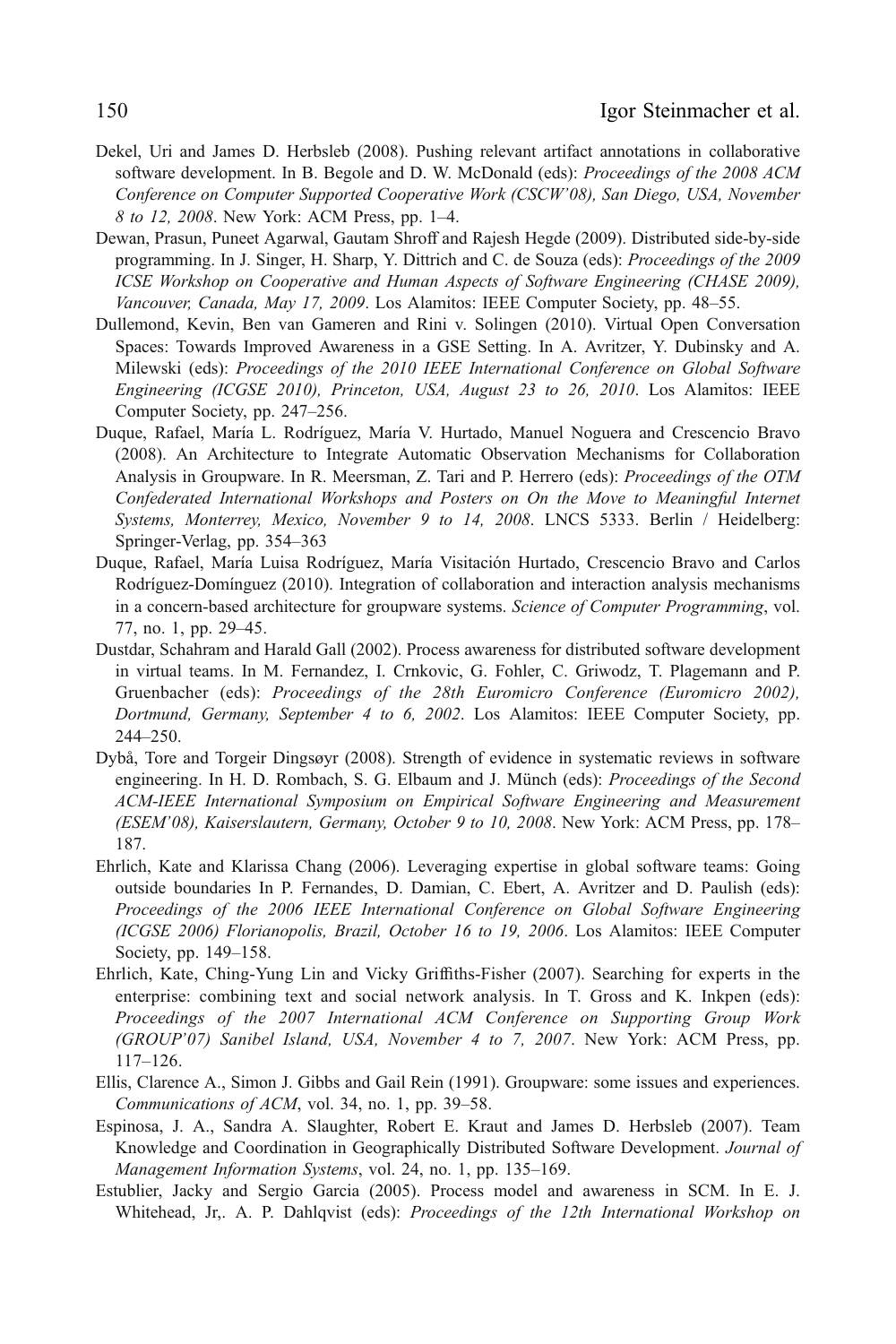<span id="page-38-0"></span>Software Configuration Management (SCM'05), Lisbon, Portugal, September 5 to 6, 2005. New York: ACM Press, pp. 59–74.

- Everitt, Katherine M., Scott R. Klemmer, Robert Lee and James A. Landay (2003). Two worlds apart: bridging the gap between physical and virtual media for distributed design collaboration. In G. Cockton and P. Korhonen (eds): Proceedings of the 2003 Conference on Human Factors in Computing Systems (CHI'03), Fort Lauderdale, USA, April 5 to 10, 2003. New York: ACM Press, pp. 553–560.
- Farshchian, Babak A. (2000). Gossip: An awareness engine for increasing product awareness in distributed development projects. In B. Wangler and L. Bergman (eds): Proceedings of the 12th International Conference on Advanced Information Systems Engineering (CAiSE 2000), Stockholm, Sweden, June 5 to 9, 2000. LNCS 1789. Berlin / Heidelberg: Springer-Verlag, pp. 264–278.
- Farshchian, Babak A. (2001). Integrating geographically distributed development teams through increased product awareness. Information Systems, vol. 26, no. 3, pp. 123–141.
- Favela, Jesús, Hiroshi Natsu, Cynthia B. Pérez, Omar Robles, Alberto L. Morán, Raul Romero, Ana M. Martínez-Enríquez and Dominique Decouchant (2004). Empirical evaluation of collaborative support for distributed pair programming. In G. de Vreede, L. A. Guerrero and G. M. Raventós (eds): Proceedings of the 10th International Workshop on Groupware: Design, Implementation and Use (CRIWG 2004), San Carlos, Costa Rica, September 5 to 9, 2004. LNCS 3198. Berlin / Heidelberg: Springer-Verlag, pp. 215–222.
- Fitzpatrick, Geraldine, Paul Marshall and Anthony Phillips (2006). CVS integration with notification and chat: lightweight software team collaboration. In P. J. Hinds and D. Martin (eds): Proceedings of the 20th Anniversary Conference on Computer Supported Cooperative Work (CSCW 2006), Banff, Canada, November 4 to 8, 2006. New York: ACM Press, pp. 49–58.
- Fokaefs, Marios, Ken Bauer and Eleni Stroulia (2009). WikiDev 2.0: Web-based software team collaboration. In A. Aguiar, U. Dekel and P. Merson (eds): Proceedings of the ICSE Workshop on Wikis for Software Engineering (Wikis4SE'2009), Vancouver, Canada, May 19, 2009. Los Alamitos: IEEE Computer Society, pp. 67–77.
- Froehlich, Jon and Paul Dourish (2004). Unifying artifacts and activities in a visual tool for distributed software development teams. In : A. Finkelstein, J. Estublier and D. S. Rosenblum (eds): Proceedings of the 26th International Conference on Software Engineering (ICSE 2004), Edinburgh, Scotland, May 23 to 28, 2004. Los Alamitos: IEEE Computer Society, pp. 387–396.
- Fuks, Hugo, Alberto B. Raposo, Marco A. Gerosa, Mariano Pimentel and Carlos J.P. Lucena (2007) The 3 C Collaboration Model, In N. Kock (ed) The encyclopedia of e-Collaboration, Hershey, USA: Information Science Reference, pp. 637–644.
- Fuks, Hugo , Alberto Raposo, Marco A. Gerosa, Mariano Pimentel, Denise Filippo and Carlos Lucena (2008). Inter- and intra-relationships between communication coordination and cooperation in the scope of the 3 C Collaboration Model. In W. Shen, Q. Zheng, J. Barthès, J. Luo, J. Yong, Z. Duan and F. Tian (eds): Proceedings of the 2008 12th International Conference on Computer Supported Cooperative Work in Design, 2008 (CSCWD 2008), Xi'an, China, April 16 to 18, 2008. Los Alamitos: IEEE Computer Society, pp. 148–153.
- German, Daniel and Abram Hindle (2006). Visualizing the Evolution of Software Using SoftChange. International Journal of Software Engineering and Knowledge Engineering, vol. 16, no.1, pp. 5–21.
- Geyer, Werner, Heather Richter, Ludwin Fuchs, Tom Frauenhofer, Shahrokh Daijavad and Steven Poltrock (2001). A team collaboration space supporting capture and access of virtual meetings. In C. Ellis and I. Zigurs (eds): Proceedings of the 2001 International ACM SIGGROUP Conference on Supporting Group Work (GROUP'01), Boulder, USA, September 30 to October 3, 2001. New York: ACM Press, pp. 188–196.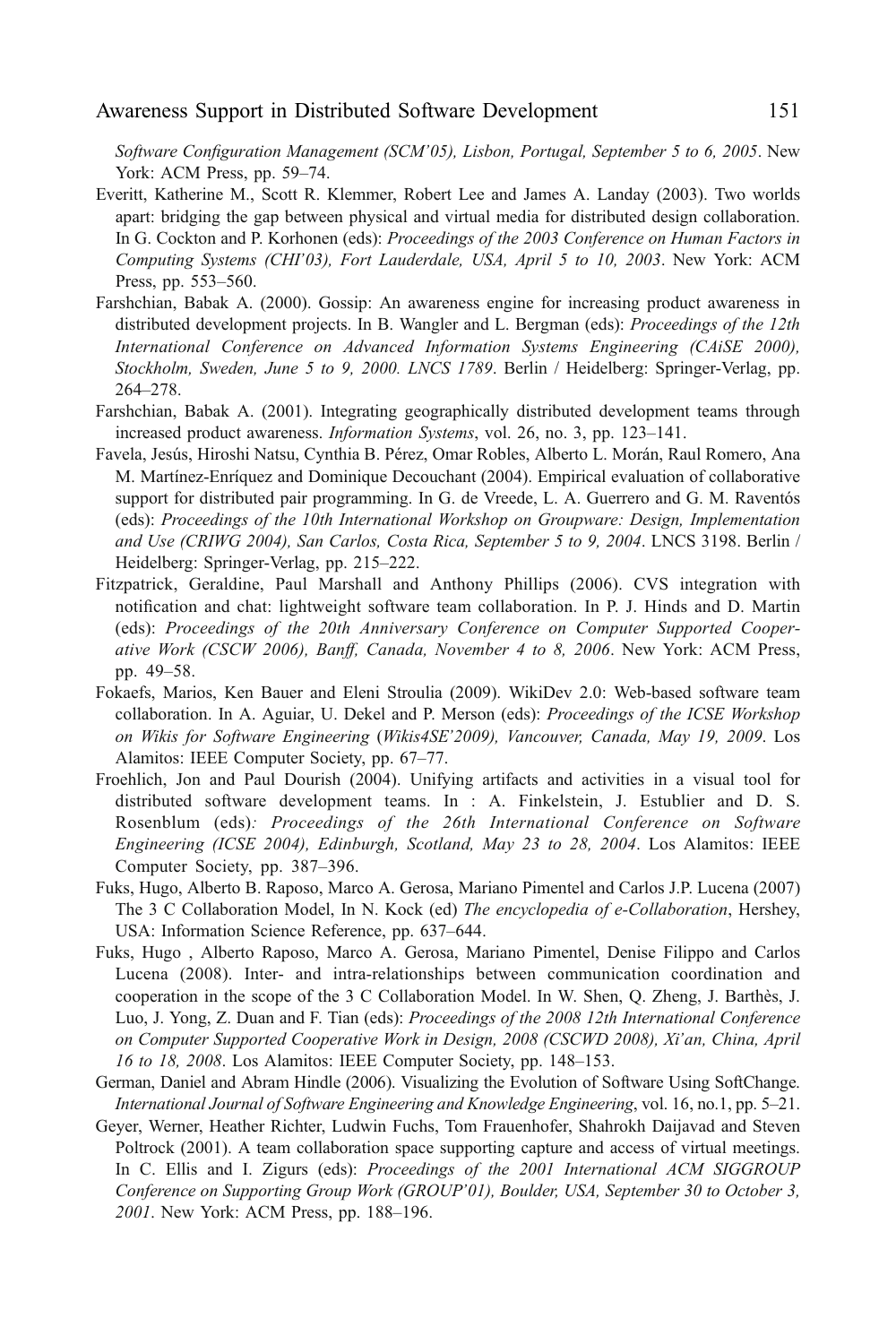- <span id="page-39-0"></span>Gilbert, Eric and Karrie Karahalios (2007). CodeSaw: A social visualization of distributed software development. In M. C. C. Baranauskas, P. A. Palanque, J. Abascal and S. D.J. Barbosa (eds): Proceedings of the 11th IFIP TC 13 International Conference on Human-Computer Interaction, (INTERACT 2007), Part II, Rio de Janeiro, Brazil, September 10 to 14, 2007. LNCS 4663. Berlin / Heidelberg: Springer-Verlag, pp. 303–316.
- Gilbert, Eric and Karrie Karahalios (2009). Using social visualization to motivate social production. IEEE Transactions on Multimedia, vol. 11, no. 3, pp. 413–421.
- Godefroid, Patrice, James D. Herbsleb, Lalita J. Jagadeesany and Du Li (2000). Ensuring privacy in presence awareness: an automated verification approach. In W. A. Kellogg and S. Whittaker (eds): Proceedings of the 2000 ACM Conference on Computer Supported Cooperative Work (CSCW 2000), Philadelphia, USA, December 2 to 6, 2000. New York: ACM Press, pp. 59–68.
- Guimarães, Mário L. and António Rito-Silva (2010). Towards real-time integration. In Y. Dittrich, C. De Souza, M. Korpela, H. C. Sharp, J. Singer and H. Winshchiers-Theophilus (eds): Proceedings of the 2010 ICSE Workshop on Cooperative and Human Aspects of Software Engineering (CHASE 2010), Cape Town, South Africa, May 2, 2010. New York: ACM Press, pp. 56–63.
- Gutwin, Carl and Saul Greenberg (2002). A Descriptive Framework of Workspace Awareness for Real-Time Groupware. Computer Supported Cooperative Work, vol. 11, no. 2, pp. 411-446.
- Gutwin, Carl, Saul Greenberg and Mark Roseman (1996). Workspace Awareness in Real-Time Distributed Groupware: Framework, Widgets, and Evaluation. In M. A. Sasse, J. Cunningham, and R. L. Winder (eds): Proceedings of the Eleventh Conference of the British Computer Society Human Computer Interaction Specialist Group—People and Computers XI (HCI'96), London, United Kingdom, August 20 to 23, 1996. London: Springer-Verlag, pp. 281–298.
- Gutwin, Carl, Reagan Penner and Kevin Schneider (2004). Group awareness in distributed software development. In J. D. Herbsleb and G. M. Olson (eds): Proceedings of the 2004 ACM Conference on Computer Supported Cooperative Work (CSCW 2004), Chicago, USA, November 6 to 10, 2004. New York: ACM Press, pp. 72–81.
- Gutwin, Carl, Kevin Schneider, David Paquette and Reagan Penner (2005). Supporting group awareness in distributed software development. In R. Bastide, P. A. Palanque and J. Roth (eds): Engineering Human Computer Interaction and Interactive Systems: Joint Working Conferences EHCI-DSVIS 2004, Hamburg, Germany, July 11 to 13, 2004. LNCS 3425. Berlin / Heidelberg: Springer-Verlag, pp. 383–397.
- Hanks, Brian (2008). Empirical evaluation of distributed pair programming. *International Journal* of Human Computer Studies, vol. 66, no. 7, pp. 530–544.
- Harward, Matthew, Warwick Irwin and Neville Churcher (2010). In situ software visualisation. In J. Noble and C. Fidge (eds): Proceedings of the 21st Australian Software Engineering Conference (ASWEC 2010), Auckland, New Zealand, April 6 to 9, 2010. Los Alamitos: IEEE Computer Society, pp. 171–180.
- Hattori, Lile (2010). Enhancing collaboration of multi-developer projects with synchronous changes. In J. Kramer, J. Bishop, P. T. Devanbu and S. Uchitel (eds): Proceedings of the 32nd ACM/IEEE International Conference on Software Engineering (ICSE '10)—Volume 2, Cape Town, South Africa, May 1 to 8, 2010. New York: ACM Press, pp. 377–380.
- Hattori, Lile and Michele Lanza (2009a). An environment for synchronous software development. In S. Fickas, J. M. Atlee and P. Inverard (eds): Proceedings of the 31st International Conference on Software Engineering (ICSE 2009)—Companion Volume, Vancouver, Canada, May 16 to 24, 2009. Los Alamitos: IEEE Computer Society, pp. 223–226.
- Hattori, Lile and Michele Lanza (2009b). Mining the history of synchronous changes to refine code ownership. In M. W. Godfrey and J. Whitehead (eds): Proceedings of the 6th International Working Conference on Mining Software Repositories (MSR 2009), Vancouver, Canada, May 16 to 17, 2009. Los Alamitos: IEEE Computer Society, pp. 141–150.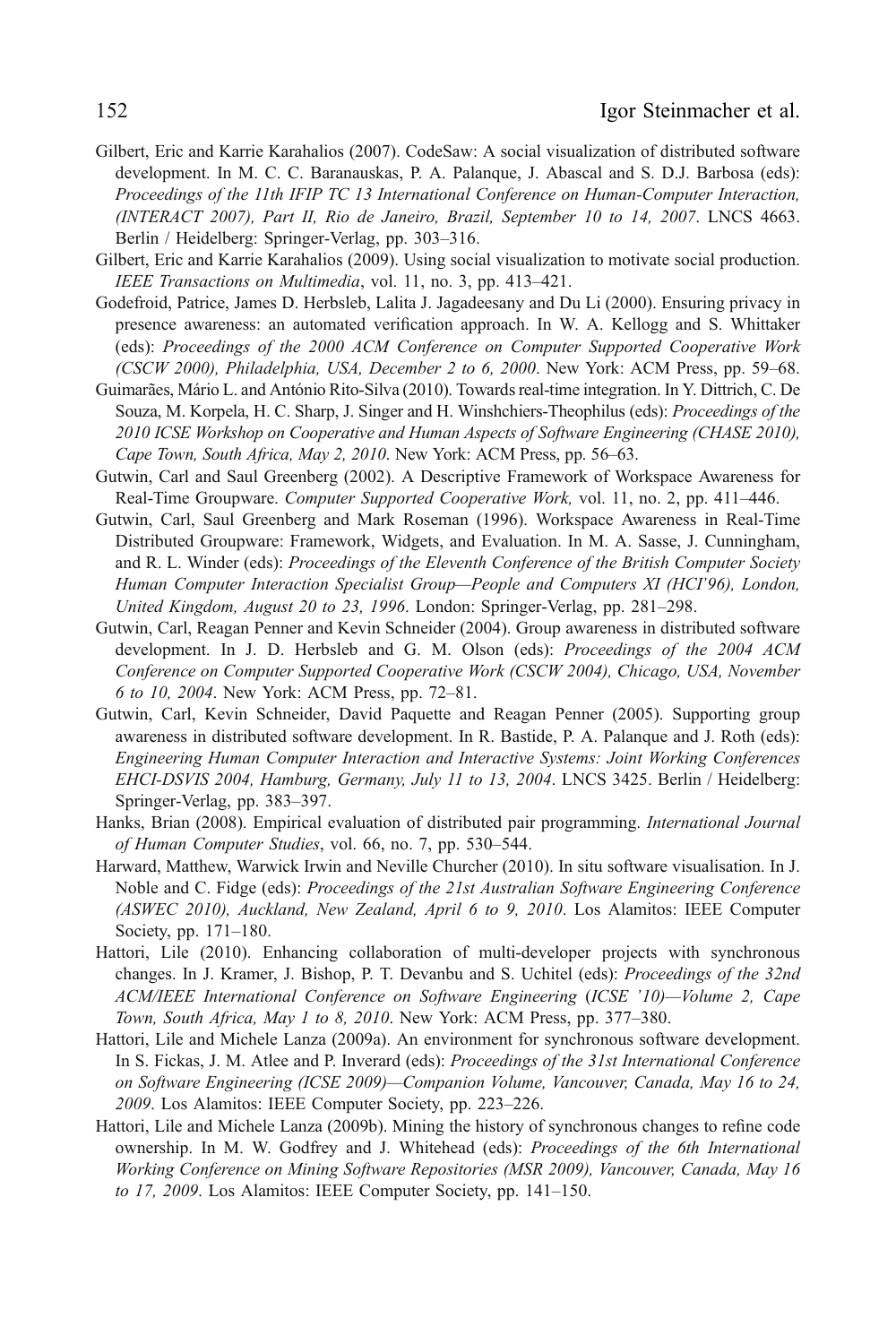- <span id="page-40-0"></span>Hattori, Lile and Michele Lanza (2010). Syde: a tool for collaborative software development. In J. Kramer, J. Bishop, P. T. Devanbu and S. Uchitel (eds): *Proceedings of the 32nd ACM/IEEE* International Conference on Software Engineering (ICSE'10)—Volume 2, Cape Town, South Africa, May 1 to 8, 2010. New York: ACM Press, pp. 235–238.
- Hattori, Lile, Michele Lanza and Romain Robbes (2010). Refining code ownership with synchronous changes. *Empirical Software Engineering*, pp. 1–33.
- Hegde, Rajesh and Prasun Dewan (2008). Connecting programming environments to support adhoc collaboration. In A. Ireland and W. Visser (eds): Proceedings of the 2008 23rd IEEE/ACM International Conference on Automated Software Engineering (ASE 2008), L´Aquila, Italy, September 15 to 19, 2008. Los Alamitos: IEEE Computer Society, pp. 178–187.
- Helming, Jonas, Maximilian Koegel, Helmut Naughton, Joern David and Aleksandar Shterev (2009). Traceability-Based Change Awareness. In A. Schürr and B. Selic (eds): Proceedings of the 12th International Conference on Model Driven Engineering Languages and Systems (MoDELS 2009), Denver, USA, October 4 to 9, 2009. LNCS 5795. Berlin / Heidelberg: Springer-Verlag, pp. 372–376.
- Holmes, Reid and Robert J. Walker (2008). Promoting developer-specific awareness. In L. Cheng, J. Sillito, M. D. Storey, B. Tessem, G. Venolia, C. R. B. de Souza, Y. Dittrich, M. John, O. Hazzan, F. Maurer, H. Sharp, J. Singer and S. E. Sim (eds): Proceedings of the 2008 International Workshop on Cooperative and Human Aspects of Software Engineering (CHASE 2008), Leipzig, Germany, May 13, 2008. New York: ACM Press, pp. 61–64.
- Holmes, Reid and Robert J. Walker (2010). Customized awareness: recommending relevant external change events. In J. Kramer, J. Bishop, P. T. Devanbu and S. Uchitel (eds): Proceedings of the 32nd ACM/IEEE International Conference on Software Engineering (ICSE'10)—Volume 1, Cape Town, South Africa, May 1 to 8, 2010. New York: ACM Press, pp. 465–474.
- Ignat, Claudia-Lavinia (2008). Annotation of concurrent changes in collaborative software development. In I. A. Letia (ed): Proceedings of the 2008 IEEE 4<sup>th</sup> International Conference on Intelligent Computer Communication and Processing, Cluj-Napoca, Romania, August 28 to 30, 2008. Los Alamitos: IEEE Computer Society, pp. 137–144.
- Ignat, Claudia-Lavinia and Gérald Oster (2008). Awareness of Concurrent Changes in Distributed Software Development. In R. Meersman and Z. Tari (eds): Proceedings of the OTM 2008 Confederated International Conferences, CoopIS, DOA, GADA, IS, and ODBASE 2008, Part I, Monterrey, Mexico, November 9 to 14, 2008. LNCS 5331. Berlin / Heidelberg: Springer-Verlag, pp. 456–464.
- Ivcek, Mario and Tihana Galinac (2008). Aspects of Quality Assurance in Global Software Development Organization. In P. Biljanovic and K. Skala (eds): Proceedings of the International Conference on Telecommunications and Information of the 31st International Convention MIPRO 2008, Opatija, Croatia, June 26 to 30, 2008. Rijeka: MIPRO, pp. 150–155.
- Jensen, Morten, Shashi Menon, Lars E. Mangset and Vibeke Dalberg (2007). Managing Offshore Outsourcing of Knowledge-intensive. In F. Paulisch, P. Kruchten and A. Mockus (eds): Proceedings of Second IEEE International Conference on Global Software Engineering (ICGSE 2007), Munich, Germany, August 27 to 30, 2007. Los Alamitos: IEEE Computer Society, pp. 186–196.
- Jimenez, Miguel, Mario Piattini and Aurora Vizcaíno (2009). Challenges and Improvements in Distributed Software Development: A Systematic Review. Advances in Software Engineering, vol. 2009, pp. 1–14.
- Kaariainen, Jukka and Antti Valimaki (2011). Get a grip on your distributed software development with application lifecycle management. International Journal of Computer Applications in Technology, vol. 40, no. 3, pp. 181–190.
- Kitchenham, Barbara (2004). Procedures for performing systematic reviews. Technical Report, TR/ SE-0401, Department of Computer Science, Keele University, UK.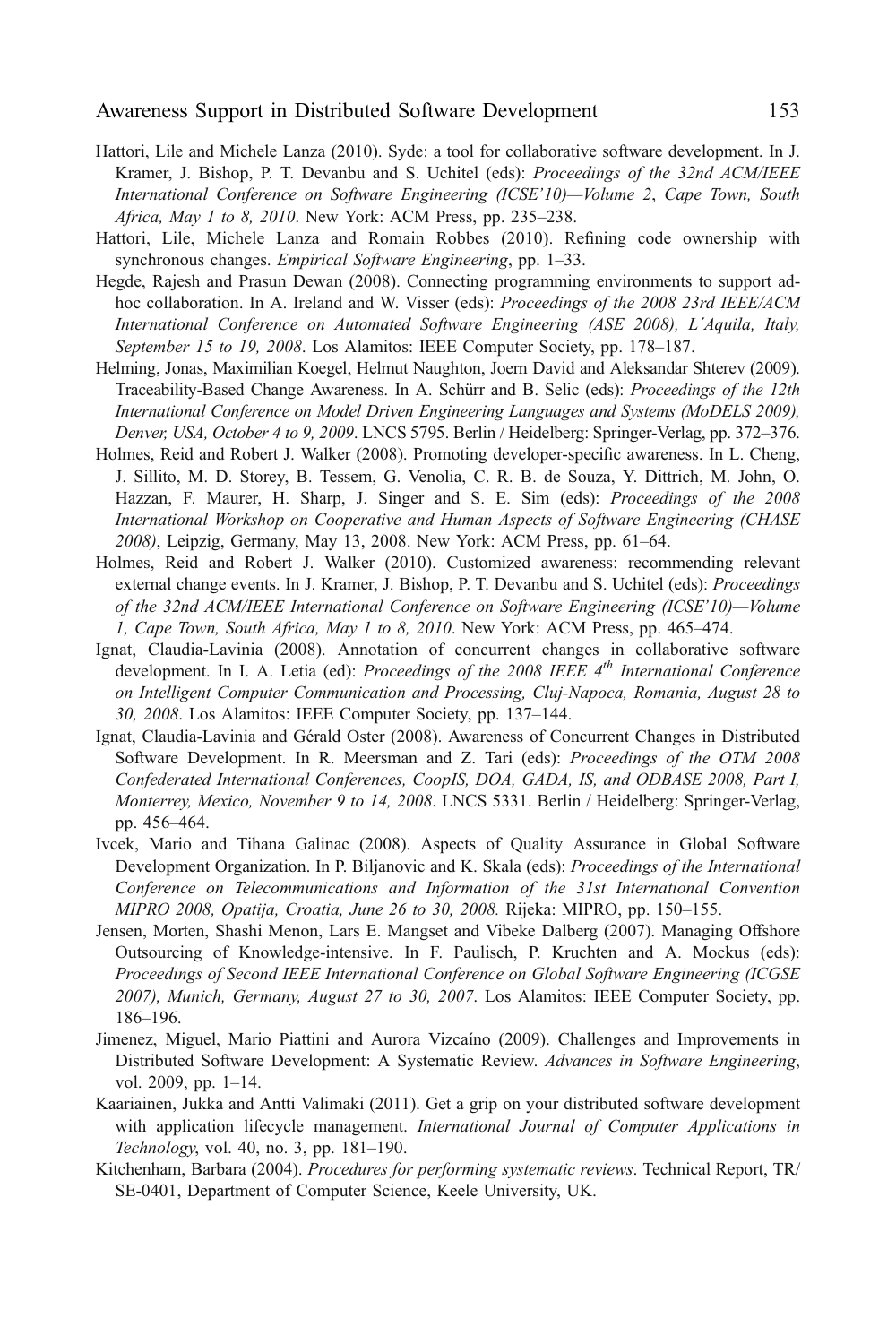- <span id="page-41-0"></span>Kitchenham, Barbara and Stuart Charters (2007). Guidelines for performing Systematic Literature Reviews in Software Engineering. Technical Report, EBSE 2007–01, Keele University and Durham University Joint Report, UK.
- Kitchenham, Barbara, Dag I.K. Sjøberg, O. P. Brereton, David Budgen, Tore Dybå, Martin Höst, Dietmar Pfahl and Per Runeson (2010). Can we evaluate the quality of software engineering experiments? In G. Succi, M. Morisio and N. Nagappan (eds): *Proceedings of the 2010 ACM*-IEEE International Symposium on Empirical Software Engineering and Measurement (ESEM 2010), Bolzano-Bozen, Italy, September 16 to 17, 2010. New York: ACM Press, pp. 2:1–2:8.
- Landis, J. R. and Gary G. Koch (1977). The measurement of observer agreement for categorical data. Biometrics, vol. 1, no. 33, pp. 159–174.
- Mangan, Marco A.S., Renata M. Araujo, Marcos Kalinowski, Marcos R.S. Borges and Cláudia M.L. Werner (2002). Towards the Evaluation of Awareness Information Support Applied to Peer Reviews of Software Engineering Diagrams. In W. Shen, J. M. de Souza, J. A. Barthès and Z. Lin (eds): Proceedings of the Seventh International Conference on CSCW in Design (CSCWD 2002), Rio de Janeiro, Brazil, September 25 to 27, 2002. Los Alamitos: IEEE Computer Society, pp. 49–54.
- Mian, Paula, Tayana Conte, Ana Natali, Jorge Biolchini and Guilherme Travassos (2005). A Systematic Review Process for Software Engineering. In: Proceedings of 2nd Experimental Software Engineering Latin American Workshop (ESELAW 2005), Uberlandia, Brazil, October 3, 2005. Porto Alegre : SBC, pp. 1–6.
- Minto, Shawn and Gail C. Murphy (2007). Recommending Emergent Teams. In H. Gall and M. Lanza (eds): Proceedings of Fourth International Workshop on Mining Software Repositories (MSR'07), Minneapolis, USA, May 19 to 20, 2007. Los Alamitos: IEEE Computer Society, pp. 5.
- Mockus, Audris and James D. Herbsleb (2002). Expertise browser: a quantitative approach to identifying expertise. In M. Young and J. Magee (eds): Proceedings of the 24th International Conference on Software Engineering (ICSE'02), Orlando, USA, May 19 to 25, 2002. New York: ACM Press, pp. 503–512.
- Muhammad, Aslam, Ana María M. Enríquez and Dominique Decouchant (2005). Awareness and Coordination for Web Cooperative Authoring. In P. S. Szczepaniak, J. Kacprzyk and A. Niewiadomski (eds): Proceedings of Third International Atlantic Web Intelligence Conference— Advances in Web Intelligence (AWIC 2005), Lodz, Poland, June 6 to 9, 2005. LNCS 3528. Berlin / Heidelberg: Springer-Verlag, pp. 327–333.
- Neale, Dennis C., John M. Carroll and Mary B. Rosson (2004). Evaluating computer-supported cooperative work: models and frameworks. In J. D. Herbsleb and G. M. Olson (eds): Proceedings of the 2004 ACM Conference on Computer Supported Cooperative Work (CSCW 2004), Chicago, USA, November 6 to 10, 2004. New York: ACM Press, pp. 112–121.
- Nutter, David and Cornelia Boldyreff (2003). Historical awareness support and its evaluation in collaborative software engineering. In G. Kotsis and S. Reddy (eds): Proceedings of Twelfth IEEE International Workshops on Enabling Technologies: Infrastructure for Collaborative Enterprises (WET ICE 2003), Linz, Austria, June 9 to 11, 2003. Los Alamitos: IEEE Computer Society, pp. 171–176.
- Ogawa, Michael. and Kwan-Liu Ma (2008). StarGate: A unified, interactive visualization of software projects. In I. Fujishiro, H. Li and K. Ma (eds): Proceedings of IEEE Pacific Visualization Symposium 2008 (PacificVIS'08), Kyoto, Japan, March 4 to 7, 2008. Los Alamitos: IEEE Computer Society, pp. 191–198.
- Omoronyia, Inah, John Ferguson, Marc Roper and Murray Wood (2007). A 3-dimensional relevance model for collaborative software engineering spaces. In F. Paulisch, P. Kruchten and A. Mockus (eds): Proceedings of Second IEEE International Conference on Global Software Engineering (ICGSE 2007), Munich, Germany, August 27 to 30, 2007. Los Alamitos: IEEE Computer Society, pp. 204–216.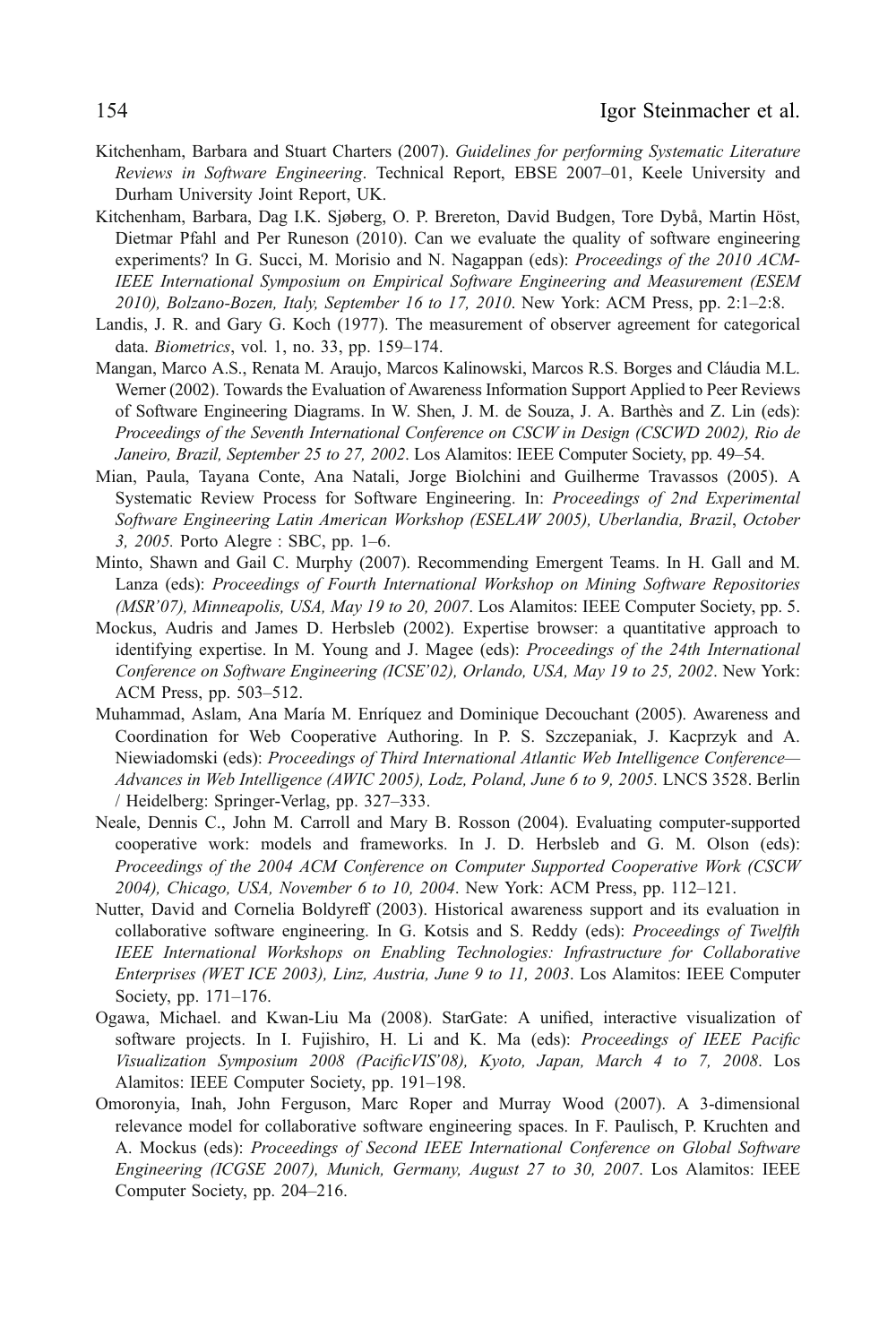- <span id="page-42-0"></span>Omoronyia, Inah, John Ferguson, Marc Roper and Murray Wood (2009a). Using developer activity data to enhance awareness during collaborative software development. Computer Supported Cooperative Work, vol. 18, no. 5–6, pp. 509–558.
- Omoronyia, Inah, Guttorm, Sindre, Marc Roper, John Ferguson and Murray Wood (2009b). Use case to source code traceability: The developer navigation view point. In K. Ryan and B. Robinson (eds): Proceedings of the 2009 17th IEEE International Requirements Engineering Conference (RE 2009), Atlanta, USA, August 31 to September 4, 2009. Los Alamitos: IEEE Computer Society, pp. 237–242
- Omoronyia, Inah, John Ferguson, Marc Roper and Murray Wood (2010). A review of awareness in distributed collaborative software engineering. Software: Practice and Experience, vol. 40, no. 12, pp. 1107–1133.
- Park, Y. and C. Jensen (2009). Beyond pretty pictures: Examining the benefits of code visualization for open source newcomers. In M. Lanza, H. A. Müller and M. Storey (eds): Proceedings of the 5th IEEE International Workshop on Visualizing Software for Understanding and Analysis (VISSOFT 2009), Edmonton, Canada, September 25, 2009. Los Alamitos: IEEE Computer Society, pp. 3–10.
- Patil, Sameer, Alfred Kobsa, Ajita John, Lynne Brotman and Doree Seligmann (2009). Interpersonal Privacy Management in Distributed Collaboration: Situational Characteristics and Interpretive Influences. In T. Gross, J. Gulliksen, P. Kotzé, L. Oestreicher, P. Palanque, R. Prates and M. Winckler (eds): Proceedings of 12th IFIP TC 13 International Conference on Human-Computer Interaction (INTERACT 2009)—Part II, Uppsala, Sweden, August 24 to 28, 2009. LNCS 5727. Berlin / Heidelberg: Springer-Verlag, pp. 143–156.
- Penichet, Victor, Jose Gallud, Ricardo Tesoriero and Maria Lozano (2008). Design and Evaluation of a Service Oriented Architecture-Based Application to Support the Collaborative Edition of UML Class Diagrams. In M. Bubak, G. van Albada, J. Dongarra and P. Sloot (eds): Proceedings of the 8th International Conference on Computational Science (ICCS 2008)—Part III, Kraków, Poland, June 23 to 25, 2008. LNCS 5103. Berlin / Heidelberg: Springer-Verlag, pp. 389–398.
- Petersen, Kai (2011). Measuring and predicting software productivity: A systematic map and review. Information and Software Technology, vol. 53, no. 4, pp. 317–343.
- Petersen, Kai, Robert Feldt, Shahid Mujtaba and Michael Mattsson (2008). Systematic Mapping Studies in Software Engineering. In G. Visaggio, M. T. Baldassarre, S. Linkman and M. Turner (eds): Proceedings of the 12th International Conference on Evaluation and Assessment in Software Engineering (EASE 2008), Bari, Italy, June 26 to 27, 2008. London: British Computer Society, pp. 71–80.
- Prikladnicki, Rafael and Jorge L.N. Audy (2010). Process models in the practice of distributed software development: A systematic review of the literature. Information and Software Technology, vol. 52, no. 8, pp. 779–791.
- Proença, Tiago, Nilmax Moura and André van der Hoel (2010). On the Use of Emerging Design as a Basis for Knowledge Collaboration. In K. Nakakoji, Y. Murakami and E. McCready (eds): New Frontiers in Artificial Intelligence: JSAI-isAI 2009 Workshops LENLS, JURISIN, KCSD, LLLL, Tokyo, Japan, November 19 to 20, 2009. LNCS 6284. Berlin / Heidelberg: Springer-Verlag, pp. 124–134.
- Redmiles, David, Andre van der Hoek, Ban Al-Ani, Tobias Hildenbrand, Stephen Quirk, Anita Sarma, Roberto S. Silva, Cleidson R.B.M. de Souza and Erik Trainer (2007). Continuous Coordination: A new paradigm to support globally distributed software development projects. Wirtschaftsinformatik, vol. 49, pp. S28–S38.
- Ripley, Roger M., Anita Sarma and André van der Hoek (2007). A visualization for software project awareness and evolution. In J. I. Maletic, A. Telea and A. Marcus (eds): *Proceedings of the 4th* IEEE International Workshop on Visualizing Software for Understanding and Analysis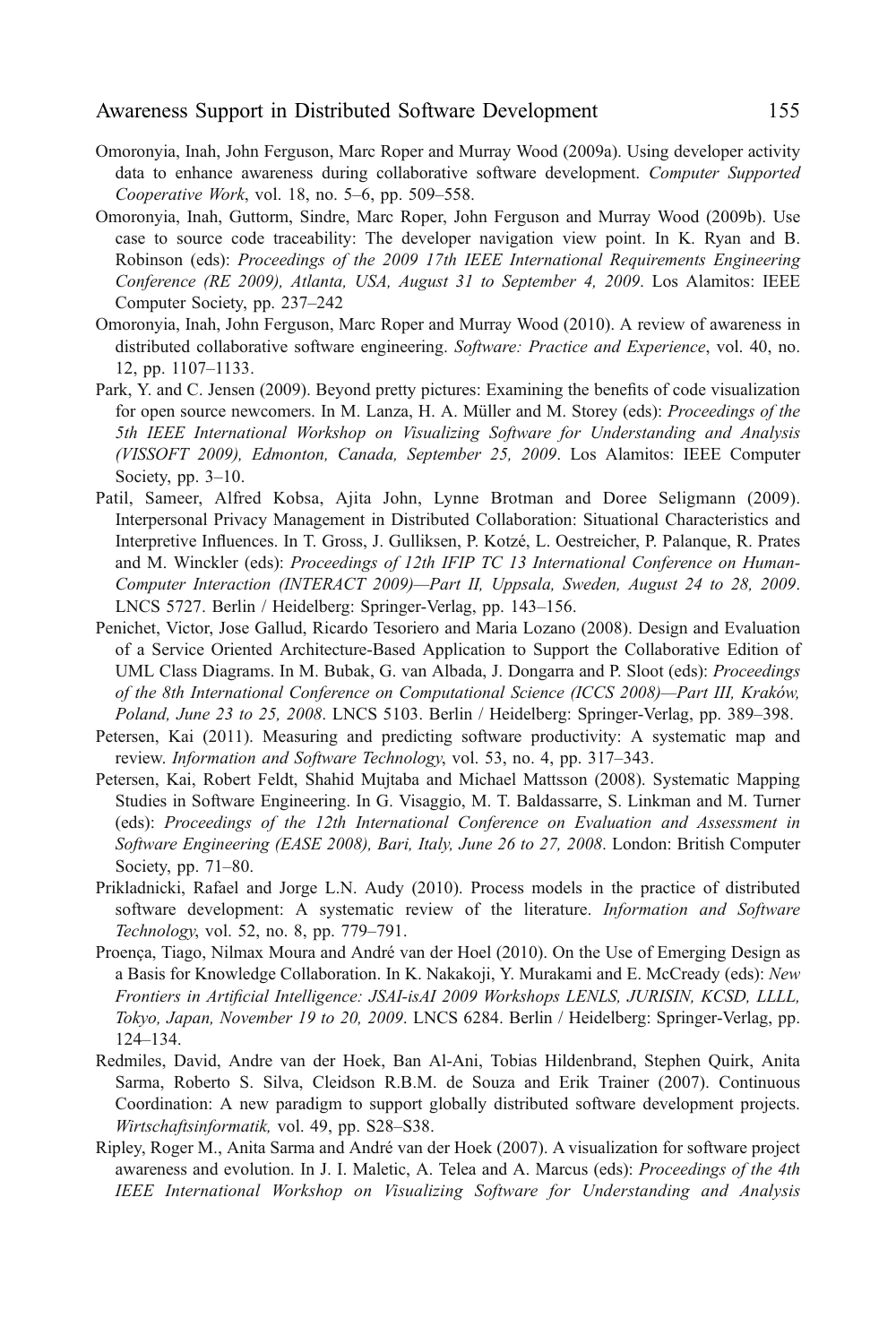<span id="page-43-0"></span>(VISSOFT 2007), Banff, Canada, June 25 to 26, 2007. Los Alamitos: IEEE Computer Society, pp. 137–144.

- Robinson, Marcia and Ravi Kalakota (2004). Offshore Outsourcing: Business Models, ROI and Best Practices. Alpharetta, USA: Mivar Press.
- Robinson, Hugh and Helen Sharp (2005). Organisational culture and XP: three case studies. In: Proceedings of the Agile Development Conference 2005, Denver, USA, July 24 to 29, 2005. Los Alamitos: IEEE Computer Society, pp. 49–58.
- Salinger, Stephan, Christopher Oezbek, Karl Beecher and Julia Schenk (2010). Saros: an eclipse plug-in for distributed party programming. In Y. Dittrich, C. R. de Souza, M. Korpela, H. C. Sharp, J. Singer and H. Winshchiers-Theophilus (eds): Proceedings of the 2010 ICSE Workshop on Cooperative and Human Aspects of Software Engineering (CHASE 2010), Cape Town, South Africa, May 2, 2010. New York: ACM Press, pp. 48–55.
- Sarma, Anita and André van der Hoek (2002). Palantír: Coordinating Distributed Workspaces. In: Proceedings of 26th International Computer Software and Applications Conference (COMPSAC 2002), Oxford, England, August 26 to 29, 2002. Los Alamitos: IEEE Computer Society, pp. 1093–1097
- Sarma, Anita and André van der Hoek (2003). Visualizing parallel workspace activities. In M. H. Hamza (ed): Proceedings of the IASTED International Conference on Software Engineering and Applications, Marina del Rey, USA, November 3 to 5, 2003. Calgary, Canada: Acta Press, pp. 435–440.
- Sarma, Anita and André van der Hoek (2006). Towards Awareness in the Large. In P. Fernandes, D. Damian, C. Ebert, A. Avritzer and D. Paulish (eds): *Proceedings of the 2006 IEEE International* Conference on Global Software Engineering (ICGSE 2006), Florianopolis, Brazil, October 16 to 19, 2006. Los Alamitos: IEEE Computer Society, pp. 127–131.
- Sarma, Anita, Zahra Noroozi and André van der Hoek (2003). Palantìr: Raising awareness among configuration management workspaces. In L. Clarke, L. Dillon and W. Tichy (eds): Proceedings of the 25th International Conference on Software Engineering (ICSE 2003), Portland, USA, May 3 to 10, 2003. Los Alamitos: IEEE Computer Society, pp. 444–454.
- Sarma, Anita, Gerald Bortis and André van der Hoek (2007). Towards supporting awareness of indirect conflicts across software configuration management workspaces. In R. E. K. Stirewalt, A. Egyed and B. Fischer (eds): Proceedings of the  $22^{nd}$  IEEE/ACM International Conference on Automated Software Engineering (ASE'07), Atlanta, USA, November 5 to 9, 2007. New York: ACM Press, pp. 94–103.
- Sarma, Anita, David Redmiles and André van der Hoek (2008). Empirical evidence of the benefits of workspace awareness in software configuration management. In M. J. Harrold and G. C. Murphy (eds): Proceedings of the 16th ACM SIGSOFT International Symposium on Foundations of Software Engineering, 2008, Atlanta, USA, November 9 to 14, 2008. New York: ACM Press, pp. 113–123.
- Sarma, Anita, Larry Maccherone, Patrick Wagstrom and James Herbsleb (2009). Tesseract: Interactive visual exploration of socio-technical relationships in software development. In S. Fickas, J. M. Atlee and P. Inverard (eds): Proceedings of the 31st International Conference on Software Engineering (ICSE 2009), Vancouver, Canada, May 16 to 24, 2009. Los Alamitos: IEEE Computer Society, pp. 23–33.
- Schmidt, Kjeld (2002). The Problem with 'Awareness': Introductory Remarks on 'Awareness in CSCW'. Computer Supported Cooperative Work, vol. 11, no. 3, pp. 285–298.
- Schümmer, Till (2001). Lost and found in software space. In R. H. Sprague (ed): *Proceedings of the* 34th Annual Hawaii International Conference on System Sciences (HICSS-34)—Volume 9, Maui, Hawaii, January 3 to 6, 2001. Los Alamitos: IEEE Computer Society, pp. 1–10.
- Schümmer, Till and Stephan Lukosch (2008). Supporting the Social Practices of Distributed Pair Programming. In R. Briggs, P. Antunes, G. de Vreede and A. Read (eds): Proceedings of the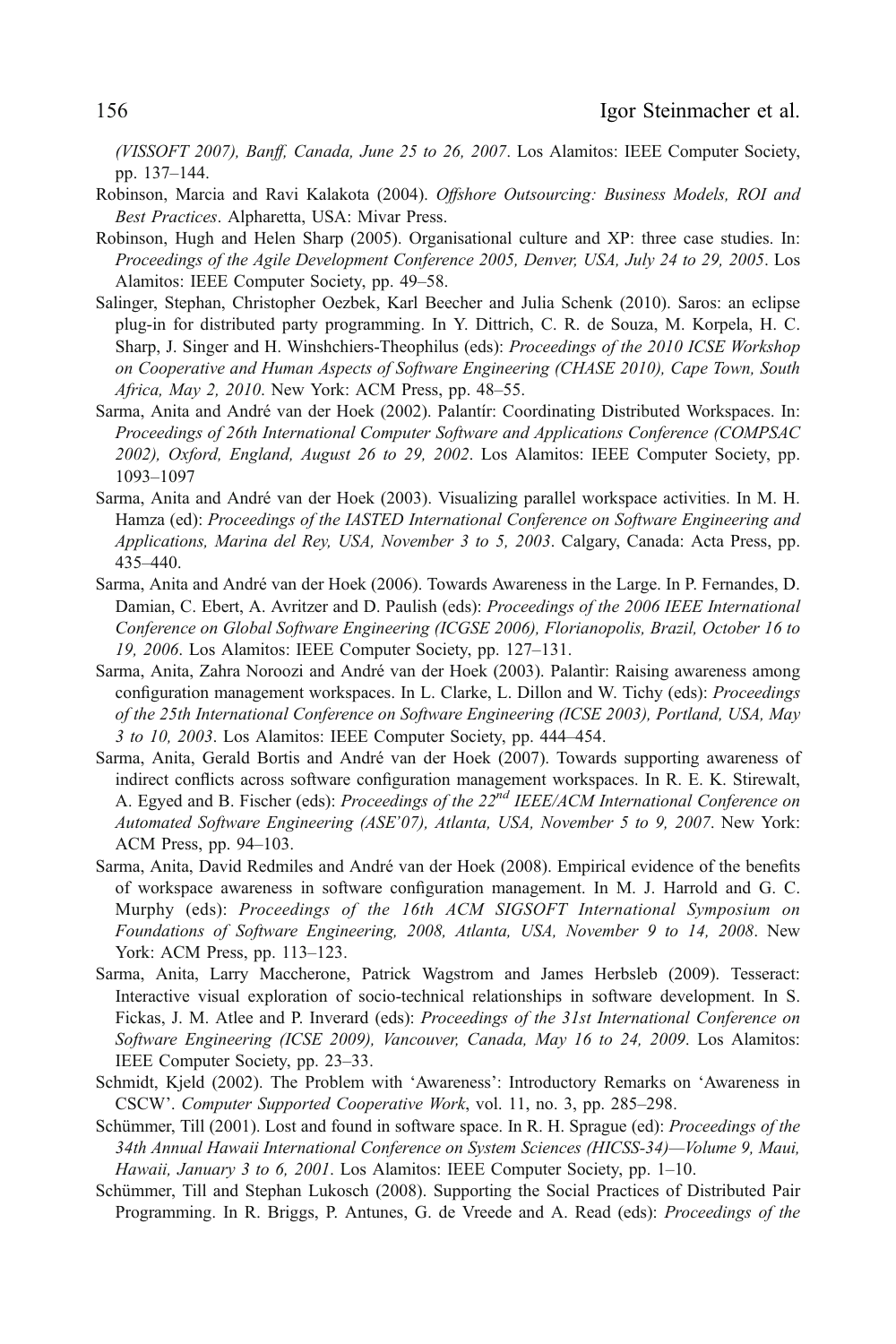<span id="page-44-0"></span>14th International Workshop on Groupware: Design, Implementation, and Use (CRIWG 2008), Omaha, USA, September 14 to 18, 2008. LNCS 5411. Berlin / Heidelberg: Springer-Verlag, pp. 83–98.

- Servant, Francisco, James A. Jones and André van der Hoek (2010). CASI: preventing indirect conflicts through a live visualization. In Y. Dittrich, C. De Souza, M. Korpela, H. C. Sharp, J. Singer and H. Winshchiers-Theophilus (eds): Proceedings of the 2010 ICSE Workshop on Cooperative and Human Aspects of Software Engineering (CHASE 2010), Cape Town, South Africa, May 2, 2010. New York: ACM Press, pp. 39–46.
- Sinha, Vibha, Bikram Sengupta and Satish Chandra (2006). Enabling collaboration in distributed requirements management. IEEE Software, vol. 23, no. 5, pp. 52–61.
- Stapel, Kai, Eric Knauss and Kurt Schneider (2009). Using FLOW to improve communication of requirements in globally distributed software projects. In: Proceedings of the 2009 Collaboration and Intercultural Issues on Requirements: Communication, Understanding and Softskills (CIRCUS'09), Atlanta, USA, August 31, 2009. Los Alamitos: IEEE Computer Sciences, pp. 15–22.
- Steinmacher, Igor, Ana Paula Chaves and Marco Aurélio Gerosa (2010). Awareness support in global software development: a systematic review based on the 3 C collaboration model. In G. L. Kolfschoten, T. Herrmann and S. Lukosch (eds): 16th International Conference Collaboration and Technology (CRIWG 2010), Maastricht, The Netherlands, September 20 to 23, 2010. LNCS 6257. Berlin / Heidelberg: Springer-Verlag, pp. 185–201.
- Storey, Margaret-Anne D., Davor Cubranic and Daniel M. German (2005). On the use of visualization to support awareness of human activities in software development: a survey and a framework. In T. L. Naps and W. de Pauw (eds): Proceedings of the ACM 2005 Symposium on Software Visualization (SoftVis'05), Saint Louis, USA, May 14 to 15, 2005. New York: ACM Press, pp. 193–202.
- Tam, James and Saul Greenberg (2004). A Framework for Asynchronous Change Awareness in Collaboratively-Constructed Documents. In G. de Vreede, L. A. Guerrero and G. M. Raventós (eds): Proceedings of the 10th International Workshop on Groupware: Design, Implementation and Use (CRIWG 2004), San Carlos, Costa Rica, September 5 to 9, 2004. LNCS 3198. Berlin / Heidelberg: Springer-Verlag, pp. 67–83.
- Tee, Kimberly, Saul Greenberg and Carl Gutwin (2009). Artifact awareness through screen sharing for distributed groups. International Journal of Human-Computer Studies, vol. 67, no. 9, pp. 677–702.
- Treude, Christoph and Margaret-Anne Storey (2010). Awareness 2.0: staying aware of projects, developers and tasks using dashboards and feeds. In J. Kramer, J. Bishop, P. T. Devanbu and S. Uchitel (eds): Proceedings of the 32nd ACM/IEEE International Conference on Software Engineering (ICSE'10)—Volume 1, Cape Town, South Africa, May 1 to 8, 2010. New York: ACM Press, pp. 365–374.
- Venolia, Gina, John Tang, Ruy Cervantes, Sara Bly, George Robertson, Bongshin Lee and Kori Inkpen (2010). Embodied social proxy: mediating interpersonal connection in hub-and-satellite teams. In E. D. Mynatt, D. Schoner, G. Fitzpatrick, S. E. Hudson, W. K. Edwards and T. Rodden (eds): Proceedings of the 28th International Conference on Human Factors in Computing Systems (CHI'10), Atlanta, USA, April 10 to 15, 2010. New York: ACM Press, pp. 1049– 1058.
- Wahyudin, Dindin, Matthias Heindl, Benedikt Eckhard, Alexander Schatten and Stefan Biffl (2008). In-Time Role-Specific Notification as Formal Means to Balance Agile Practices in Global Software Development Settings. In B. Meyer, J. Nawrocki and B. Walter (eds): Balancing Agility and Formalism in Software Engineering. Second IFIP TC 2 Central and East European Conference on Software Engineering Techniques (CEE-SET 2007), Poznan, Poland. LNCS 5082. Berlin / Heidelberg: Springer-Verlag, pp. 208–222.